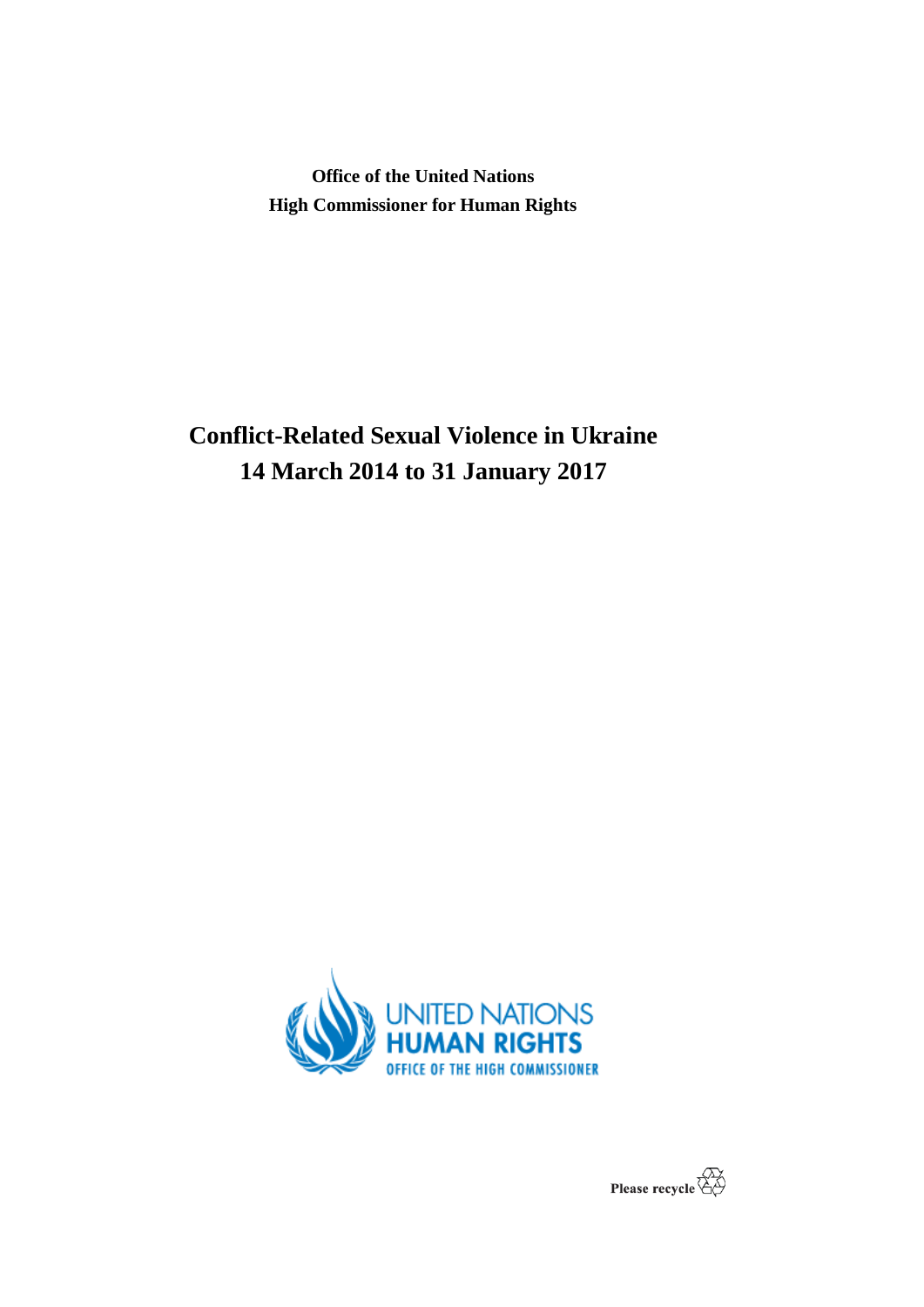## **Contents**

|             |                 |                                                                                                                                          | Paragraphs | Page |
|-------------|-----------------|------------------------------------------------------------------------------------------------------------------------------------------|------------|------|
| I.          |                 |                                                                                                                                          | $1 - 21$   | 2    |
| II.         |                 |                                                                                                                                          | $22 - 30$  | 5    |
| Ш.          |                 |                                                                                                                                          | $31 - 58$  | 7    |
|             |                 |                                                                                                                                          | $31 - 32$  | 7    |
|             |                 |                                                                                                                                          | $33 - 43$  | 8    |
|             |                 |                                                                                                                                          | $44 - 45$  | 10   |
|             |                 |                                                                                                                                          | $46 - 51$  | 11   |
|             | В.              |                                                                                                                                          | $52 - 58$  | 12   |
| IV.         |                 | Documented patterns and trends of conflict-related sexual violence in                                                                    |            |      |
|             |                 |                                                                                                                                          | 59-111     | 14   |
|             | А.              | Cases of conflict-related sexual violence in territory controlled by the                                                                 |            |      |
|             |                 |                                                                                                                                          | 65-84      | 15   |
|             |                 | Conflict-related sexual violence in the context of detention<br>$1_{-}$                                                                  | 65-77      | 15   |
|             |                 | Conflict-related sexual violence at Government checkpoints<br>2.                                                                         | 78-81      | 18   |
|             |                 | Conflict-related sexual violence resulting from military<br>3.                                                                           | 82-84      | 19   |
|             | <b>B.</b>       | Cases of conflict-related sexual violence in territory controlled by armed                                                               | 85-111     | 20   |
|             |                 | 1.<br>Conflict-related sexual violence in the context of deprivation of                                                                  | 85-98      | 20   |
|             |                 | Conflict-related sexual violence at checkpoints controlled by<br>2.                                                                      | 99-101     | 24   |
|             |                 | Conflict-related sexual violence resulting from armed groups'<br>3.<br>presence in residential areas and other factors exacerbating risk | 102-107    | 24   |
|             | $\mathcal{C}$ . | Cases of conflict-related sexual violence in the Autonomous Republic of                                                                  |            |      |
|             |                 |                                                                                                                                          | 108-111    | 26   |
| $V_{\cdot}$ |                 |                                                                                                                                          | 112-141    | 27   |
|             | А.              |                                                                                                                                          | 112-127    | 27   |
|             | <b>B.</b>       |                                                                                                                                          | 128-141    | 31   |
| VI.         |                 |                                                                                                                                          | 142-154    | 34   |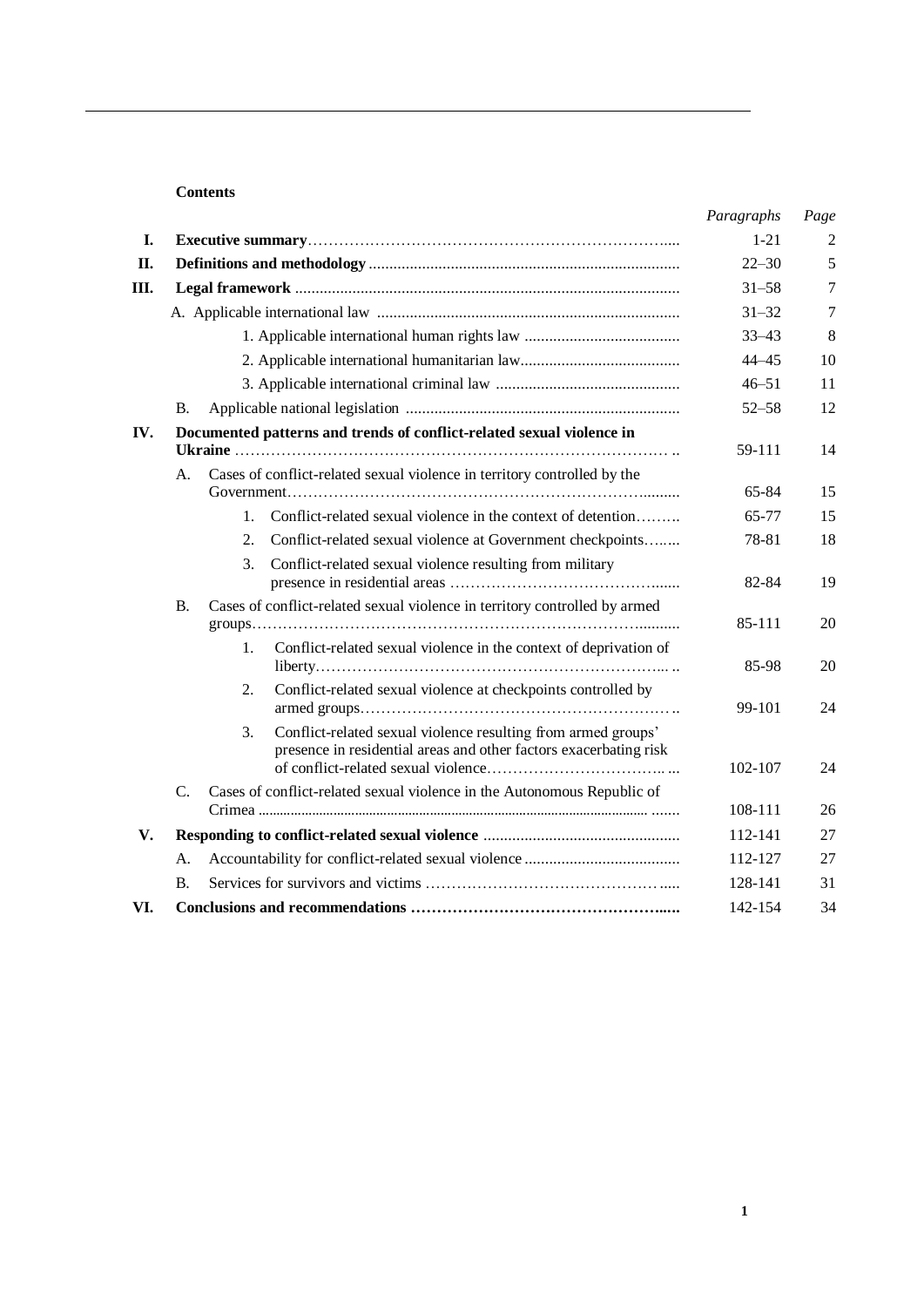#### **I. Executive Summary**

1. This report of the Office of the United Nations High Commissioner for Human Rights (OHCHR) covers the period from 14 March 2014 to 31 January 2017. It applies to the whole territory of Ukraine, including the Autonomous Republic of Crimea, as per United Nations General Assembly resolution 68/262 on the territorial integrity of Ukraine.

2. Following the violence and human rights violations that took place during the large-scale protests on Maidan from 21 November 2013 to 22 February 2014, the Government of Ukraine invited OHCHR to monitor the human rights situation in the country, and to provide regular public reports on the human rights situation and emerging concerns and risks.<sup>1</sup> On 14 March 2014, OHCHR deployed the United Nations Human Rights Monitoring Mission in Ukraine (HRMMU). On 16 March 2014, an unrecognised referendum was held in the Autonomous Republic of Crimea, which was followed by the occupation $2$  of Crimea by the Russian Federation. From April 2014, HRMMU observed signs of the rapid deterioration of the security situation in east and south-east regions of Ukraine. Armed groups unlawfully seized public buildings, police and security facilities in Donetsk and Luhansk regions, in a well-organised and coordinated fashion. On 14 April 2014, the Government launched a security operation to re-establish control over those territories. In May 2014, armed groups self-proclaimed a "people's republic" in both regions. Since then, an armed conflict has been ongoing in certain districts of Donetsk and Luhansk regions. It was fuelled by the inflow of foreign fighters and weapons, including from the Russian Federation.<sup>3</sup>

3. Since the deployment of HRMMU, OHCHR has gathered substantial information related to human rights violations and abuses, notably in the eastern part of the country affected by the ongoing armed conflict, as well as in the Autonomous Republic of Crimea.

4. OHCHR has been paying particular attention to the issue of conflictrelated sexual violence since the beginning of the armed conflict in April 2014. OHCHR observed that allegations of sexual violence perpetrated by all parties involved in hostilities are entrenched in the narratives of people living along the contact line. While often unverified, such allegations were widely disseminated by media on both sides of the contact line, contributing to deepening the mistrust, divide and animosity among local communities.

5. Cases of sexual violence are usually under-reported, including because of a general unease about this issue, as well as the stigma and trauma associated with it. OHCHR was not able to verify all allegations of conflictrelated sexual violence brought to its attention, particularly in territory controlled by armed groups. This was due to limited access to some places for security reasons, rare access to conflict-related detainees in these areas, and the reluctance of people to talk for fear of reprisals. With no physical access to the Autonomous Republic of Crimea, OHCHR has limited information about

<sup>&</sup>lt;sup>1</sup> OHCHR presence in Ukraine is also mandated to recommend concrete follow-up action to relevant authorities in Ukraine, the United Nations and the international community at large to address human rights concerns, prevent human rights violations and mitigate emerging risks. OHCHR operates in accordance with the General Assembly resolution 68/262 on the territorial integrity of Ukraine.

 $2$  A/RES/71/205 Situation of human rights in the Autonomous Republic of Crimea and the city of Sevastopol (Ukraine).

<sup>&</sup>lt;sup>3</sup> For more background information, see the report of the United Nations High Commissioner for Human Rights on the situation of human rights in Ukraine of 19 September 2014 (A/HRC/27/75) and 16 periodic OHCHR reports on the human rights situation in Ukraine.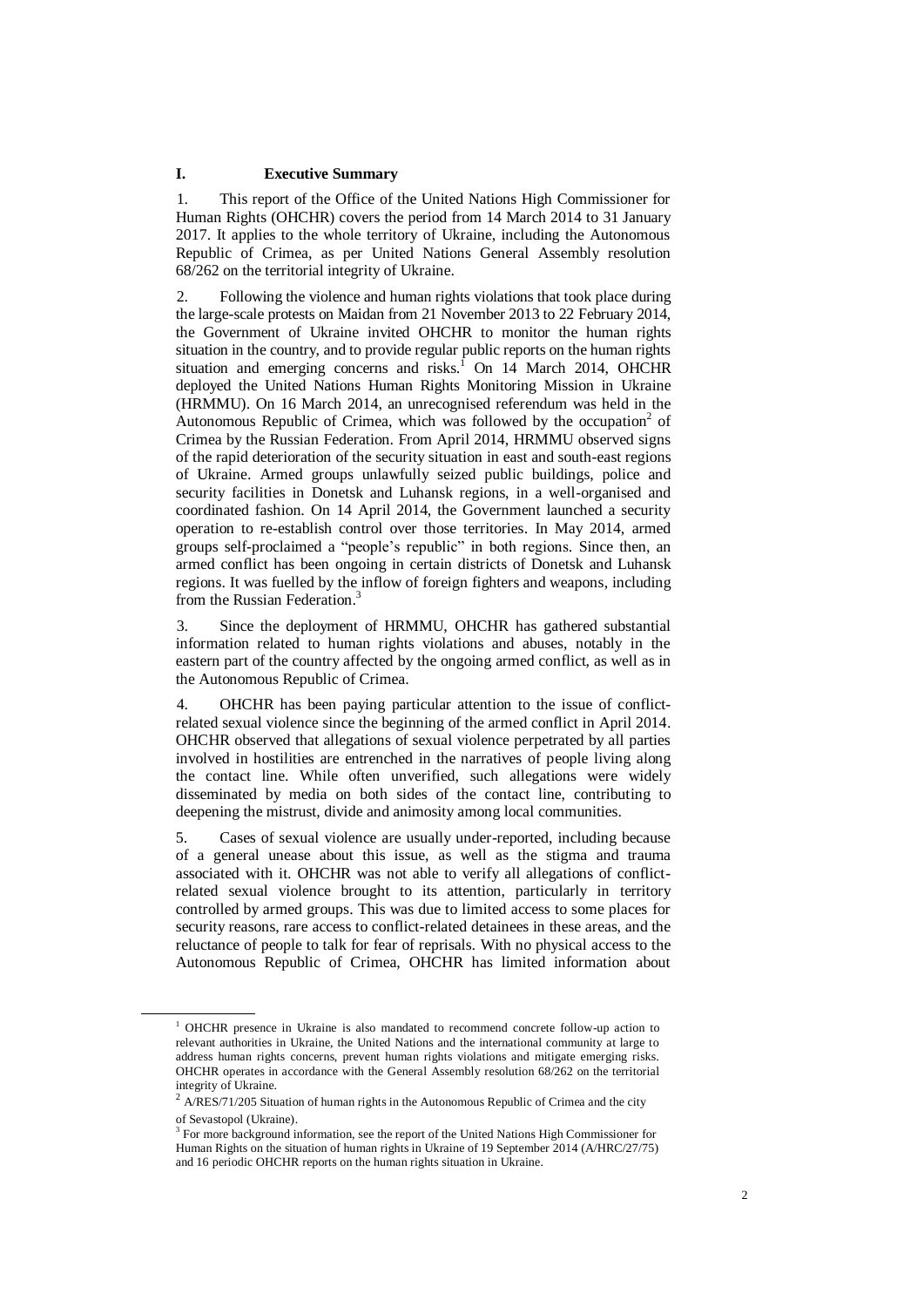conflict-related sexual violence there. Lack of direct contact with the survivors<sup>4</sup> makes it less likely for them to disclose details that could enable OHCHR to draw conclusions about the use of sexual violence. Lack of access to persons deprived of their liberty prevents any independent oversight, and makes it impossible to assess the occurrence and extent of acts of torture and sexual violence.

6. The interchangeable use of terms such as conflict-related sexual violence, gender-based violence and domestic violence by the Government of Ukraine, media, service providers and those documenting human rights violations contributes to confusion and makes it even more complex to determine the scale and scope of the problem.<sup>5</sup>

7. This report presents only a sample of 31 emblematic cases that illustrate broad patterns and trends of conflict-related sexual violence documented by OHCHR. The number of cases in this report may not reflect the real scale of violations or abuses, but is rather indicative of OHCHR access to survivors and witnesses on each side of the contact line.

8. Based on the cases documented by OHCHR from 14 March 2014 to 31 January 2017, there are no grounds to believe that sexual violence has been used for strategic or tactical ends by Government forces or the armed groups in the eastern regions of Ukraine, or by the Russian Federation in the Autonomous Republic of Crimea. Regardless of its scale, sexual violence, particularly in the context of a conflict, is a gross violation of physical integrity, and it may, under certain conditions, amount to torture or to cruel, inhuman and degrading treatment. Some of the documented cases, when linked to the armed conflict, could amount to war crimes.

9. The majority of cases of conflict-related sexual violence documented by OHCHR in Ukraine occurred in the context of the deprivation of liberty by Government forces or armed groups. In these cases, both men and women were subjected to sexual violence. Beatings and electrocution in the genital area, rape, threats of rape, and forced nudity were used as a method of torture and ill-treatment to punish, humiliate, or extract confessions. Furthermore, to increase the pressure, the perpetrators threatened to also detain or abduct, rape, injure or kill relatives of the victims, especially their children. In the territory controlled by armed groups sexual violence was also used to compel individuals deprived of liberty to relinquish property or perform other actions demanded by the perpetrators, as an explicit condition for their safety and release. The majority of these incidents date back to 2014-2015; nonetheless OHCHR continues to receive testimonies indicating that such practice still occurs on both sides of the contact line and in Crimea.

10. While deprivation of liberty posed the highest risk of sexual violence to an individual, OHCHR also identified cases of sexual abuse against civilians, mainly women, at the entry-exit checkpoints along the transport corridors across the contact line run by the Government forces, as well as the checkpoints run by armed groups.

11. The presence of Ukrainian armed forces and armed groups in populated areas also increases the risk of sexual violence against civilians. The deterioration of the economic situation, particularly in conflict-affected regions, combined with the destruction of community ties caused by the conflict and displacement, have compelled some people to use harmful survival strategies and coping mechanisms that may increase the risk of sexual violence and trafficking.

 $4$  For more details on the use of terms victims and survivors see paragraph 24 of this report.

<sup>&</sup>lt;sup>5</sup> For more details on definitions, see chapter II of this report.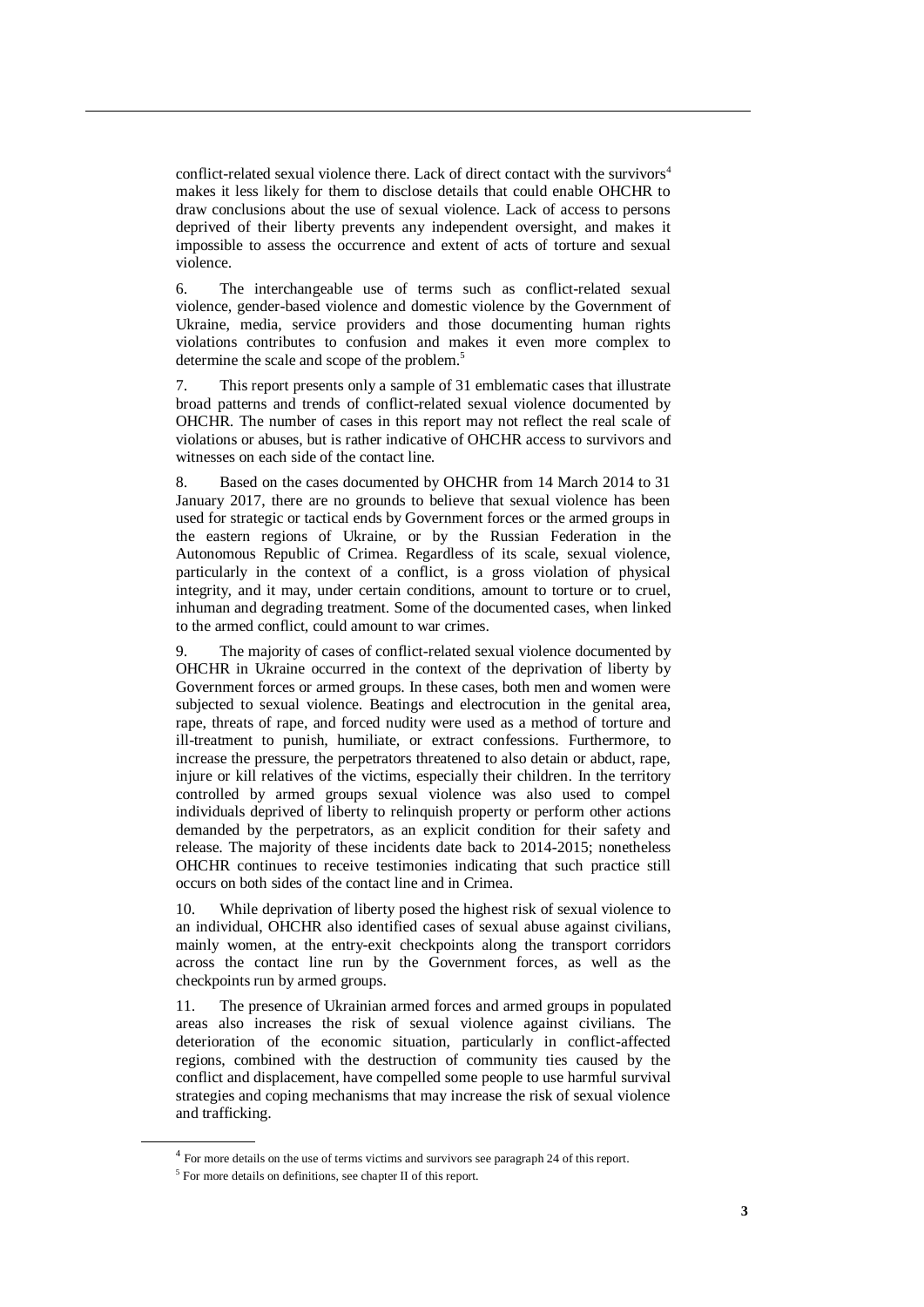12. Acts of sexual violence incur State responsibility, the responsibility of all parties to the conflict, as well as individual criminal liability. International standards require States to exercise due diligence to prevent, investigate and prosecute sexual violence perpetrated by either State or non-State actors. States are also required to ensure effective remedies to survivors, including access to justice and comprehensive support services.

13. Many cases of conflict-related sexual violence documented by OHCHR in Ukraine were associated with other human rights violations and abuses, such as unlawful killings, abduction or *incommunicado* detention of the victims, and destruction or looting of their property, which complicates documentation and investigation. The resulting charges rarely reflect the severity of the conduct, or the character of the crimes and their impact on victims, limiting the delivery of justice and access to an effective remedy.

14. OHCHR has noted prevailing impunity for human rights violations and abuses committed in the context of the conflict in Ukraine, not least with regard to sexual violence. This is partly due to the fact that the conflict is ongoing and that a part of Ukraine's territory remains under the control of armed groups, with no oversight by any State authority. The impunity also reflects a systemic decades-old accountability challenge that has never been fully addressed and continues to undermine public trust in the ability of institutions to hold perpetrators of crimes to account.

15. In addition, national legislation and legal practice regarding the prosecution of sexual violence is limited and is not fully in line with international standards and practice. Due to a number of gaps in legislation and a lack of capacity, acts of sexual violence are often recorded by law enforcement as other crimes such as bodily injury. Lawyers, police officers, prosecutors and judges lack knowledge of how to document, investigate and consider cases of conflict-related sexual violence, as well as with regards to allegations of ill-treatment and torture. Consequently, victims of sexual violence are often confronted with inaction from State authorities or armed groups who exercise control over certain areas.

16. Armed groups in the self-proclaimed 'Donetsk people's republic'<sup>6</sup> and the self-proclaimed 'Luhansk people's republic'<sup>7</sup> have an obligation to prevent and address sexual violence committed by their members. OHCHR is aware of some cases in which armed groups 'investigated' and addressed cases of sexual violence. They do not appear to provide effective remedy for the victims, as they were not taken by an independent and impartial body. Furthermore in some cases, such 'processes' have placed blame on the survivors, especially women. These also included discriminatory remarks towards women, reinforcing negative gender stereotypes.

17. Another problematic aspect is the lack of support available for victims. Overall, professionals in medical and social State institutions lack the specific knowledge and skills required to deal with survivors of torture and conflictrelated sexual violence. Consequently, services for these individuals are provided by civil society organizations through donor-funded programmes. In addition, while high quality services are provided in urban centres, mostly in Kyiv. There is little or no assistance available in smaller towns and rural areas, which is especially critical for the life-saving post-exposure prophylaxis, which has to be taken within 72 hours.

<sup>6</sup> Hereinafter referred to as 'Donetsk people's republic'.

<sup>7</sup> Hereinafter referred to as 'Luhansk people's republic'.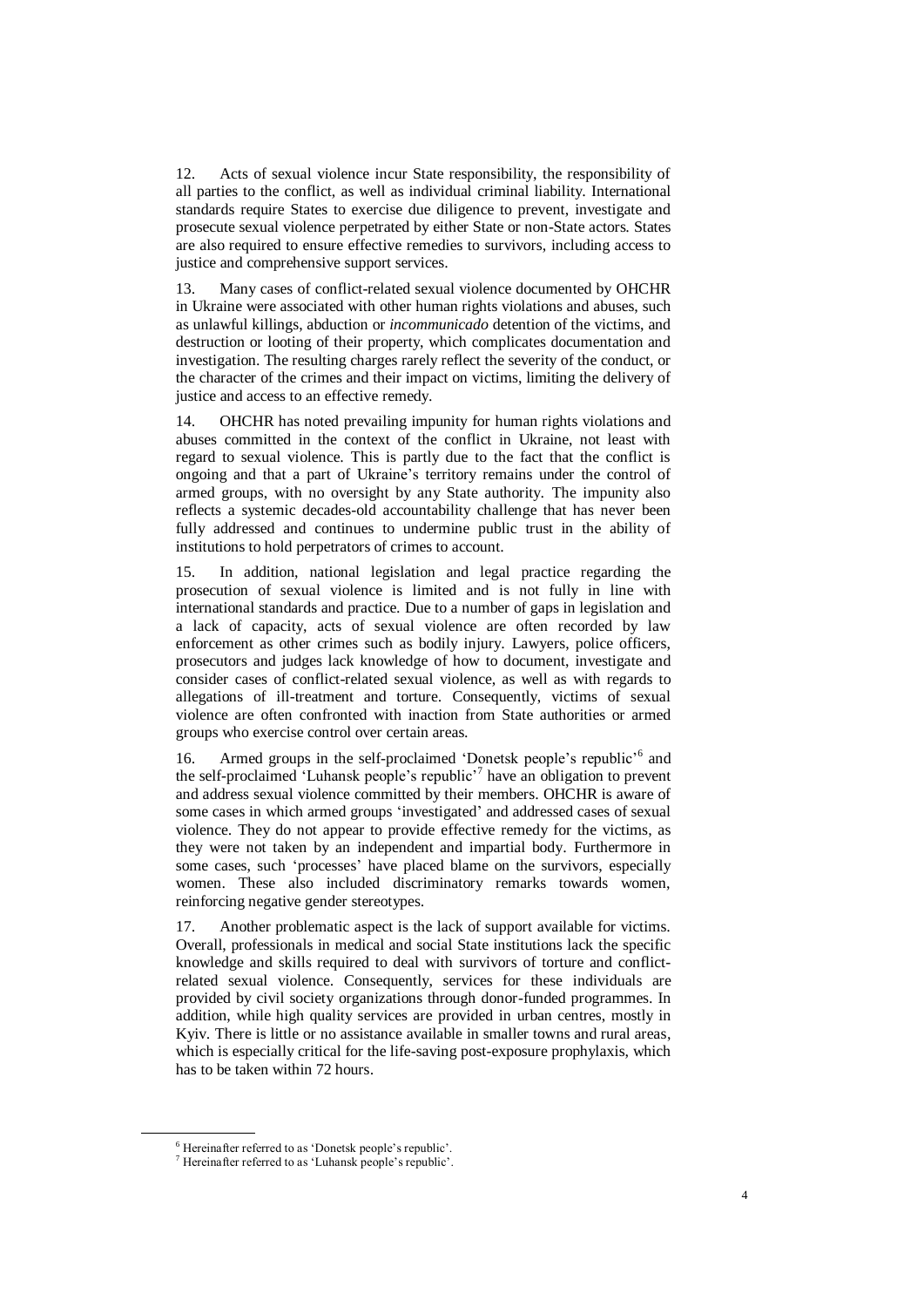18. The conflict has had a negative impact on the provision of services in territory controlled by armed groups, limiting access of survivors to needed services. While most medical and social institutions have continued to work, the quality of services has deteriorated due to the lack of medical professionals, shortages of necessary specialized equipment and medication. Survivors of conflict-related sexual violence living in territory controlled by armed groups are further affected by restrictions imposed by members of the armed groups, which severely limits civil society and humanitarian actors' ability to carry out their programmes, particularly those linked to protection and psycho-social support.

19. OHCHR welcomes the adoption by the Government of Ukraine of the National Human Rights Strategy and its Actions Plan and of the National Action Plan on "Women. Peace. Security",<sup>8</sup> which are to address some of the challenges identified in this report. While, the overall progress in their implementation so far has been limited, OHCHR notes the progress made by the Ministry of Defence in the implementation of the National Action Plan "Women. Peace. Security".

20. It is critical to revise national legislation and ensure a robust law enforcement and an independent judiciary, willing and able to prosecute war crimes, crimes against humanity, gross human rights violations and abuses, including sexual violence, in domestic courts. The constitutional amendments adopted in June 2016 provide an opportunity to reform the judiciary and advance the rule of law. In addition, proper documentation and investigation of all allegations of sexual violence and other human rights violations, guaranteeing rehabilitation services to survivors, and bringing perpetrators to justice are important elements of providing an effective remedy to victims, upholding international obligations, building a culture of accountability and rule of law and fostering sustainable peace.

21. Since 2015, OHCHR bolstered its technical cooperation activities, assisting the Government of Ukraine in operationalizing and fulfilling its obligations toward the promotion and protection of human rights, especially in addressing torture. This assistance is extended to the Government directly and by supporting partners, particularly civil society organizations. Through the United Nations Voluntary Fund for the Victims of Torture, OHCHR supports three civil society organisations providing services to victims of torture, including sexual violence. OHCHR has also been providing small grants to the other three NGOs, which document human rights violations and provide psycho-social and medical support to the survivors of torture. In close cooperation with the Ombudsperson's Office, OHCHR promotes the implementation of the Istanbul Protocol. <sup>9</sup>

## **II. Definitions and methodology**

22. The term "conflict-related sexual violence", which appears throughout the present report, is used as defined by the United Nations Security Council Resolution.<sup>10</sup> It refers to incidents or patterns of rape, sexual slavery, forced prostitution, forced pregnancy, enforced sterilization, and other forms of sexual violence of comparable gravity, against women, men, girls or boys, including

<sup>8</sup> The National Action Plan "Women. Peace. Security" was adopted on 24 February 2016 toward implementing United Nations Security Council resolution 1325.

For other examples of technical cooperation see  $16<sup>th</sup>$  OHCHR report on the human rights situation covering the period from 16 August to 15 November 2016, para. 199-206.

<sup>&</sup>lt;sup>10</sup> S/RES/1960 adopted on 16 December 2010.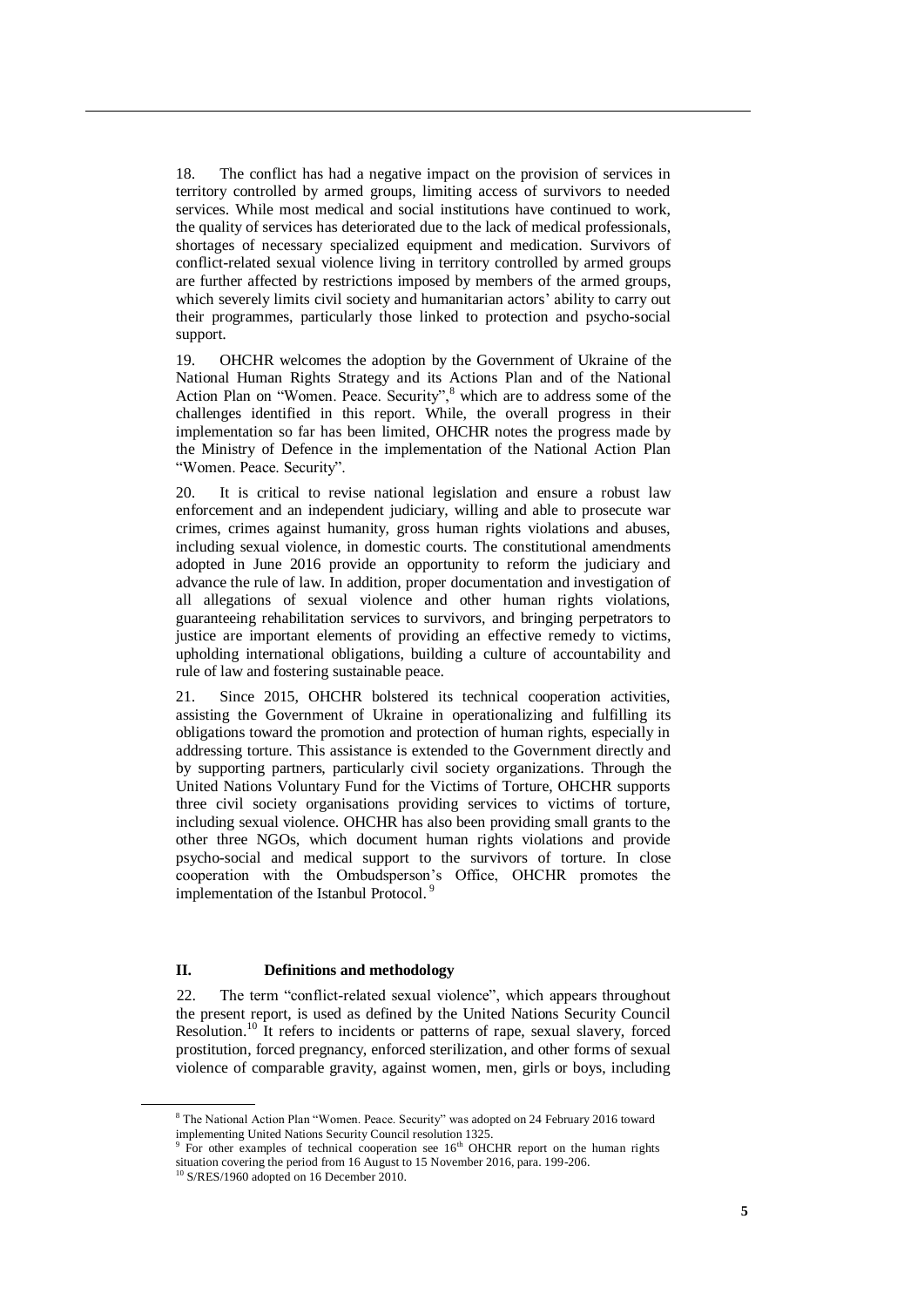as a tactic of war or tool of political intimidation committed by the parties to the conflict, which includes State and non-State actors. Incidents included in this report have a temporal, geographical and/or causal link with the armed conflict in Donetsk and Luhansk regions, and the occupation of the Autonomous Republic of Crimea.

23. Broader acts of gender-based violence, including domestic violence, that do not have this link are beyond the scope of this report. Research<sup>11</sup> suggest that the situation of conflict may lead to augmented level of domestic violence due to the breakdown of services and referral pathways, increased tolerance to violence in society, easier access to weapons, post-traumatic stress disorders among combatants. Service providers have shared with OHCHR some individual cases of domestic violence, which could have a causal link to conflict. However lack of comprehensive baseline and the fact that police statistics on cases of domestic violence are not disaggregated and cannot be searched for instance on the basis of use of weapons or if they took place in the families of armed actors or internally-displaced persons, prevents from ascertaining that the armed conflict has contributed to an increase of domestic violence in Ukraine.

24. Victims of conflict-related sexual violence include those who, individually or collectively, were subjected to such violence (survivors), but also their family members, such as children, parents or partners, children born as a result of a pregnancy from rape, and other people who depend on the victim. 12

25. The report is based on information that OHCHR collected through interviews with victims, including survivors (all adult), witnesses, relatives of victims, their lawyers; information shared with OHCHR by service providers and organisations providing services to survivors; analysis of corroborating material confidentially shared with OHCHR; official records; open-source documents and video, photo and audio materials (including some produced by alleged perpetrators); court documents; and other relevant and reliable materials.

26. Based on the OHCHR fact-finding methodology, the standard of proof it applies is that there are "reasonable grounds to believe" that a particular incident occurred or that a given pattern of violations prevailed.<sup>13</sup> OHCHR has

<sup>&</sup>lt;sup>11</sup> Links between domestic violence and armed conflict: Report from a Field Trip in Lebanon 7-17, 2010. Kvinna till Kvinna. Available at: [http://www.equalpowerlastingpeace.org/resource](http://www.equalpowerlastingpeace.org/resource%20/links-between-domestic-violence-and-armed-conflict/)  [/links-between-domestic-violence-and-armed-conflict/.](http://www.equalpowerlastingpeace.org/resource%20/links-between-domestic-violence-and-armed-conflict/) "Guidelines for Gender-Based Violence Interventions in Humanitarian Settings – Focusing on Prevention of and Response to Sexual Violence in Emergencies," United Nations Inter-Agency Standing Committee Task Force on Gender and Humanitarian Assistance, September 2005, p. 1; "Theories of Sexual Assault," Stop VAW website, The Advocates for Human Rights, 1 February 2006; Ward, Jeanne and Marsh, Mendy, "Sexual Violence against Women and Girls in War and Its Aftermath – Realities, Responses, and Required Resources," A Briefing Paper for the Symposium on Sexual Violence in Conflict and Beyond, United Nations Population Fund, June 2006; Rehn, Elisabeth and Johnson Sirleaf, Ellen, "Women, War and Peace – The Independent Experts' Assessment on the Impact of Armed Conflict on Women and Women's Role in Peace-building," United Nations Development Fund for Women, 2002; "Broken Bodies Broken Dreams – Violence against Women Exposed," United Nations Office for the Coordination of Humanitarian Affairs and Integrated Regional Information Networks, 2005; "Economic, Social and Cultural Rights and Women – A Fact Sheet," Amnesty International, 20 July 2005.

<sup>&</sup>lt;sup>12</sup> Guidance note of the Secretary General of the United Nations Reparations for Conflict-Related Sexual Violence, June 2014. Available at:

http://www.ohchr.org/Documents/Press/GuidanceNoteReparationsJune-2014.pdf.

 $^{13}$  It should be highlighted that under international standards the testimony of a single victim is sufficient, if reliable and credible. International Tribunal for the Prosecution of Persons Responsible for Serious Violations of International Humanitarian Law Committed in the Territory of the Former Yugoslavia since 1991 IT/32/Rev.43 24 July 2009. The Rules of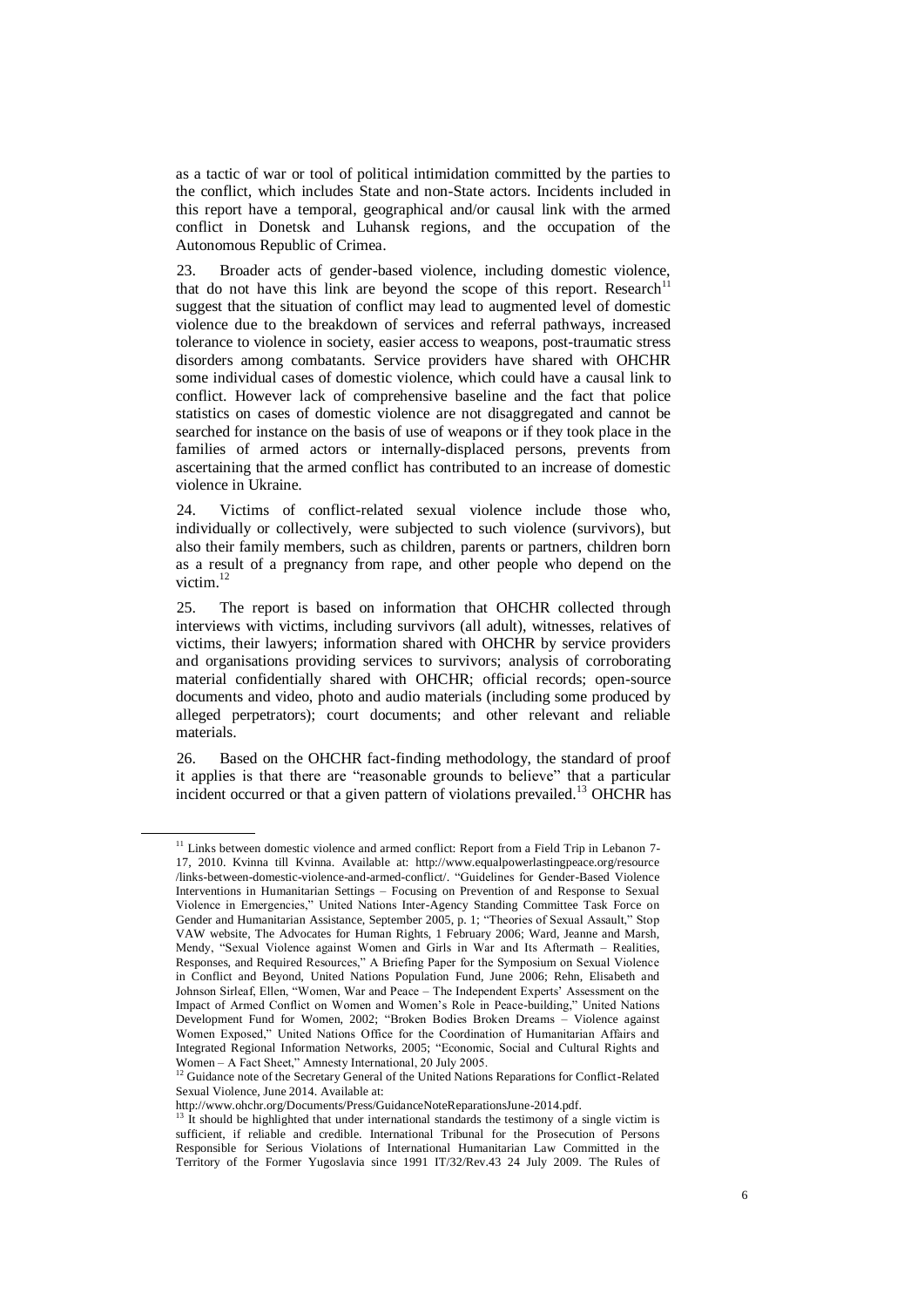exercised due diligence to corroborate the validity of information received, and detected a number of fabricated allegations disseminated through the internet and other media, or perpetuated in communities.<sup>14</sup>

27. OHCHR is committed to the protection of its sources and therefore ensures the preservation of their confidentiality. It therefore does not disclose any information that may lead to the identification of sources, unless the latter have provided their informed consent. OHCHR also systematically assesses the potential risks of harm and retaliation against its sources. Accordingly, some documented cases were either not included or anonymized.

28. OHCHR faced constraints in collecting and/or verifying information regarding cases of conflict-related sexual violence. It was unable to examine all allegations brought to its attention, particularly in the territory controlled by armed groups, due to limited access to some areas for security reasons, rare access to conflict-related detainees, and reluctance of people to talk for fear of reprisals. In addition, due to its particular nature, sexual violence often takes place with no witnesses or only witnesses acting as accomplices.

29. While not having physical access to the Autonomous Republic of Crimea, OHCHR monitored the human rights situation on the peninsula, utilizing a network of contacts and conducting monitoring visits to the administrative line, as well as interviewing victims and witnesses of human rights violations that moved to mainland Ukraine.

30. As mentioned in the Executive Summary, this report therefore presents a sample of emblematic cases that illustrate broader patterns and trends observed, based on OHCHR access to victims and witnesses on each side of the contact line. Therefore the number of cases included in this report may not reflect the actual scale of violations or abuses, also bearing in mind that everywhere, cases of sexual violence tend to be under-reported.

# **III. Legal Framework**

# **A. Applicable international law**

31. Under international law, rape and other forms of sexual violence can constitute and comprise elements of war crimes, crimes against humanity, genocide, torture and other human rights violations or abuses and violations of humanitarian law, depending on the circumstances. Acts of sexual violence incur State responsibility, the responsibility of the parties to the conflict, as well as individual criminal liability.<sup>15</sup>

Procedure and Evidence reproduced from the Official Records of the Assembly of States Parties to the Rome Statute of the International Criminal Court, First session, New York, 3-10 September 2002. Rule 96 of the ICTY and Rules 63 (4), 70 and 71 of the ICC provide that corroboration of the testimony of a victim by additional witness testimony or physical evidence is not required for proving crimes of sexual violence. These rules ensure that the crime of sexual violence would not fall under the stringent evidentiary standards applied to other types of crimes, thus addressing a problem experienced in some domestic systems.

<sup>&</sup>lt;sup>14</sup> For example, in 2014, HRMMU followed up on a widely reported allegation of six women, victims of sexual violence, being treated in Kharkiv hospital. Following a visit to the hospital and verification through a network of partners, HRMMU found that there were no such patients. Similarly, in March 2015, in Debaltseve (controlled by armed-groups), the residents reported to HRMMU the allegations of female bodies found in a pond after Ukrainian soldiers had retreated. HRMMU, however, did not find information corroborating the allegations.

<sup>&</sup>lt;sup>15</sup> International Criminal Court (ICC) Statute, Article 25(3) (Individual criminal responsibility) and Article 28 (Responsibility of commanders and other superiors).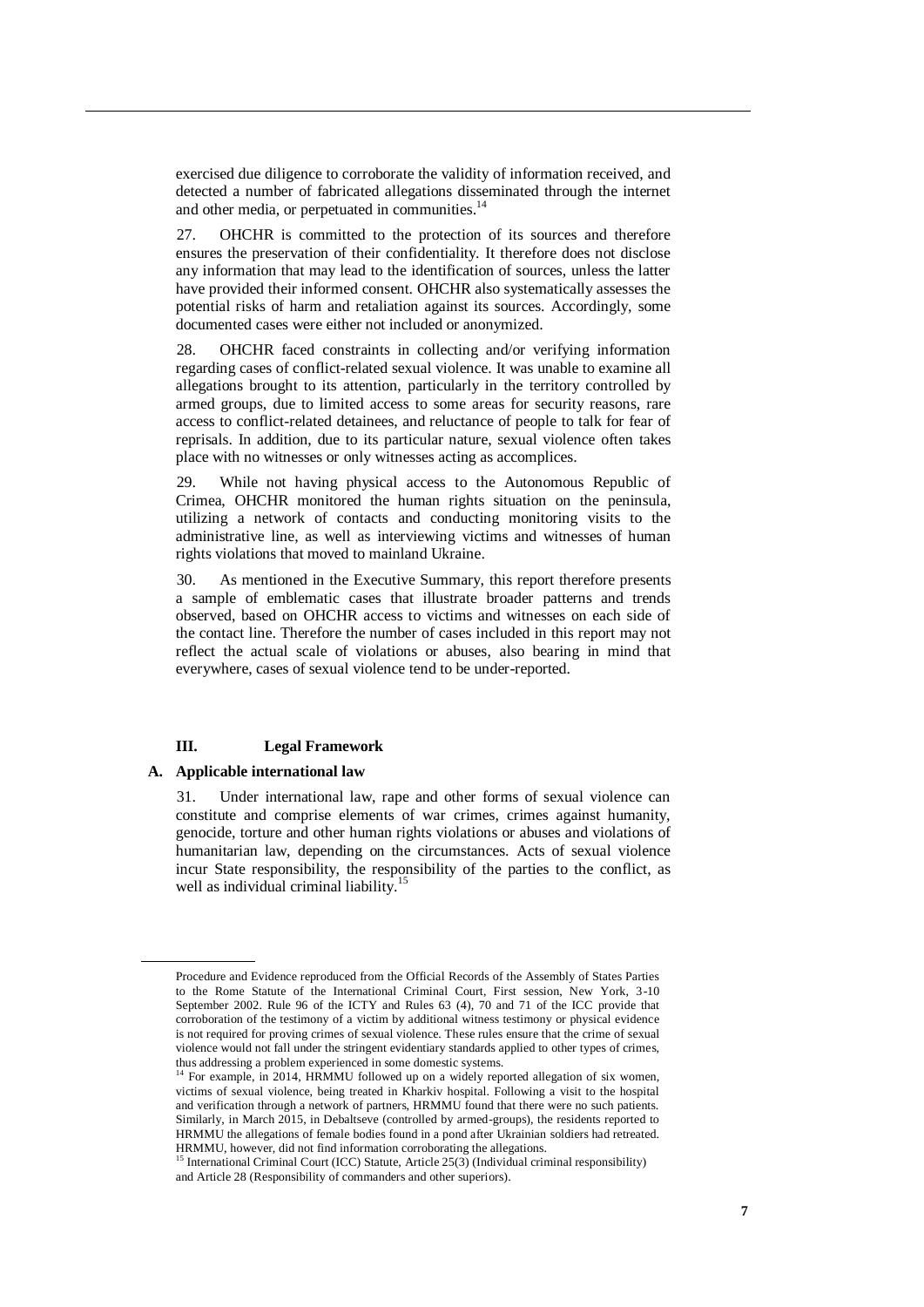32. International standards recognize all forms of sexual violence as human rights violation and require States to exercise due diligence to prevent, investigate and prosecute such acts perpetrated by State or non-State actors.

## **1. Applicable international human rights law**

33. As a gross violation of physical integrity, sexual violence<sup>16</sup> is prohibited by a number of international human rights instruments, to which Ukraine is a party. The articles 7, 9 and 10 of the International Covenant on Civil and Political Rights provide that: "no one shall be subjected to torture or to cruel, inhuman or degrading treatment or punishment", "everyone has the right to liberty and security of person" and that "all persons deprived of their liberty shall be treated with humanity and with respect for the inherent dignity of the human person". The Covenant is explicit in affirming "the equal right of men and women to the enjoyment" of all of the rights it covers. The Convention on the Rights of the Child requires States Parties to protect children from "all forms of physical or mental violence, injury or abuse, neglect or negligent treatment, maltreatment or exploitation including sexual abuse." The Convention on the Elimination of All Forms of Discrimination against Women (CEDAW) recognizes sexual violence as a particular form of discrimination, which should be interpreted without adverse distinction as to gender. General Recommendation 30 by the Committee on the Elimination of All Forms of Discrimination against Women<sup>17</sup> on Women in Conflict Prevention, Conflict and Post-Conflict Situations underscores States' obligations to prevent, investigate and punish trafficking and sexual and gender-based violence.

34. The Convention against Torture and Other Cruel Inhuman and Degrading Treatment or Punishment defines torture as "any act by which severe pain or suffering, whether physical or mental, is intentionally inflicted on a person... when such pain or suffering is inflicted by or at the instigation of or with the consent or acquiescence of a public official or other person acting in an official capacity for a number of impermissible purposes including interrogation, intimidation, punishment, retaliation, humiliation and discrimination of any kind." As per this definition, rape and sexual violence can amount to torture or to cruel, inhuman and degrading treatment.

35. The prohibition of torture and cruel, inhuman and degrading treatment is a peremptory norm of international law from which no derogation is permitted,<sup>18</sup> even in times of public emergency, terrorism or armed conflict.<sup>19</sup> It also must not be limited nor balanced against any other right or concern. Accordingly, the notification by the Government of Ukraine to the United Nations Secretary-General, 20 October 2015, that the application and implementation by Ukraine of its obligations under 16 treaties, including the Convention against Torture, *"is limited and is not guaranteed"* on territory deemed to be occupied and uncontrolled, and that this situation will continue to apply until the complete restoration of Ukraine's sovereignty over its territory,

<sup>&</sup>lt;sup>16</sup> Sexual violence is any act of sexual nature, attempt to obtain a sexual act, unwanted sexual comments or advances, or acts of trafficking, or otherwise directed against a person's sexuality using coercion, by any person regardless of their relationship to the victim, in any setting.<br> $\frac{17}{6}$  Committee,  $\frac{17}{6}$ <sup>17</sup> Committee on the Elimination of Discrimination against Women, 18 October 2013,

CEDAW/C/GC/3.

http://www.ohchr.org/Documents/HRBodies/CEDAW/GComments/CEDAW.C.CG.30.pdf.

<sup>&</sup>lt;sup>3</sup> Convention against Torture, Article 2(2). Also see General Comment No.2, 'Implementation of Article 2 by State Parties', UN Doc. CAT/C/GC/2/CRP/1/Rev.4 (2007), Advance Unedited Version at Para.1.

<sup>&</sup>lt;sup>19</sup> Interpretation of Torture in the Light of the Practice and Jurisprudence of International Bodies. United Nations Voluntary Fund for the Victims of Torture. Available at: http://www.ohchr.org/Documents/Issues/Torture/UNVFVT/Interpretation\_torture\_2011\_EN.pdf.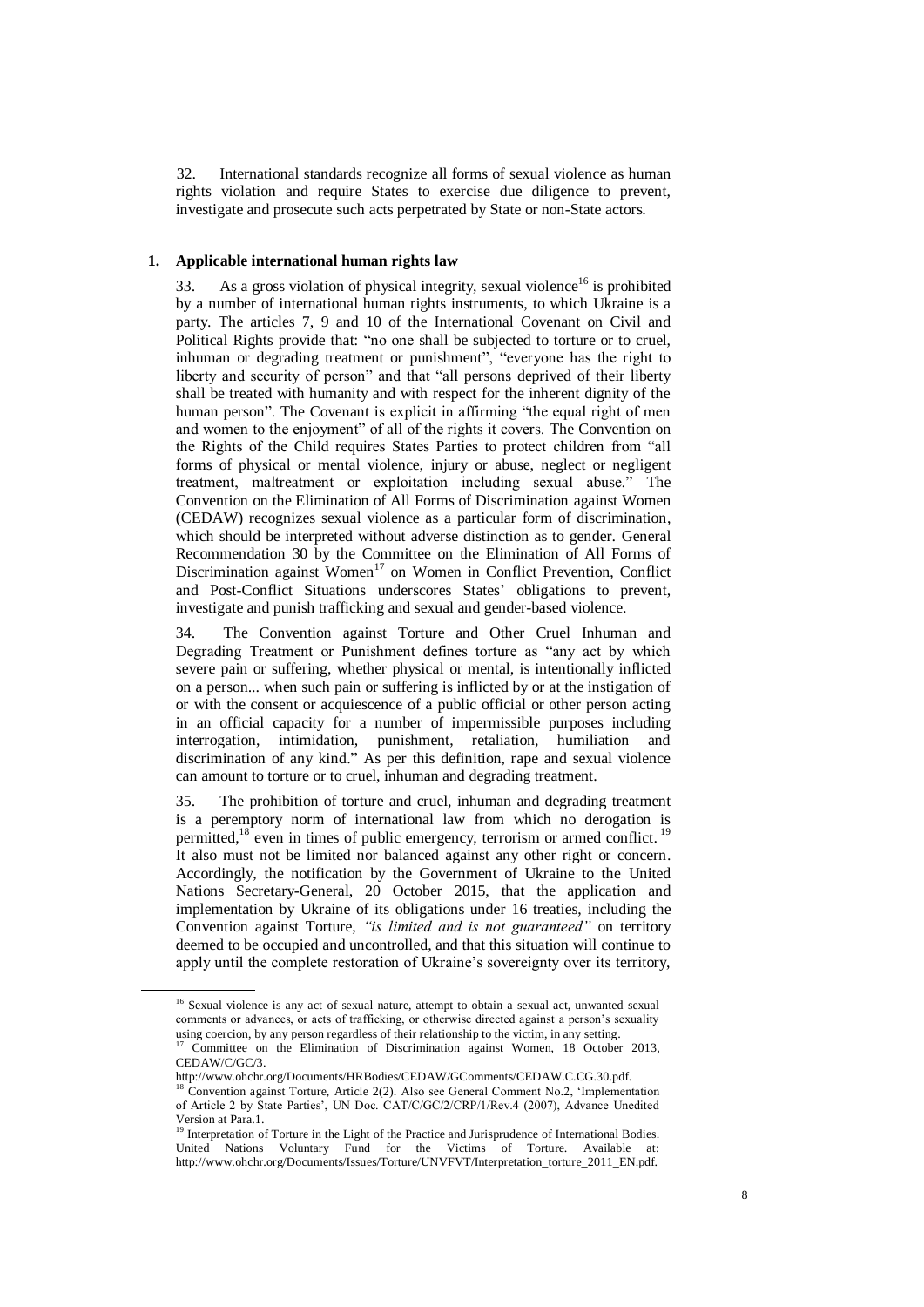runs contrary to the non-derogable nature of the prohibition against torture and cruel, inhuman or degrading treatment or punishment.

36. Jurisprudence of international criminal tribunals<sup>20</sup> and of regional human rights courts<sup>21</sup>, as well as views<sup>22</sup> of the Committee against Torture and the findings of the United Nations Special Rapporteurs on Torture and Other Cruel, Inhuman or Degrading Treatment or Punishment, <sup>23</sup> found rape to be constitutive of torture as infliction of severe pain and suffering, when committed by a public official or another person acting in an official capacity.

37. The gravity of torture finds a further consideration in States' obligations to adopt effective legislative, administrative, judicial and/or other measures to prevent acts of torture or other ill-treatment in any territory under their jurisdiction<sup>24</sup>, the obligation to criminalize acts of torture<sup>25</sup>, and the customary international law obligation to investigate, prosecute and punish all acts of torture and other ill-treatment as codified, inter alia, in the Convention against Torture, $26$  in a comprehensive, effective, prompt and impartial manner. The Istanbul Protocol<sup>27</sup> contains internationally recognized standards and procedures on how to recognize and document symptoms of torture so the documentation may serve as valid evidence in court.

In light of the above, sexual violence constitutes a human rights violation if (1) it is committed by a public official, or at the instigation or with the consent or acquiescence of a public official, (2) if the State fails to ensure that sexual violence is effectively investigated, and perpetrators are prosecuted and punished<sup>28</sup> in accordance with the gravity of the offence, and  $(3)$  where the State fails to exercise due diligence to protect persons from sexual violence by State or non-State actors.

39. International human rights law, in the form of ratified treaties and customary norms, applies throughout Ukraine for the whole period covered by this report. Despite lacking effective control over certain parts of its territory, the Government of Ukraine has the obligation to document and investigate allegations of torture, ensure that perpetrators are duly prosecuted, and provide redress to victims.<sup>29</sup>

40. While non-State actors, including armed groups, cannot become parties to international human rights instruments, it is increasingly accepted that those exercising government-like functions and control over a territory must respect

<sup>&</sup>lt;sup>20</sup> Prosecutor v. Kunarac, Kovač and Vuković, Case No. IT-96-23 and IT-96-23/1-A, para. 150; and *Prosecutor v. Zejnil Delalić, Zdravko Mucić, Hazim Delić and Esad Landžo,* Case No. IT-96-21-I, 16 November 1998 (*Čelebići* Judgment), para. 493.

<sup>21</sup> European Court of Human Rights, *Aydin v. Turkey*, Communication 23178/94, 25 September 1997.

<sup>22</sup> *V.L. v. Switzerland*, Communication No. 262/2005, 20 November 2006, UN Doc. CAT/C/37/D/262/2005 (2007), para. 8.10 and C.T. and K.M. v. Sweden, Communication No. 279/2005, 17 November 2006, UN Doc. CAT/C/37/D/279/2005 (2007).

<sup>23</sup> United Nations Special Rapporteur on Torture on torture and other cruel, inhuman or degrading treatment or punishment report before the Human Rights Council, 15 January 2008, A/HRC/7/3, para 36.

<sup>&</sup>lt;sup>24</sup> Convention against Torture, Articles 2(1) and 16(1).

<sup>25</sup> Convention against Torture, Article 4.

<sup>&</sup>lt;sup>26</sup> Convention against Torture, Article 12.

<sup>&</sup>lt;sup>27</sup> Istanbul Protocol: Manual on the Effective Investigation and Documentation of Torture and Other Cruel, Inhuman or Degrading Treatment or Punishment. OHCHR, 2014. Available at: [http://www.ohchr.org/Documents/Publications/training8Rev1en.pdf.](http://www.ohchr.org/Documents/Publications/training8Rev1en.pdf)

 $\beta$  Report of the Special Rapporteur on torture and other cruel, inhuman or degrading treatment or punishment, A/HRC/31/57, 5 January 2016. Available at:

http://www.un.org/ga/search/view\_doc.asp?symbol=A/HRC/31/57.

<sup>&</sup>lt;sup>29</sup> Committee against Torture. Concluding observations on the sixth periodic report of Ukraine. CAT/C/UKR/CO/6, 12 December 2014. Available at:

http://tbinternet.ohchr.org/\_layouts/treatybodyexternal/Download.aspx?symbolno=CAT/C/UKR/ CO/6&Lang=En.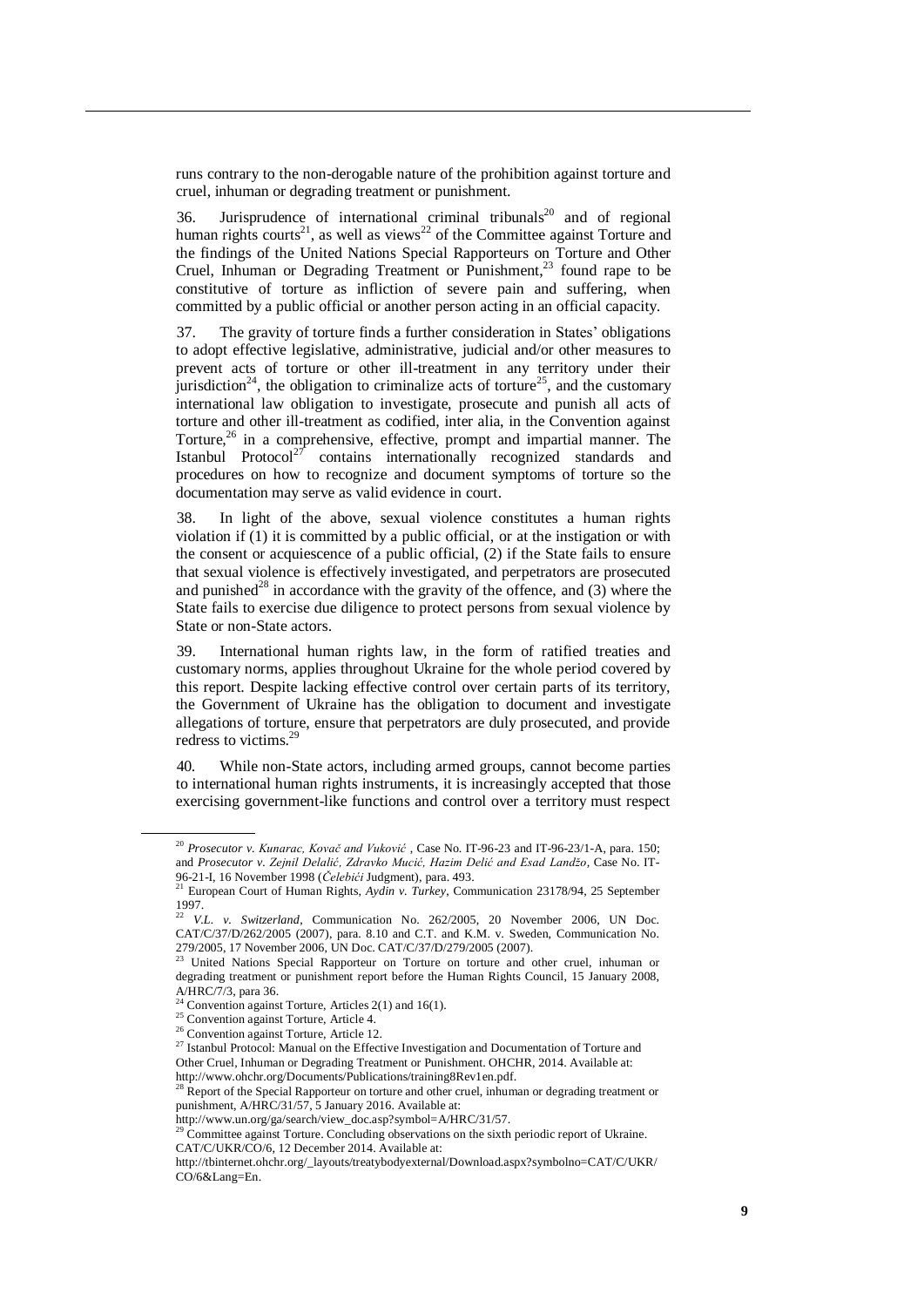human rights standards when their conduct affects the human rights of individuals under their control.<sup>3</sup>

41. In line with General Assembly resolution  $71/205^{31}$  adopted on 19 December 2016, which recognizes the Russian Federation as the occupying power in the Autonomous Republic of Crimea, the human rights obligations of the Russian Federation are applicable to this territory. Indeed, the scope of application of international human rights law does not depend on a State's territorial limits, but also on the exercise of its jurisdiction or effective control, even if not situated in that State's sovereign territory. The resolution also urges the Russian Federation to "take all measures necessary to bring an immediate end to all abuses against residents of Crimea, […], arbitrary detention, torture and other cruel, inhumane or degrading treatment,…" (2(b)).

42. The United Nations Security Council has adopted seven resolutions pertaining to women, peace and security, $32$  four of which focus specifically on conflict-related sexual violence. The first of these resolutions, Resolution 1325 (2000) on Women, Peace and Security, calls on all parties to conflict to take special measures to protect women and girls from gender-based violence, particularly rape and other forms of sexual abuse, in situations of armed conflict.

43. Security Council Resolution 1820 (2008), recognized sexual violence as a tactic of war and a threat to global peace and security, requiring an operational security, justice and service response. It further recognized that rape and other forms of sexual violence can constitute war crimes, crimes against humanity and/or constitutive acts of genocide. [Resolution 1888 \(2009\)](https://en.wikipedia.org/wiki/United_Nations_Security_Council_Resolution_1888) created the Office of the Special Representative of the Secretary-General for Sexual Violence in Conflict, and Resolution 2106 (2013) comprehensively addressed the issue, urging increased efforts against impunity for perpetrators of sexual violence against female or male victims.

### **2. Applicable international humanitarian law**

44. International humanitarian law regulates the conduct of parties to the armed conflict, means and methods of warfare and protects those who do not or no longer directly participate in hostilities. In situations of armed conflict, all parties to the conflict are bound by the applicable rules of international humanitarian law, whether customary or treaty-based.<sup>33</sup>

45. Rape and other forms of sexual violence are prohibited in both international and non-international armed conflicts,<sup>34</sup> including under

<sup>&</sup>lt;sup>30</sup> Except for Article 4(1) of the Optional Protocol to the Convention on the Rights of the Child on the Involvement of Children in Armed Conflict, which directly applies to armed groups: "[a]rmed groups that are distinct from the armed forces of a State should not, under any circumstances, recruit or use in hostilities persons under the age of 18 years".

<sup>31</sup> A/RES/71/205 Situation of human rights in the Autonomous Republic of Crimea and the city of Sevastopol (Ukraine).

<sup>32</sup> S/RES/1325 (2000), S/RES/1820 (2008), S/RES/1888 (2009), S/RES/1889, S/RES/1960 (2010), S/RES/2106 (2013), S/RES/2122 (2013), S/RES/2242 (2015)<br>
<sup>33</sup> The requirement of (2013), S/RES/2122 (2013), S/RES/2242 (2015)

The provisions of common Article 3 of the four Geneva conventions bind all parties to noninternational armed conflicts, including organized non-State armed groups. Common Article 3, which reflects elementary considerations of humanity, is supplemented by a number of other treaty provisions, and by customary humanitarian law governing the conduct of parties to noninternational armed conflicts.

<sup>&</sup>lt;sup>34</sup> The prohibition of "outrages upon personal dignity", "violence to life and person, in particular murder of all kinds, mutilation, cruel treatment and torture" is recognized in Additional Protocols I and II, as well as article 3 of the Fourth Geneva Convention, as a fundamental guarantee for civilians and persons *hors de combat*. Article 75 of Additional Protocol I specifies that this prohibition covers in particular "humiliating and degrading treatment, enforced prostitution and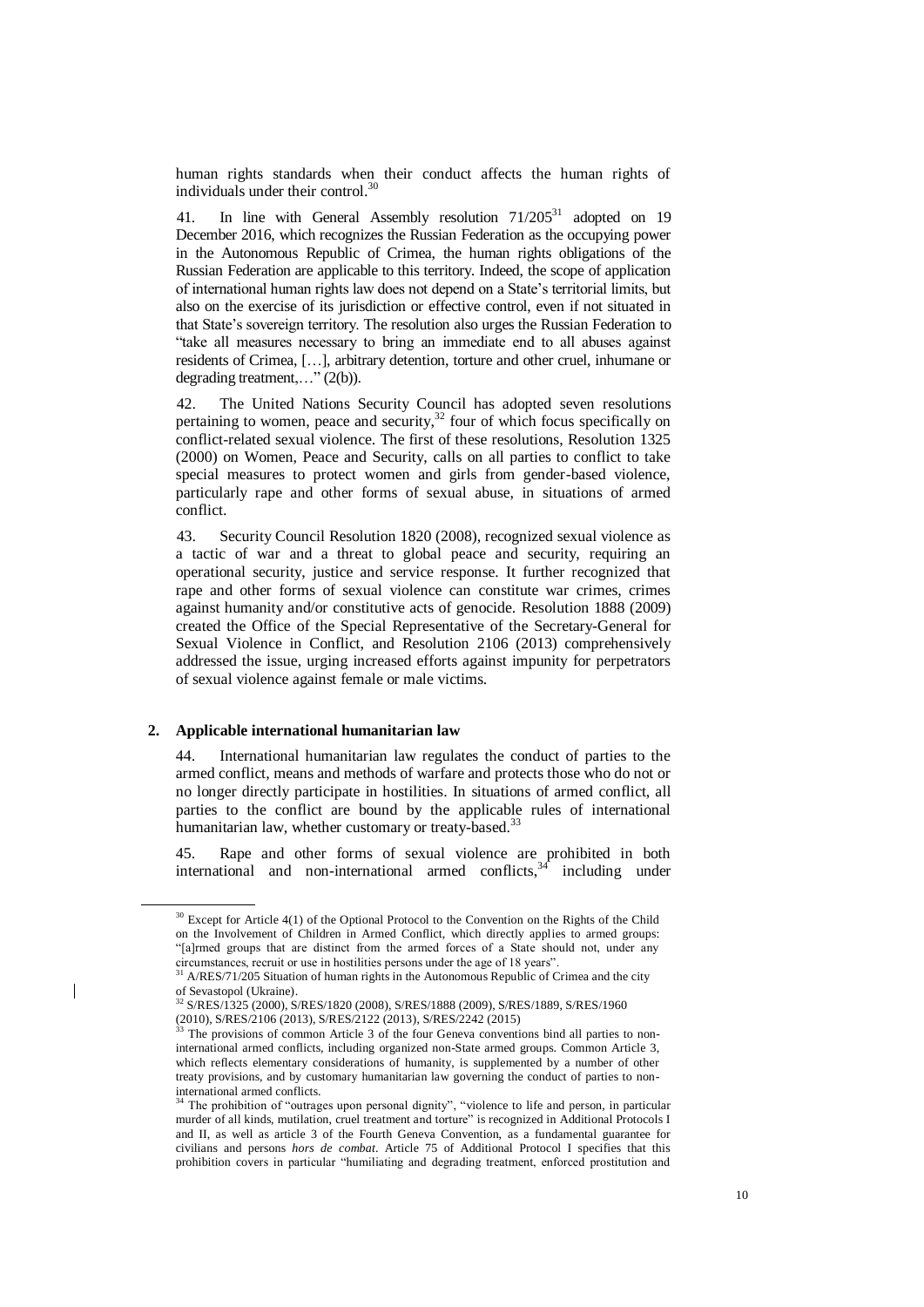customary law.<sup>35</sup> Article 3 common to the four Geneva Conventions prohibits "violence to life and person", including cruel treatment and torture and "outrages upon personal dignity", which includes sexual violence.<sup>36</sup>

## **3. Applicable international criminal law**

46. Ukraine signed the Rome Statute of the International Criminal Court in 2000, but has not ratified it. In 2001 Ukraine's Constitutional Court found the Statute incompatible with the Constitution.<sup>37</sup> On 9 April 2014, however, the Government made a declaration recognizing the jurisdiction of the International Criminal Court over alleged crimes committed on its territory from 21 November 2013 to 22 February 2014 (the Maidan events). On 8 September 2015, the Government accepted the jurisdiction of the Court with respect to alleged crimes committed on its territory since 20 February 2014. The related declarations were submitted under article 12(3) of the Rome Statute, which enables a State not party to the Statute to accept the exercise of jurisdiction of the Court. Following the declarations<sup>38</sup>, the Office of the Prosecutor of the International Criminal Court is conducting a preliminary examination covering all crimes committed after 20 February 2014.

47. The Rome Statute of the International Criminal Court is the first international instrument to expressly define various forms of sexual violence as underlying acts of both crimes against humanity and war crimes committed during international and non-international armed conflicts.

48. These acts include rape<sup>39</sup>, sexual slavery<sup>40</sup>, enforced prostitution<sup>41</sup>, forced pregnancy<sup>42</sup>, enforced sterilization<sup>43</sup>, and other forms of sexual violence of comparable gravity<sup>44</sup>. In these cases a perpetrator commits an act of a sexual

any form of indecent assault", while article 4 of Additional Protocol II specifically adds "rape" to this list. Article 27 of the Fourth Geneva Convention states that all protected persons "shall at all times be humanely treated, and shall be protected especially against all acts of violence or threats thereof and against insults and public curiosity. Women shall be especially protected against any attack on their honour, in particular against rape, enforced prostitution, or any form of indecent

assault".<br><sup>35</sup> Henckaerts, Doswald-Beck, Customary International Law, Volume II., Rules 93, 94, 134, and 156.

<sup>&</sup>lt;sup>36</sup> Convention (I) for the Amelioration of the Condition of the Wounded and Sick in Armed Forces [in the Field. Geneva, 12](https://ihl-databases.icrc.org/applic/ihl/ihl.nsf/Treaty.xsp?action=openDocument&documentId=4825657B0C7E6BF0C12563CD002D6B0B) August 1949. Commentary of 2016 Article 3: Conflicts not of an international character, para. 696.<br><sup>37</sup> On 2 June 2016, the Parliament of Ukraine adopted the amendments to the Constitution of

Ukraine regarding the judiciary. The amendments (article 124(6)) allow for ratification by Ukraine of the Rome Statute of the International Criminal Court, although it led to the postponement of the entry into force of this provision for three years. The amendments entered into force on 30 September 2016.

 $38$  On 25 April 2014, the Prosecutor of the International Criminal Court opened a preliminary examination into the Maidan events. The preliminary findings suggest that the crimes that occurred during those events may not fall under the Court's jurisdiction. See International Criminal Court. For more details see Report on Preliminary Examination Activities (2015), para. 97, 98 and 101.

Rome Statute, Article  $8(2)(e)(vi)$ -1, War crime of rape, whose elements are defined as: (1) The perpetrator invaded the body of a person by conduct resulting in penetration, however slight, of any part of the body of the victim or of the perpetrator with a sexual organ, or of the anal or genital opening of the victim with any object or any other part of the body; (2) The invasion was committed by force, or by threat of force or coercion, such as that caused by fear of violence, duress, detention, psychological oppression or abuse of power, against such person or another person, or by taking advantage of a coercive environment, or the invasion was committed against a person incapable of giving genuine consent.

Rome Statute, Article  $7(1)(g)-2$ .

 $41$  Rome Statute, Article 7(1)(g)-3.

 $42$  Rome Statute, Article 7(1)(g)-4.

 $43$  Rome Statute, Article 7(1)(g)-5.

<sup>44</sup> Rome Statute, Article  $7(1)(g)$ -6 - Crime against humanity of sexual violence. 1. The perpetrator committed an act of a sexual nature against one or more persons or caused such person or persons to engage in an act of a sexual nature by force, or by threat of force or coercion, such as that caused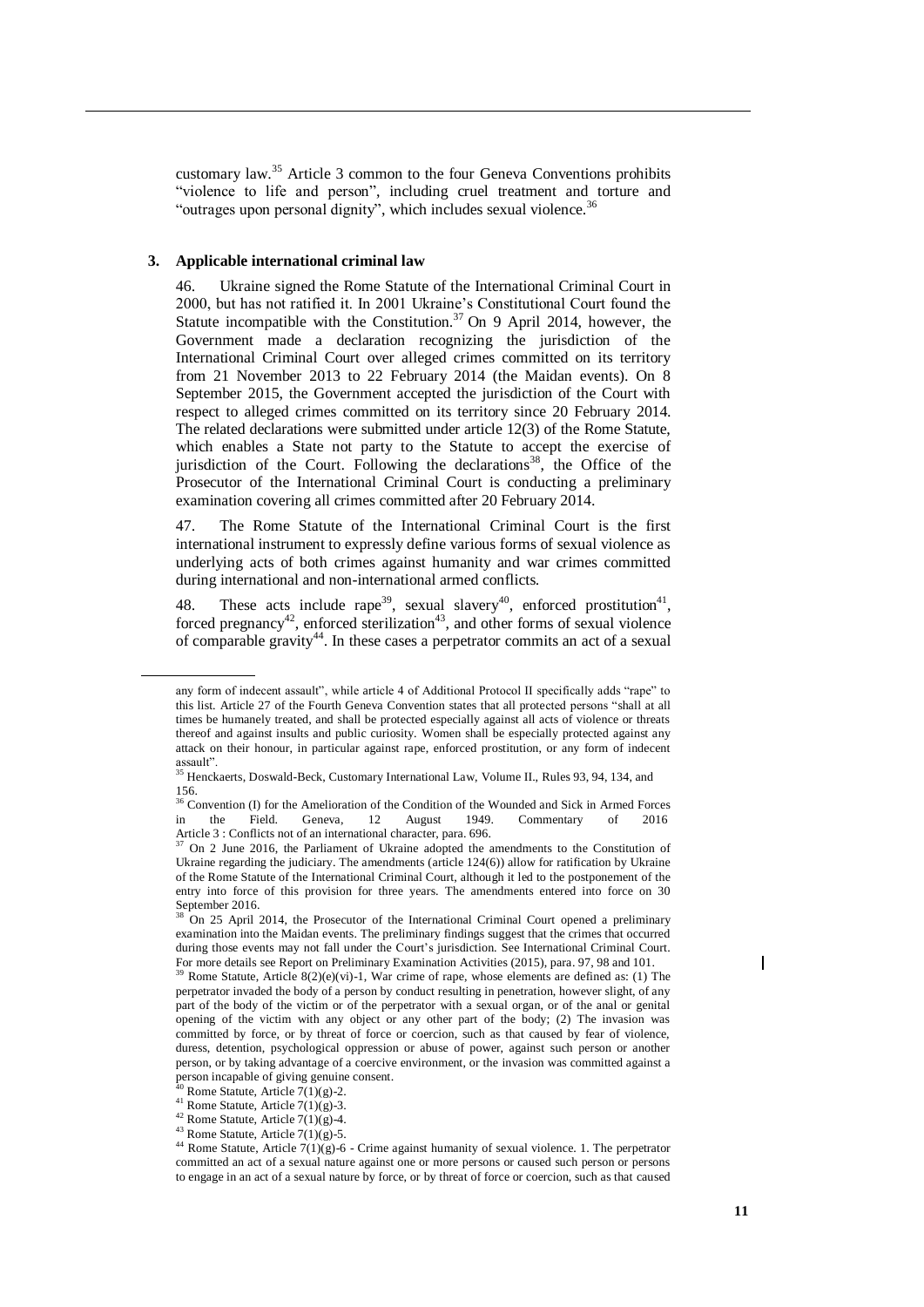nature against a person, or causes another to engage in such an act, by force, or by threat of force or coercion, such as that caused by fear of violence, duress, detention, psychological oppression, or abuse of power, or by taking advantage of a coercive environment or a person's incapacity to give genuine consent.<sup>45</sup>

49. An act of a sexual nature is not limited to physical violence, and may even not involve any physical contact, for example forced nudity or forcing to observe an act of sexual violence. 46

50. In accordance with international jurisprudence, sexual and gender-based crimes may constitute acts of genocide or other acts of crimes against humanity or war crimes, such as torture, mutilation, persecution, inhuman acts, and outrages upon personal dignity.

51. For committing the crimes within the jurisdiction of the International criminal Court, the Rome Statute envisages various forms of responsibility, including that of commanders and superiors<sup>48,49</sup>. Under article  $25$ , a person shall be criminally responsible if a person commits such a crime, whether as an individual, jointly with another or through another person, regardless of whether that other person is criminally responsible, orders, solicits or induces the commission of such a crime which in fact occurs or is attempted; aids, abets or otherwise assists or contributes in a commission. Under article 28, a military commander or person effectively acting as a military commander, shall be criminally responsible for crimes where they either knew or should have known that the forces were committing or about to commit such crimes; and the commander failed to take all necessary and reasonable measures within his or her power to prevent or repress their commission or to submit the matter to the competent authorities for investigation and prosecution. This applies to all parties to the conflict in Ukraine.

# **C. Applicable national legislation**

52. National legislation and legal practice regarding the prosecution of sexual violence is rather limited in Ukraine and does not comply with international standards and practice. Due to various gaps, resulting charges do not always reflect the severity of the conduct, or the character of the perpetrated crimes and their impact on victims, thereby limiting the effective delivery of justice and effective remedies.

by fear of violence, duress, detention, psychological oppression or abuse of power, against such person or persons or another person, or by taking advantage of a coercive environment or such person's or persons' incapacity to give genuine consent. 2. Such conduct was of gravity comparable to the other offences in article 7, paragraph 1(g), of the Statute. 3. The perpetrator was aware of the factual circumstances that established the gravity of the conduct. ....

<sup>&</sup>lt;sup>45</sup> Rule 70 of the Rules of Procedure and Evidence of the ICC outlines the principles of evidence in cases of sexual violence. Consent cannot be inferred by reason of any words or conduct of a victim where force, threat of force or coercion, or taking advantage of a coercive environment, undermined the victim's ability to give voluntary and genuine consent. Similarly, consent cannot be inferred by reason of any words or conduct of a victim where the victim was incapable of giving genuine consent, or by reason of silence or lack of resistance. This includes, for example, where the victim engages in an act of a sexual nature as a result of fear of violence, duress, detention, psychological oppression or abuse of power.

International Criminal Court Policy Paper in Sexual and Gender-Based Crimes. June 2014. Available at: https://www.icc-cpi.int/iccdocs/otp/OTP-Policy-Paper-on-Sexual-and-Gender-Based-Crimes--June-2014.pdf.

See articles 7(1)(f), 7(1)(h), 7(1)(k), 8(2)(a)(ii), 8(2)(b)(x), 8(2)(b)(xxi), 8(2)(c)(i), and 8(2)(c)(ii) of the Rome Statute.

<sup>48</sup> Article 25 (3) of the Rome Statute.

<sup>49</sup> Article 28 of the Rome Statute.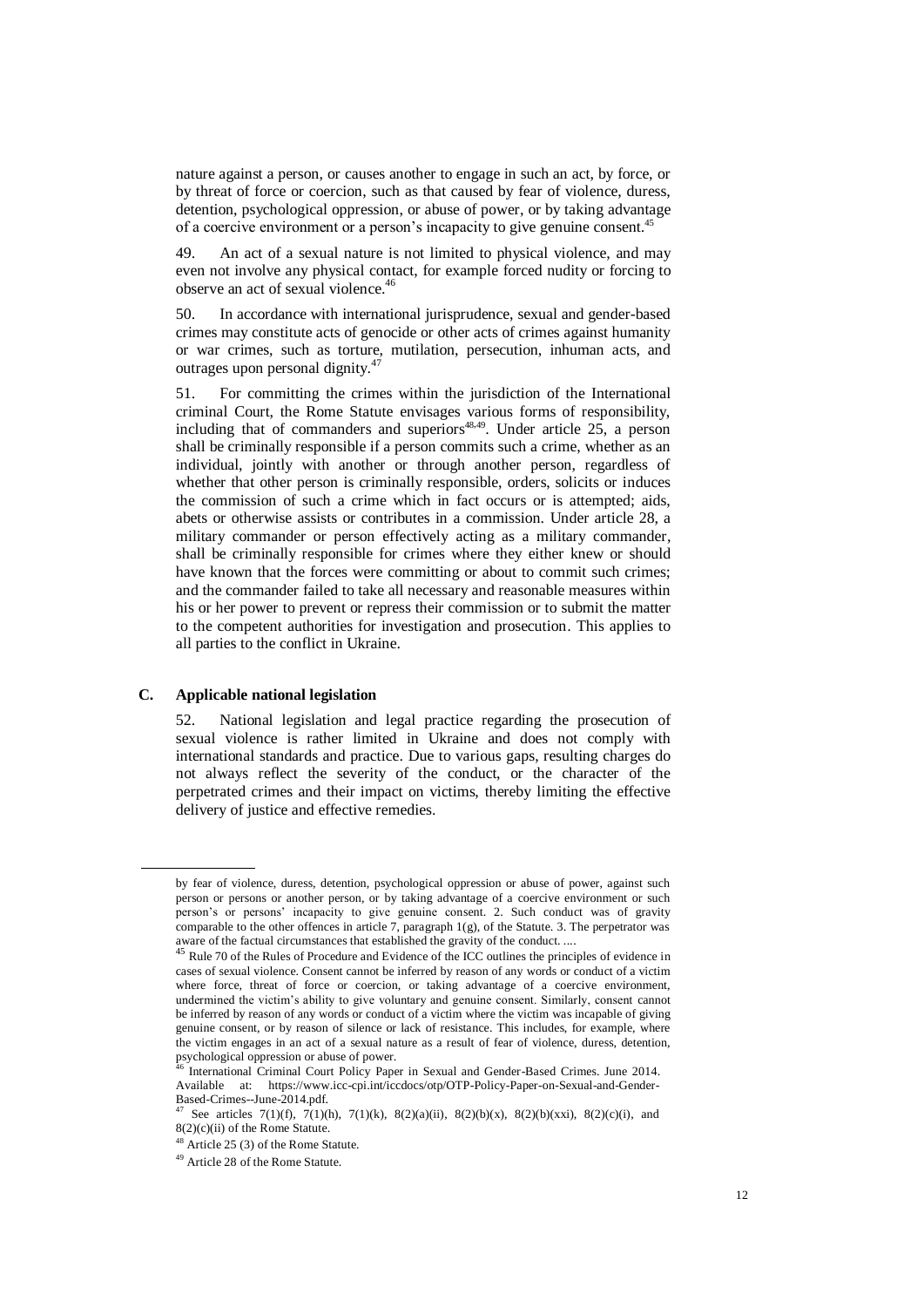53. There is no explicit definition of gender-based and/or sexual violence in Ukrainian legislation. Article 1 of the Law of Ukraine "On Ensuring Equal Rights and Opportunities for Women and Men" defines sexual harassment as sexual acts expressed verbally (threats, intimidation, indecent remarks) or physically (touching, slapping) which humiliate or insult persons who are subordinate in labour, work, financially, or otherwise. A victim of sexual harassment may claim compensation for civil damages through court, but the offence is not penalized as a criminal offence.

54. The Criminal Code of Ukraine includes five articles pertaining to sexual violence: on rape (article 152), on violent unnatural gratification of sexual desire (article 153), on compulsion to sexual intercourse (article 154), on sexual intercourse with a sexually immature person (article 155), and on debauchery of minors (article 156). Articles 152, 153, 155, and 156 may be applicable regardless of the relation of the victim to the perpetrator. Article 154 applies only to situations where a victim is financially dependent on a perpetrator, or is subordinate to the perpetrator; this is rarely applied to sexual violence in conflict setting. The Article 156 can be applied only of the victim is younger than 16 years old. The Criminal Code includes the crimes of sexual exploitation and forced pregnancy but only in connection with human trafficking (article 149), thereby limiting the application. Depending on the circumstances, the above-mentioned crimes may be punishable from three to 15 years of imprisonment.

55. National law and jurisprudence defines rape as sexual intercourse between individuals of different sex against the will of a victim, combined with violence, threats of violence, or committed by taking advantage of the victim's helpless condition.<sup>50</sup> This definition does not cover same-sex rape, thus unless the perpetrator is a woman, men and boys will not be considered as victims of rape. Furthermore, the "helpless condition"<sup>51</sup> is interpreted by investigators and courts in a restrictive manner, lacking any notion of coercive circumstances or inability to give genuine consent, which is of particular importance in contexts of armed conflict.

56. According to the Criminal Code, the penetration of objects into a genital or anal opening, instances of sexual violence when a perpetrator and a victim are of the same sex, or other violent acts of sexual nature, can only be considered "violent unnatural gratification of sexual desire", and only if the intent of the perpetrator to satisfy his or her sexual desire can be demonstrated.<sup>52</sup>

57. The Criminal Code contains two articles which could be applied specifically to cases of conflict-related sexual violence. Paragraph 1 of article 433 envisages criminal responsibility for violence against the civilian population in a conflict area, which may include sexual violence, and is punishable with three to eight years of imprisonment. Article 438 foresees criminal responsibility for the violation of laws and customs of war, which

<sup>50</sup> Criminal Code of Ukraine, article 152 and Resolution of the Plenum of the Supreme Court of Ukraine Nr.5 from 30 May 2008 On the Court Practice in Cases about Crimes against Sexual Freedom and Sexual Inviolability of a Person, para. 1.<br><sup>51</sup> Resolution of the Plenum of the Supreme Court of Ukraine Nr.5 from 30 May 2008 On the

Court Practice in cases about crimes against Sexual Freedom and Sexual Inviolability of a Person, paragraph 5. State of the victim should be recognized as helpless if as a result of their minor or elderly age, physical or mental disability, being ill or unconscious or other reasons could not understand the nature and meaning of the actions committed against them or could not fight back.

Resolution of the Plenum of the Supreme Court of Ukraine Nr.5 from 30 May 2008 On the Court Practice in cases about crimes against Sexual Freedom and Sexual Inviolability of a Person - http://zakon3.rada.gov.ua/laws/show/v0005700-08.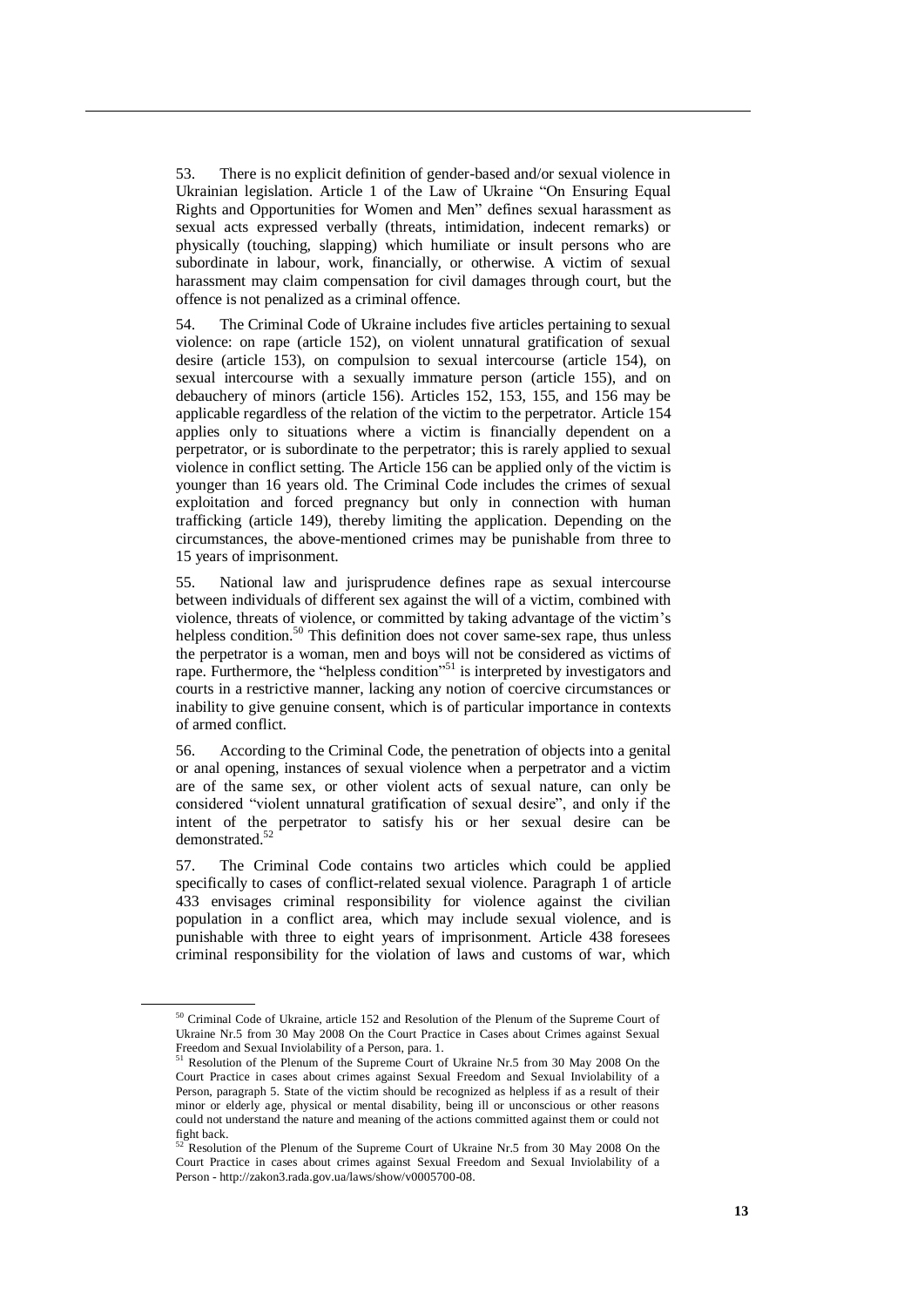includes cruel treatment of prisoners of war or civilians (and thus may include sexual violence), and shall be punishable by imprisonment from 8 to 12 years.

58. The Criminal Code of Ukraine mainly focuses on individual criminal responsibility for physical commission of a crime or aiding, abetting or otherwise assisting the commission of the crime. Articles 426 (omission of military authority – failure to prevent or refer a case to investigation, or other failure to act by a person in authority which caused significant harm) and  $426<sup>1</sup>$ (actions in excess of military authority) also foresee command responsibility, which includes elements of omission liability, and is of particular importance in the context of armed conflict. These articles however are mainly applied in cases when commanders commit crimes against their subordinates, and are rarely applied to conduct against civilians.<sup>53</sup> According to the Prosecutor General's Office, as of 26 December 2016, there had been no investigations into incidents of sexual violence which took place after 15 April  $2014<sup>54</sup>$  under these articles. $55$ 

## **IV. Documented patterns and trends of conflict-related sexual violence in Ukraine**

59. Based on the cases documented by OHCHR, there are no grounds to believe that sexual violence has been used for strategic or tactical ends by Government forces or the armed groups in the eastern regions of Ukraine, or by the Russian Federation in the Autonomous Republic of Crimea. The majority of cases documented by OHCHR illustrate that sexual violence has been used as a method of torture and ill-treatment in the context of detention related to the armed conflict in eastern Ukraine, as well as in the Autonomous Republic of Crimea. The most frequent forms of sexual violence used in such situations are beatings and electrocution in the genital area, threats of rape, forced nudity and rape.

60. OHCHR found that sexual violence has been perpetrated against both men and women deprived of their liberty on conflict-related charges and, in some cases, against their relatives. The purpose is usually to punish and humiliate them, extract confessions, and/or compel them to relinquish property or perform other actions demanded by the perpetrators, as an explicit condition for their safety and release. The grounds for detention and profile of the victims vary depending on whether the incidents occurred in territory under the control of the Government or of the armed groups.

61. While situations of deprivation of liberty pose the highest risk of sexual violence, OHCHR also identified other factors which increase the danger of conflict-related sexual violence, especially coupled with impunity, collapse of law and order, lack of clear orders and instructions prohibiting sexual violence, and insufficient complaint and reporting mechanisms. Such risk factors include, but are not limited to restrictions on freedom of movement across the contact line through checkpoints and the presence of military and armed group forces in populated areas. Women are particularly vulnerable in such circumstances.

62. Deterioration of economic situation in conflict-affected regions, paired with the destruction of community ties, can expose people or force them to

<sup>53</sup> Meeting with Military Prosecutor, 2 June 2016.

<sup>&</sup>lt;sup>54</sup> Beginning of the "Anti-Terrorist Operation".

<sup>&</sup>lt;sup>55</sup> Letter from the Prosecutor General's Office to OHCHR dated 23 December 2016.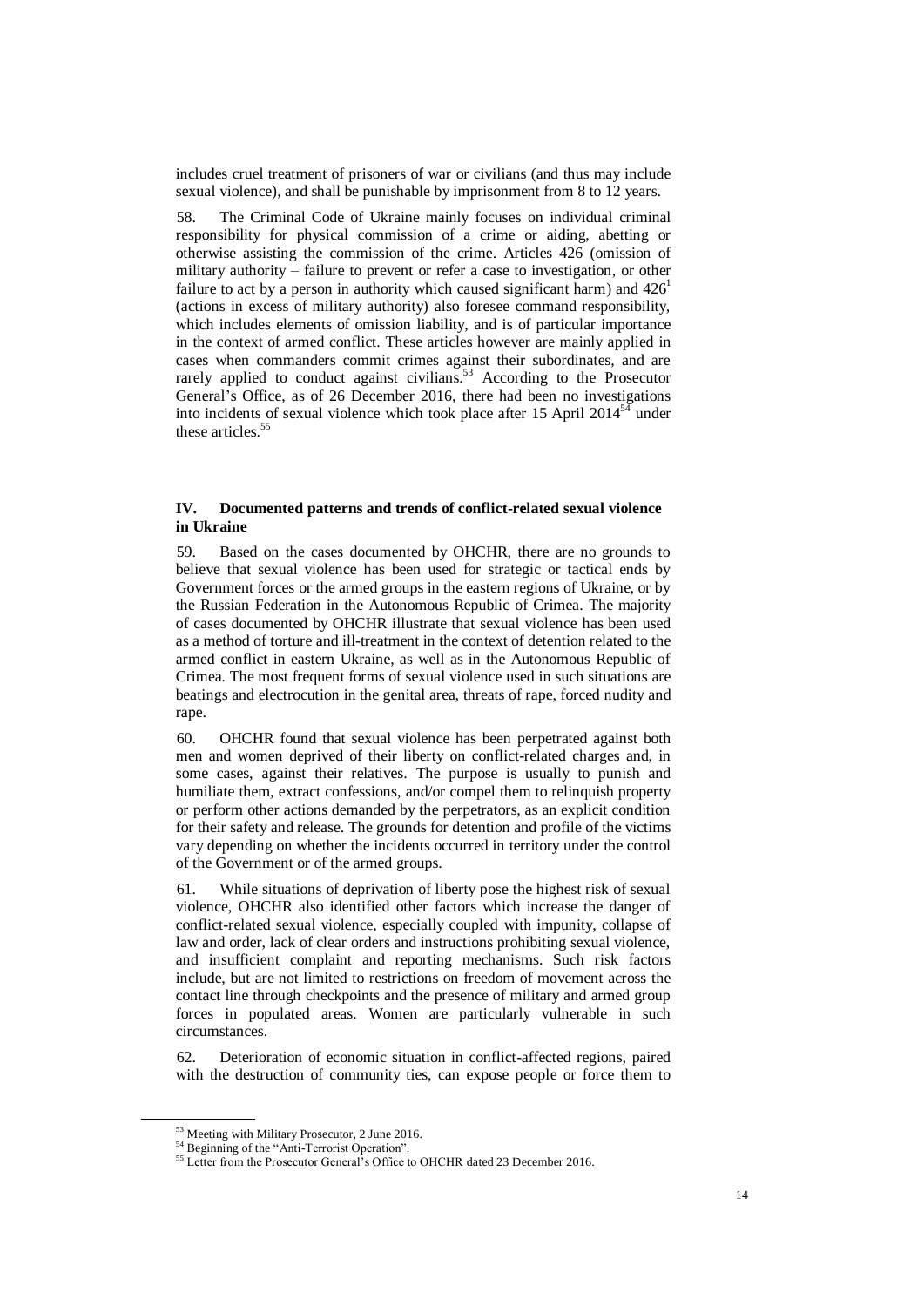resort to harmful survival strategies and coping mechanisms, which may increase exposure to the risk of sexual violence or trafficking.

63. OHCHR received several allegations that along the contact line, due to lack of income, women and some girls, were resorting to harmful survival practices, for instance engaging in sexual intercourse with members of armed actors in exchange for money or food. 56,57

64. While the overall birth rate in the conflict-affected regions decreased due to the displacement, some maternity hospitals along the contact line reported an increased number of births by almost two times compared to 2015. According to doctors, pregnancies increasingly occur even among women above the age of 40 years, who were registered in the hospital as infertile for many years.<sup>58,59</sup> Some of these pregnancies<sup>60</sup> could be attributed to the presence of armed actors in the populated areas and in some cases sexual violence.

## **A. Cases of conflict-related sexual violence in territory controlled by the Government**

*"They gave me a paper and a pen and told me to write. When I started objecting that such things had not happened, … another man with red hair entered the room. He sat in front of me and started playing with his handgun pointing it at me. I yelled and dropped the pen and paper refusing to write. Then he told me that if I refused to write, they would bring my minor daughter in and will make me watch how they take turns one after another to rape her. After that I filled in eight pages with the text which the man dictated to me".* 

> woman detained on conflict-related charges

*"I was interrogated. They put a sharp object to my neck and threatened to cut off my head. Then someone pulled down my trousers, put the blade against my genitals and said they would cut it into four pieces. Then they continued beatings until I made a video confession."* 

man detained on conflict-related charges

### **1. Conflict-related sexual violence in the context of detention**

65. In territory controlled by the Government of Ukraine, OHCHR identified a pattern of sexual violence perpetrated in places of detention against individuals perceived to be a part of, or affiliated with armed groups, in order to punish and humiliate them, and / or extract confessions from them.<sup>61</sup> While

<sup>56</sup> Gender-based violence in the conflict-Affected Regions of Ukraine: analytical report. Kyiv, November 2015, Ukrainian Centre for Social Reforms, commissioned by UNFPA, pp.4. 35.49. Available at:

[http://reliefweb.int/sites/reliefweb.int/files/resources/gbv\\_study\\_2015\\_final\\_eng.pdf.](http://reliefweb.int/sites/reliefweb.int/files/resources/gbv_study_2015_final_eng.pdf)<br>57 HPMMH field still:

<sup>57</sup> HRMMU field visit to the town along the contact line, 13 July 2016.

 $58$  In an interview published on 27 December 2016, the chief doctor of the maternity hospital in Government-controlled Avdiivka, Donetsk region, reported that "almost all women, who were registered in the hospital as infertile gave birth, even those over 40 years old". She added that as of November 2016 there were 97 births, against 46 in 2015. The interview is available at: https://life.pravda.com.ua/society/2016/12/27/221926/.

<sup>&</sup>lt;sup>59</sup> HRMMU interview. 17 December 2016.

 $60$  As there may be infertility in male, as well as female, the change of partner may lead to change in condition.

<sup>&</sup>lt;sup>61</sup> These individuals are mostly detained on the following charges: actions aimed at forceful change or overthrow of the constitutional order or takeover of Government (article 109 of the Criminal Code of Ukraine); trespass against territorial integrity and inviolability of Ukraine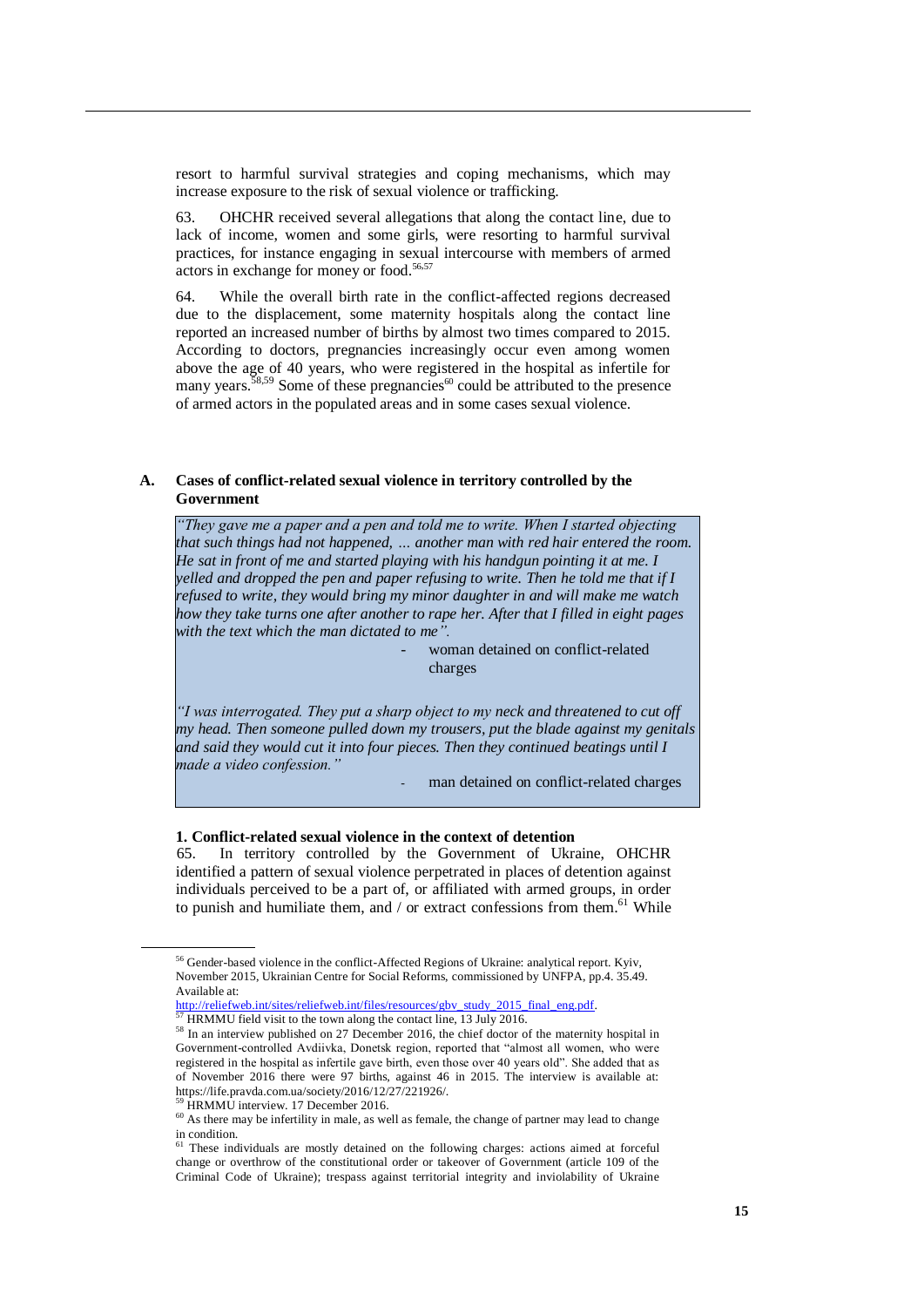the victims were mostly young and middle-aged men, threats were directed at female members of their families; at times the perpetrators even detained female family members for a short time, to exert pressure on the male detainees. In most cases, such threats were used to force the victim to "confess" or otherwise cooperate with the investigators, security or military actors.

66. In many cases, sexual violence amounted to torture, causing severe physical pain and mental suffering. Rape, threats of rape, beatings and electrocution of genitals were often used as an interrogation technique. Such violations most often perpetrated against individuals, mainly men, detained by the Security Service of Ukraine (SBU) and volunteer battalions. The majority of these incidents date back to 2014-2015; nonetheless OHCHR continues to receive testimonies indicating that such practice still occurs.

67. The United Nations Special Rapporteur on Torture and Other Cruel, Inhuman or Degrading Treatment or Punishment<sup>62</sup> underscored that custodial sexual violence "must be considered to be an especially grave and abhorrent form of ill-treatment given the ease with which the offender can exploit the vulnerability and weakened resistance of the victim".

68. In May 2014, members of the "Azov" battalion, who claimed to be acting upon the orders of SBU, abducted a woman near her house in Zaporizhzhia region. They subjected her to threats and torture which lasted for four to five hours. Her captors, who were all masked, bound her hands and legs with zip ties tightened by a metal chain, beat her with their feet and with the butts of their guns and forced needles under her nails. She was also subjected to the 'swallow' torture method. <sup>63</sup> One of her captors threatened to gang rape her by subjecting to oral and vaginal penetration. One of the perpetrators, believed by the victim to be an SBU officer, ordered him to stop. The victim was released on the same day.

69. A medical volunteer for the armed groups of the 'Donetsk people's republic' was detained by Ukrainian forces in July 2014 along with four other individuals. She and another female detainee were regularly threatened with rape, and were once ordered to undress and interrogated by male soldiers while standing naked and blindfolded. On 2 August 2014, the woman was released.<sup>64</sup>

70. A man arrested by Ukrainian forces in November 2014 while visiting his family on the Government-controlled part of Donetsk region, was subjected to electroshocks (with wires attached to his fingers and genitals), mock executions, and threatened with rape and being cut into pieces.

71. In November 2014, Ukrainian forces arrested a man in the Governmentcontrolled village of Soloviove (Donetsk region).<sup>66</sup> He was brought to the

<sup>(</sup>article 110); high treason (article 111); trespass against life of a statesman or a public figure (article 112); sabotage (article 113); espionage(article 114); intentional homicide (article 115); act of terrorism (article 258 ); involvement in a terrorist act (article 258-1); public incitement to commit a terrorist act (article 258-2); creation of a terrorist group or organization (article 258-3); facilitating a terrorist act (article 258-4); financing of terrorism (article 258-5);and creation of unlawful paramilitary or armed formations (article 260). In rare cases, articles 437 (planning, preparing and waging aggressive war or military conflict) and 438 (violation of law and customs of

war) have been applied.<br><sup>62</sup> United Nations Special Rapporteur on Torture report before the Human Rights Council, 15 January 2008, A/HRC/7/3, para 34-35.

<sup>&</sup>lt;sup>63</sup>A method of torture, otherwise known as "strappado", whereby she was hung up by her arms in a position causing severe physical pain. Several times, she was lifted by the chain and forcefully dropped on the floor.

<sup>&</sup>lt;sup>64</sup> HRMMU interview, 14 October 2014.

<sup>&</sup>lt;sup>65</sup> HRMMU interview, 22 June 2015.

<sup>66</sup> HRMMU interview, 4 June 2015.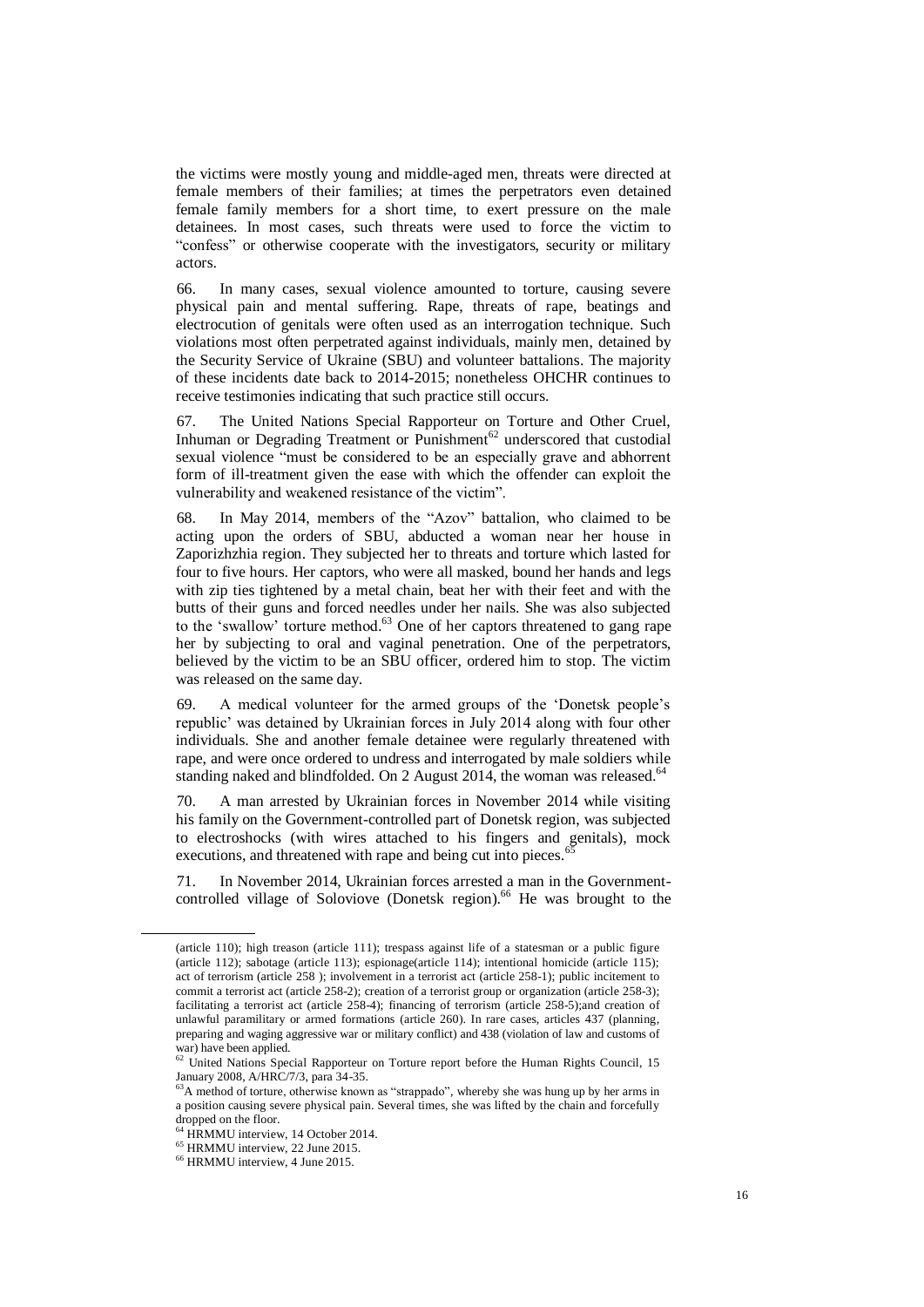village of Pisky, where he was kept in a basement for two days. Four masked men kicked him and beat him with a wooden board, subjected him to electric shocks and pointed a gun to his head. He was also threatened with sexual violence.

72. On 23 December 2014, unidentified armed people arrested a woman at her house in Krasnoarmiisk district (Donetsk region) and took her to the town of Kramatorsk (Donetsk region) where she was kept for two days in a basement.<sup>67</sup> She was threatened with sexual violence and forced to sign a confession, which was video-recorded, stating that her sons were members of the armed groups and that she had transmitted information to them about Ukrainian military vehicles. She was then transferred to the Kharkiv SBU premises<sup>68</sup> where she spent almost two months, without any contact with the outside world. No official charges were ever brought against her and she was never presented in court. In February 2015, she was released.

73. In June 2015, a woman<sup>69</sup> was taken from her house by 10 masked armed men in black uniforms without insignia wearing body armour and helmets. She was brought to the basement of an unfinished brick building, where she was handcuffed to a large pipe in a crucified position. Two men kicked her on her head and body and beat her with their fists and a metal tube. They threatened to rape and kill her, demanding her to confirm her relationship to people she did not know. They did not give her any food or water and did not allow her to use the toilet for approximately 24 hours. Later she was transferred to the pre-trial detention facility. As of 15 January 2017, she was found guilty, sentenced and is in detention.

74. A man formerly involved in the armed groups of the 'Luhansk people's republic' and his wife were arrested at their home by police on 13 April 2015, and taken to another town in Luhansk region. Both were ill-treated and tortured by police officers, and the man was threatened that he would be raped with a truncheon. He was then brought to the corridor from where he could see his wife in another room and noticed her sweater was torn. One of the officers asked him, "Shall we rape her?" He begged for his wife to be released and agreed to confess to anything.<sup>70</sup> His wife was released on 14 April 2015 and while she said to OHCHR she was not subjected to sexual violence, she was under constant fear, "always guarded by at least two men".<sup>7</sup>

75. OHCHR also documented a number of cases of women detained in 2015, who were tortured and threatened that their minor daughters would be raped in front of them. A woman<sup>72</sup> arrested on 19 January 2015 by 10 masked men wearing camouflage uniforms, was kept for more than a week in the basement of an SBU building, where she was beaten and tortured with electric shocks and burning plastic. The perpetrators threatened to rape her daughter if she refused to confess of having supported the armed groups in 2014.

76. In the spring of 2016, a man permanently residing in the areas controlled by armed groups was arrested by eight masked camouflaged individuals under suspicion of involvement with armed groups. The next day, he was taken to an abandoned building, where he was interrogated. The perpetrators undressed him and tied his legs and arms behind his back to a metal cage. One of them took a ramrod (a metal rod used to clean a gun

<sup>67</sup> HRMMU interview, 22 July 2015.

<sup>&</sup>lt;sup>68</sup> The only official SBU detention facility is SBU SIZO in Kyiv; all other SBU detainees shall be held in general SIZOs. In 2014-2016, OHCHR documented many cases of conflict-related detainees illegally kept in SBU premises in Kharkiv.

 $69$  HRMMU interview, 26 May 2016.

<sup>&</sup>lt;sup>70</sup> HRMMU interview, 24 March 2016.

<sup>&</sup>lt;sup>71</sup> HRMMU interview, 29 March 2016.

<sup>72</sup> HRMMU interview, 15 June 2016.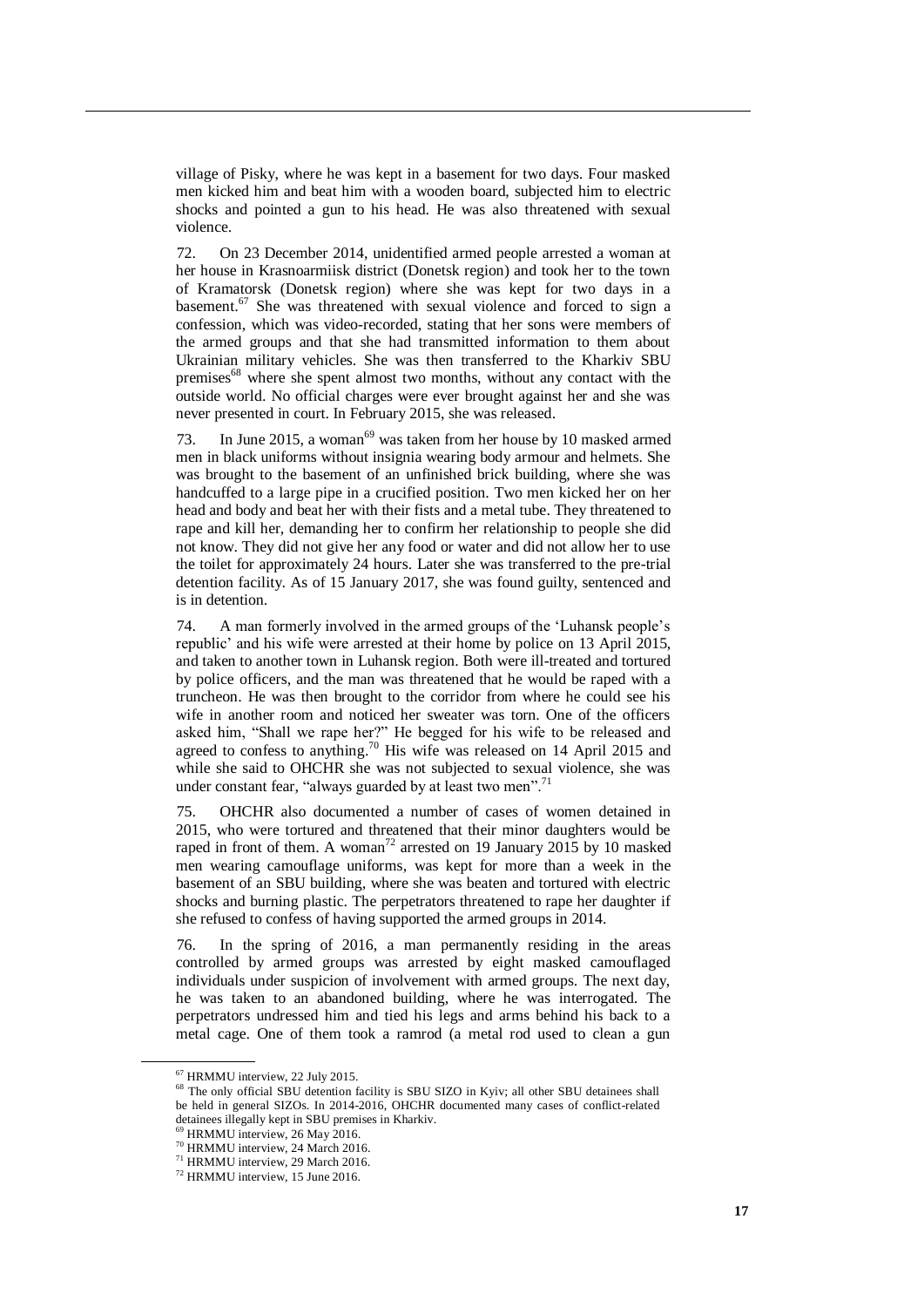muzzle) and started inserting it into the man's urethra, causing the victim severe pain. A second perpetrator recorded the torture on his mobile phone. They then beat the victim and threatened to upload the recorded video on the victim's social media page. The victim signed a confession and admitted to his "guilt".<sup>73</sup> The victim has been sentenced and is now in detention.

77. On 5 May 2016, in an incident that involved the use of excessive force, SBU arrested a man in one of the southern regions of Ukraine and transferred him to an SBU building while he was unconscious. He was later brought to an office where he was stripped naked and fastened to a radiator. For two days, four SBU officers forced him to kneel, insulted and humiliated him, hit him on the head, kidneys, groin, and applied electric shocks to his tongue. Most of this time he was hooded with a plastic bag, and was denied food and water.<sup>74</sup>

### **2. Conflict-related sexual violence at Government checkpoints**

78. The introduction of the Temporary Order<sup>75</sup> in January 2015 severely curtailed civilians' freedom of movement across the contact line by restricting such movement to especially designated transport corridors and requiring special permits. As of January 2017, there were only five operational transport corridors used on average by 25,000 people daily. With long queues at all entry-exit checkpoints, civilians spend hours, sometimes nights, at the checkpoints. While there is no official gender-disaggregated data, it has been observed that the majority of civilians crossing the contact line observed are older persons, women and families with children.

79. Civilians often complain about arbitrary procedures at the checkpoints, associated with corruption or other illegal practices. In June 2015, OHCHR also received a few allegations of sexual violence and harassment of women (civilians and humanitarian workers) at checkpoints.<sup>76</sup> As most victims would have to regularly travel across the contact line, they were afraid to report such incidents or did not consent for OHCHR to publicly report or advocate on their cases for fear of retaliation.

80. In 2016, OHCHR was able to document emblematic cases of sexual violence at checkpoints run by Government entities. In March 2016, three women<sup>77</sup> who were driving to Toretsk (Donetsk region) to receive humanitarian aid were stopped at a checkpoint controlled by the 'Aidar' battalion. The commander refused to let the car pass because the husband of one of the women was on an SBU wanted list. He seized her passport and phone. The commander then sat in the car close to the woman and put his hand on her lap, saying the issue could be easily resolved. When the victim refused, the commander called over armed men in camouflage without insignia, who drove the women to the nearest police station. Unable to explain the grounds for their detention upon demand of the victims, police released the women several hours later.

<sup>73</sup> HRMMU interview, 29 June 2016.

<sup>74</sup> HRMMU interview, 20 May 2016.

<sup>&</sup>lt;sup>75</sup> The Temporary Order on the control of movement of people, transport vehicles and cargoes along the contact line in the Donetsk and Luhansk regions was developed and approved by 'the Operational Headquarters of Management of the Anti-Terrorist Operation', and entered into force on 21 January 2015. After consultations with civil society it was amended on 12 June 2015.

<sup>76</sup> HRMMU meeting, 10 June 2015.

<sup>77</sup> HRMMU interview, 16 September 2016.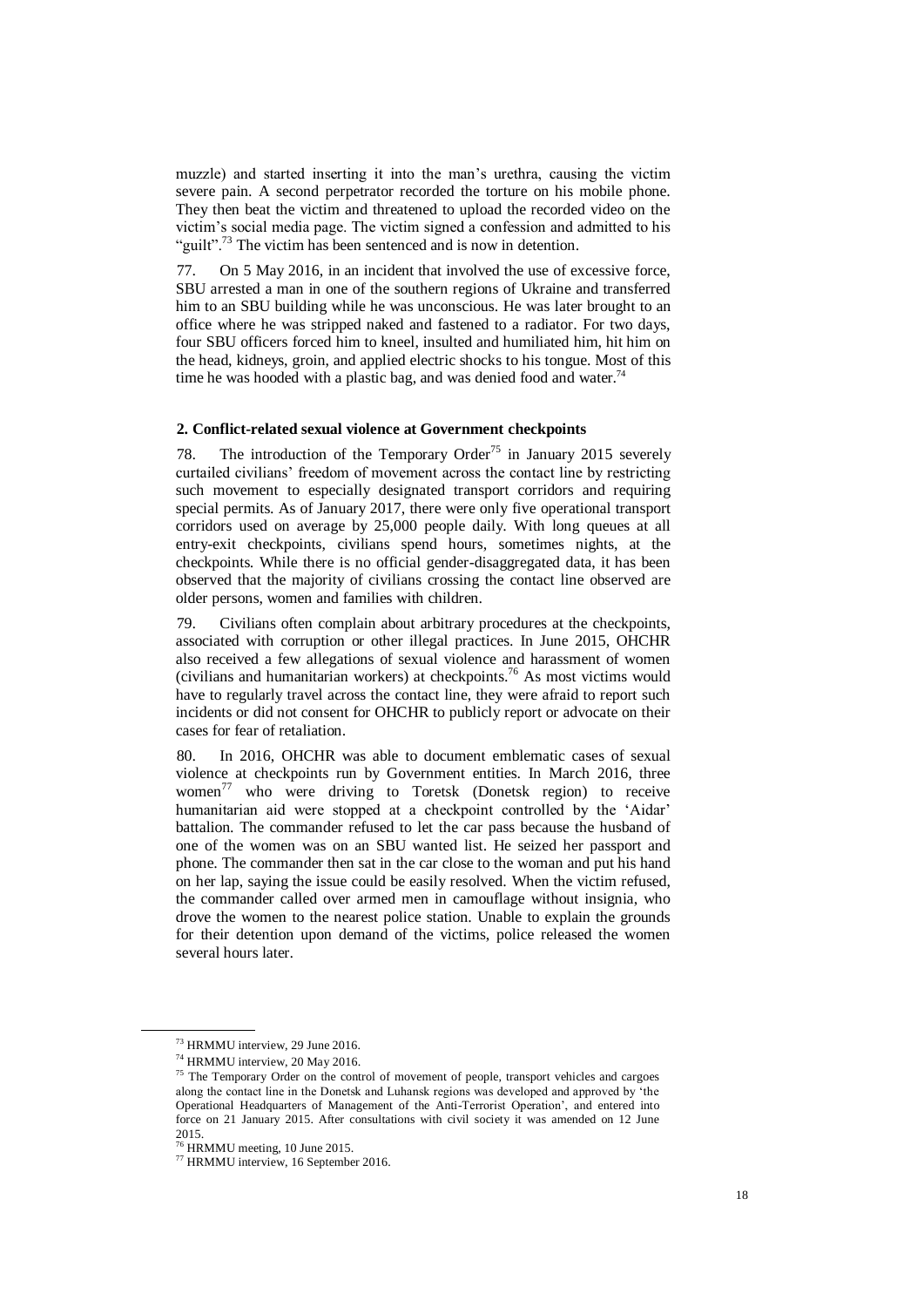81. On 12 September 2016, a woman<sup>78</sup> who was travelling via one of the transport corridors in Donetsk region was told by an officer at the entry-exit checkpoint that there was a problem with her permit and was referred to a coordination centre at the checkpoint. An officer put her passport aside, asked her to enter the container with him, after which he closed the window and locked the door. He told her he had noticed her a month before and liked her, and had therefore intentionally made an error while renewing her permit. He then ordered that she should go with him to a hotel and that she would otherwise be kidnapped and buried alive. He then forced her to sit on his lap and touched, smelled and licked her whole body. She was crying and begging him to let her go. After one hour and a half, he agreed to release her on the condition that she would return to the checkpoint, threatening her with blackmail and physical violence. The victim agreed so that he would set her free. She immediately sought to report the case. OHCHR assisted the victim in filing a complaint to the police.<sup>79</sup> As of 15 January 2017, there had been no progress in the investigation into the incident.

## **3. Conflict-related sexual violence resulting from military presence in residential areas**

82. Other cases documented by HRMMU are linked to the military presence in densely populated civilian areas, such as towns near the contact line and administrative boundary lines, or towns to which military units are transferred.

83. For example, on 17 October 2015, a couple was attacked by two drunken soldiers from the 92<sup>nd</sup> brigade of Ukrainian Armed Forces in Kalanchak, Kherson region. As a result, the woman's arm was broken. On 5 December 2015, her property was attacked by intoxicated members of the 'Aidar' battalion (some of them armed), reportedly involved in the 'civil blockade' of Crimea.<sup>80</sup> On 18 December 2015 the same perpetrators attacked the woman on the street, chased her and beat her, saying "dirty sexual words". The police did not take any measures on the filed complaint and, according to the victim, they were afraid to protect her for fear of antagonizing the perpetrators.<sup>8</sup>

84. In November 2015, in the centre of Berdiansk, Zaporizhzhia region, three drunken men claiming to be military officers entered a café and attacked a man as he was video-recording. They insulted a pregnant woman - who was in the café with a female friend – after she asked them to stop. As the two women left, they were followed by two of the 'military' men. One of them kicked the pregnant women in the stomach despite her pleas that she was pregnant. He then forced her to the ground, grabbed her by the hair and dragged her along the ground causing her severe pain; he also slapped her friend in the head several times. Reportedly, the perpetrators were members of the special patrol police battalion 'Storm'. No effective investigation into the incident was carried out, allegedly because of the unwillingness of the police to investigate and prosecute members of the battalion.<sup>82</sup>

<sup>78</sup> HRMMU interview, 16 September 2016.

<sup>79</sup> HRMMU interview, 16 September 2016.

<sup>80</sup> Since 20 September 2015, hundreds of Ukrainian activists, including Crimean Tatars and members of nationalist battalions, have been blocking the flow of goods between mainland Ukraine and Crimea in both directions. It was carried out at all crossing points on the Ukrainiancontrolled side of the administrative boundary line (ABL): in Chaplynka, Chongar and Kalanchak. For more information, see  $12<sup>th</sup>$  OHCHR report on the human rights situation covering the period from 16 August to 15 November 2015, pp. 29-30.<br><sup>81</sup> HRMMU interview, 22-28 February 2016.

<sup>82</sup> HRMMU interview, 14 September 2016.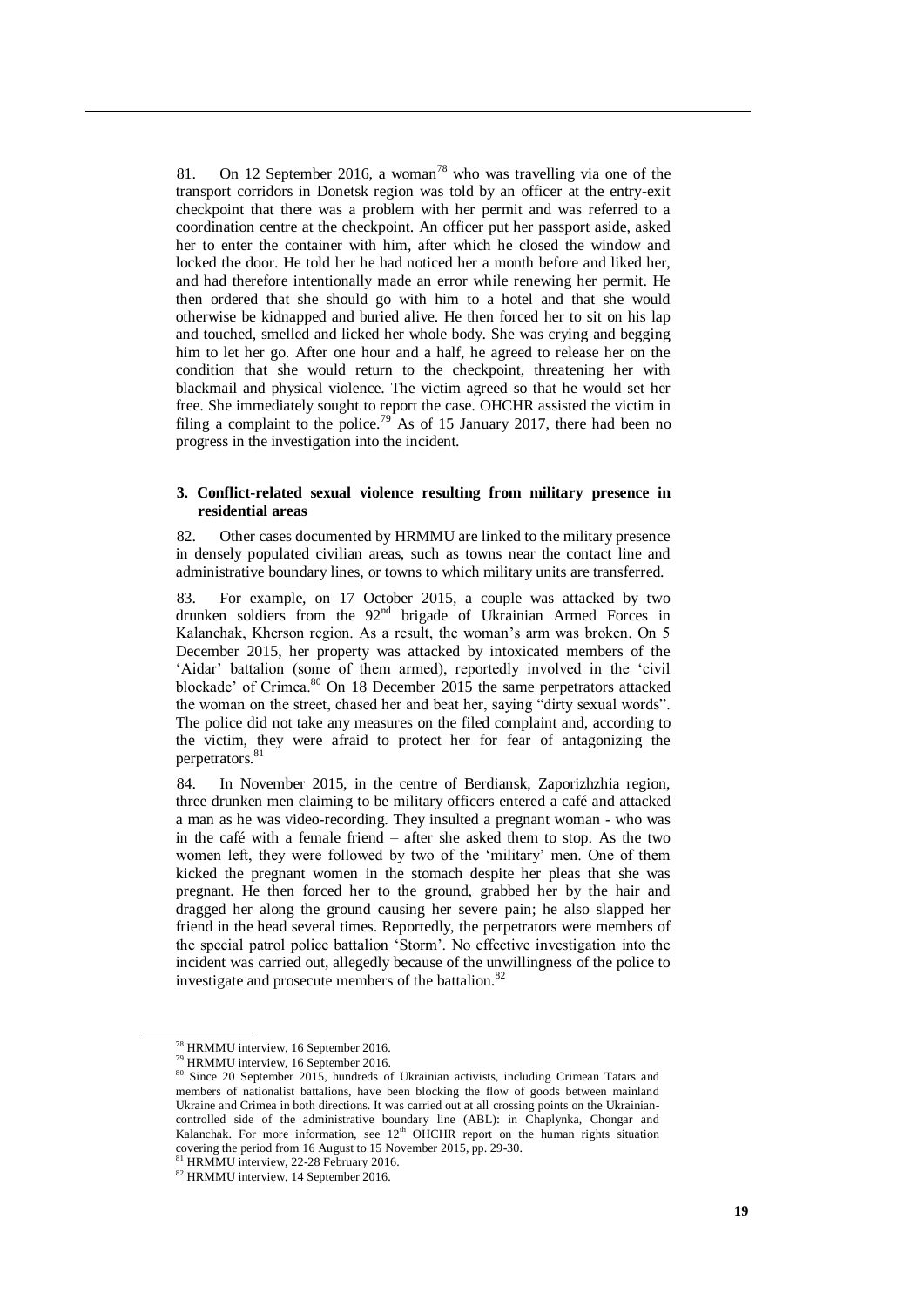# **B. Cases of conflict-related sexual violence in the territory controlled by armed groups**

*"I was immediately brought to the 'death-row cell'. The terrorists' chief came*  to me and said that they want my restaurant and shop. They invited a notary to *the building. I was offered to sign papers to surrender all my real estate. At first I refused. But then he told me that he will bring my wife and our daughter here; Chechen fighters will rape them in front of me. Then of course I told that they can take everything they want – just don't harm my girls".* 

*-* Man abducted by armed groups

*"Late at night, I was in the house with my son when two armed men in camouflage stormed into the house looking for my husband, who was not there. Then they forced me to… to get into sexual act with them, several times. My son was locked in another room. They left only in the morning".*

Survivor from Donetsk region

# **1. Conflict-related sexual violence in the context of deprivation of liberty**

85. Despite limited access to places of deprivation of liberty in territory controlled by armed groups, precluding confidential individual interviews, cases documented by OHCHR as well as some service providers indicate that individuals, particularly women, detained by armed groups face a high risk of sexual violence.

86. An assessment of the cases reveals that armed groups usually detain individuals: due to their real or perceived affiliation to or support of Ukrainian forces or pro-Ukrainian stance; for so-called 30-day 'administrative arrest' for violation of the curfew or other 'laws' they impose or abduct them to extort money or property. OHCHR is also concerned that the armed groups also detain women who are witnesses of crimes that are investigated by 'police', which is reportedly done for their 'protection'.

87. The people deprived of liberty by armed groups were mainly male and female adults between the ages of 20 and 50 years. Following their deprivation of liberty, victims reported often facing threats of violence, mock executions, torture and ill-treatment as interrogation techniques.

88. According to allegations recorded, men are subjected to more severe and prolonged torture than women. At the same time, women deprived of their liberty by armed groups have been more vulnerable to becoming victims of rape and gang rape often as a result of general lawlessness, the overall climate of impunity, the lack of a clear chain of command and clear orders and instructions prohibiting sexual violence, armed group members having unrestricted access to people deprived of liberty, and the absence of independent oversight or monitoring. Sexual violence occurred particularly often in the early stages of the conflict in 2014, when different armed groups each administered various places of deprivation of liberty. Some emblematic cases are presented below.

89. On 1 July 2014, a group of 10 armed men in camouflage who presented themselves as "samooborona" ("self-defence") abducted a local entrepreneur from his parents' home in Donetsk region.<sup>83</sup> At that time the town was under control of armed groups. According to his relatives, members of the armed groups had tried to extort money from the victim before his abduction. He was brought to the basement of the seized building being used as the headquarters

<sup>83</sup> HRMMU interview, 31 March 2016.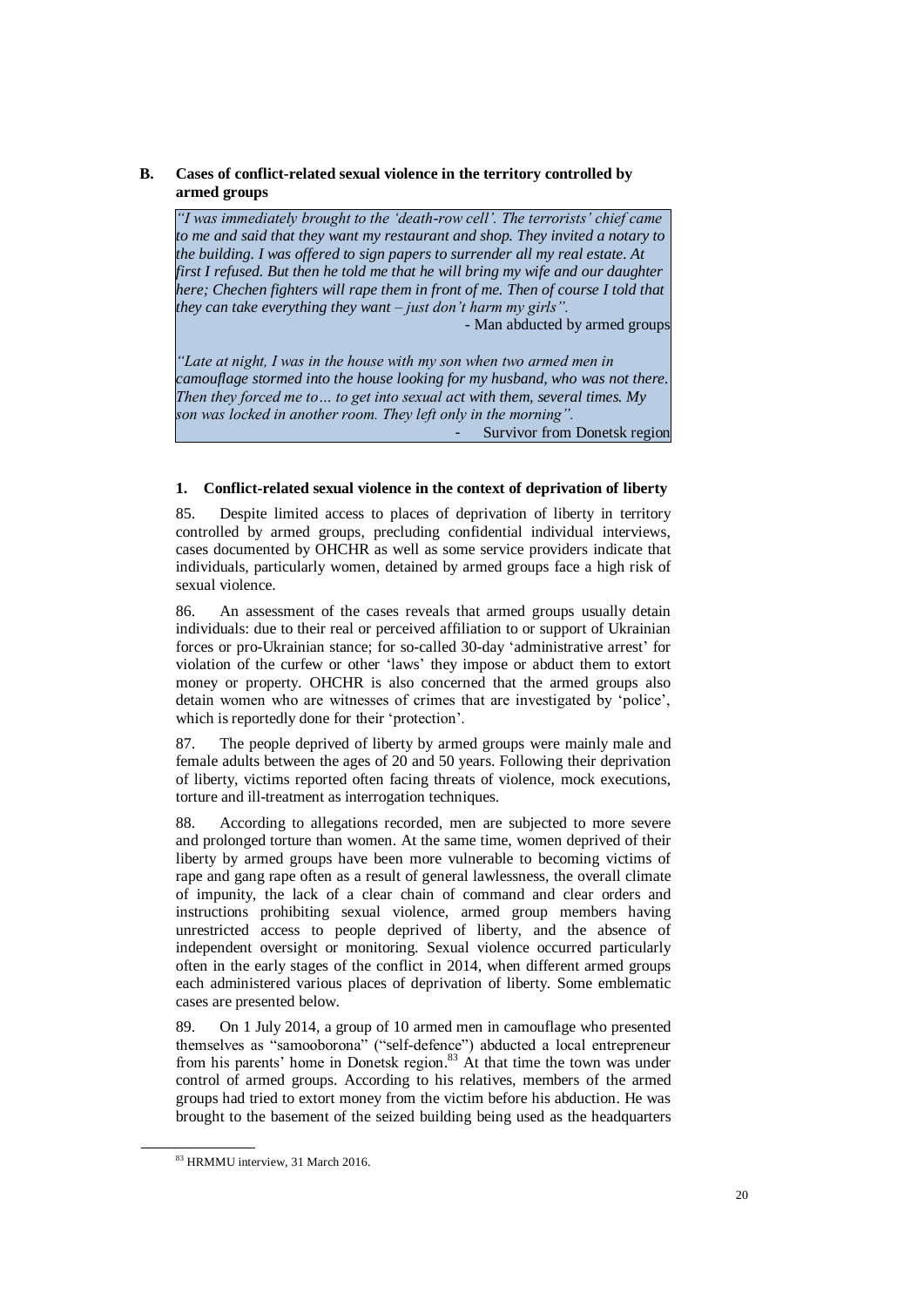of the "NKVD Komendatura" armed group. The perpetrators reportedly invited a notary into the building and forced the victim to rescind ownership to all his property to the leader of the armed group, call-sign "Vasilievich". When the victim refused to do so, he was told that Chechen fighters would rape his wife and underage daughters in front of him. On the same day, the leader of armedgroup and an unidentified man stormed into the apartment of the victim's wife, and threatened her and their underage daughter with a knife and stole all their valuables. They told the women that her husband had been arrested and was sentenced to death for his "refusal to cooperate with the new authorities". On 4 July 2014, the victim managed to escape as the Ukrainian forces were approaching the city. In July 2015, the victim died of cancer. This is one of the few cases where perpetrators have been brought to justice. The leader of the armed group (a former police officer) was later detained by Ukrainian law enforcement and has been found guilty of creating unlawful paramilitary or armed formations and participating in attacks on businesses, institutions, organizations or private individuals (article 260, part 4 of the Criminal Code of Ukraine) and sentenced to seven years of imprisonment (minimal punishment foreseen under this article). Sexual violence, however, was not reflected in the proceedings. Upon request of the victim's wife, as of 16 January 2016 the case was with the Donetsk Regional Court of Appeals, which was relocated to Bakhmut from Donetsk city.

90. On 25 September 2014, in a village in Donetsk region, a woman and two of her colleagues (a man and a woman) were abducted at their workplace by armed men from the "Bezler group", led by a local resident.<sup>84</sup> They were taken to the seized administrative building of a coal mine in Horlivka, where one of the women saw signs like "Horlivka NKVD" and "Smersh", referring to the groups using the site. After being "registered" in a journal, the three individuals were informed they were "arrested". They were taken to another room which was covered in blood. The man was violently beaten in front of the women until he fainted. Then both women were raped by at least seven men and beaten, while interrogated about the whereabouts of their money and valuables. One of the victims was subjected to electroshocks with wires attached to her breast, after which she lost consciousness. She woke up from an injection into her arm. Through the open door, she saw a room full of valuables, among which she recognized some of her belongings. She later found out that while she and her colleagues were being tortured, the armed groups had robbed their houses. For the following 10 days, she was taken for "interrogation" almost every night, and was raped by intoxicated armed group members. One day, the perpetrators brought an attorney and forced the victim to rescind ownership of her apartment and land property to the perpetrators. For the following months she was forced to cook meals for the armed group members and for other people deprived of liberty (both civilians and Ukrainian army soldiers). On 7 November 2014, she was released and moved the following morning to territory under the control of the Government.

91. In May 2015, a woman from Donetsk was apprehended by the 'Vostok battalion' for violating the curfew<sup>85</sup>. She was intimidated, forced into a car and brought to a place which, she thought, was a police department seized by the armed groups. She was beaten with metal sticks for three hours and raped by several men from the 'Vostok battalion' that night. She was released the next day.

<sup>&</sup>lt;sup>84</sup> The case was documented by one of the service providers after a lengthy psycho-therapy with the victim. The summary of the case was provided to OHCHR on 6 April 2016 upon consent of the victim. HRMMU interviewed the victim on 28 April 2016.

<sup>85</sup> HRMMU interview, 13 October 2015.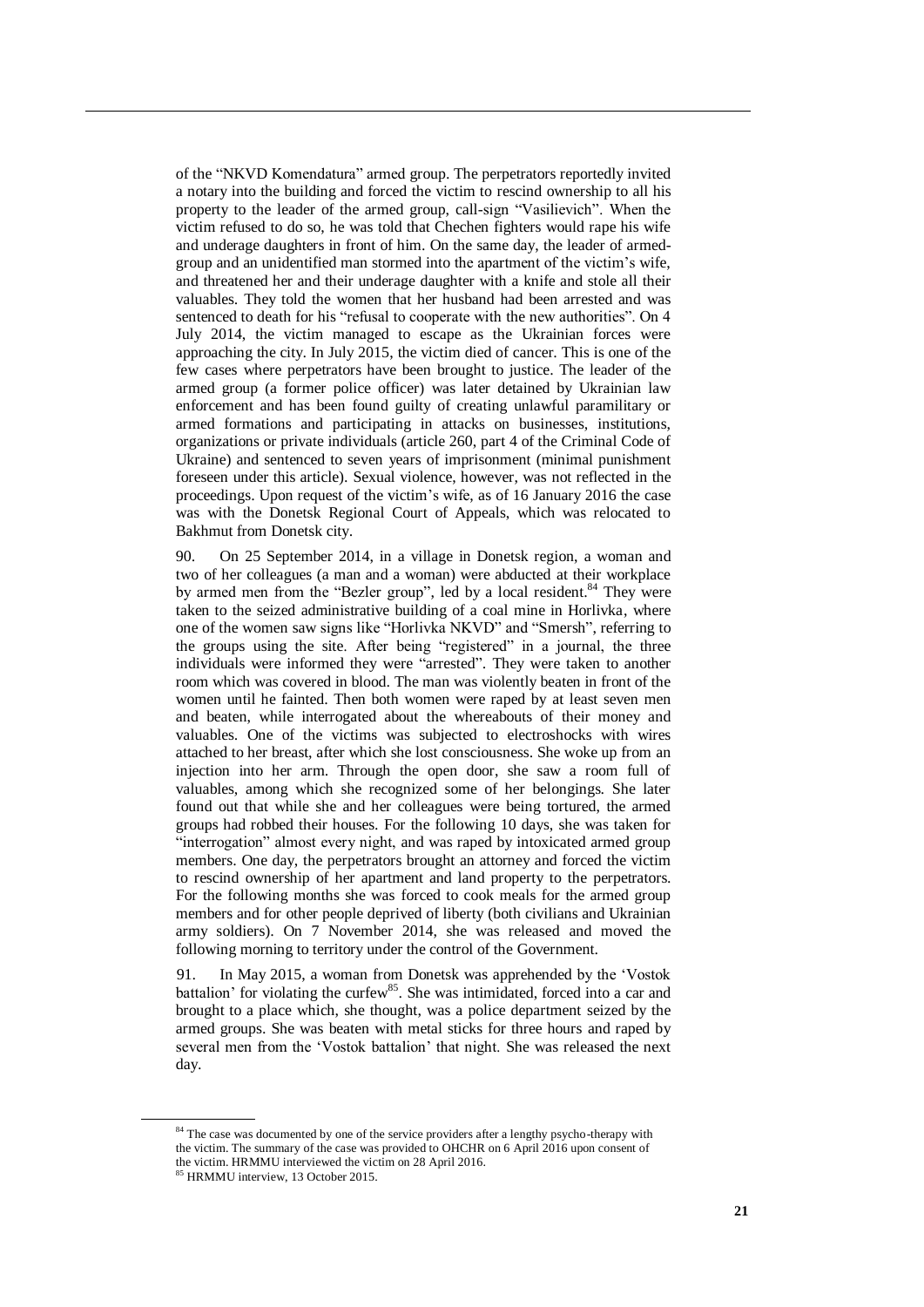92. In a number of cases documented by OHCHR, victims reported surviving and evading attempted rapes, largely due to sudden extraneous circumstances. While this may have been the case, it also may be a sign that they were unwilling to provide detailed accounts of what had happened due to stigma, shame, humiliation, trauma and fear of possible reprisals.<sup>86</sup>

93. On 22 May 2014, in Donetsk city, the 'traffic police' of the 'Donetsk people's republic' detained a woman and a man for rendering assistance to the Ukrainian Armed Forces. She remained deprived of liberty for five days. During her "interrogation", she was tied to a chair in a painful position, blindfolded and beaten on the head and the legs, including with a blunt object she could not identify. She was subjected to a mock execution twice. During one of the nights, a group of men dressed in camouflage entered her cell and attempted to gang rape her. They ran out of the cell as another detainee was reportedly trying to hang himself in the neighbouring cell. She believed he did it to save her after hearing her screams and pleas. She was released on 27 May 2014 following OHCHR's advocacy. 87

94. On 22 July 2014, in Luhansk region, a woman who was delivering food and clothes to the Ukrainian forces with three other male volunteers was detained at a checkpoint manned by the 'Cossacks' Union' of the 'All-Great Don Army'. During the first two weeks of her detention, she and others were interrogated and tortured by Cossacks in an unidentified location. The woman was severely beaten with rifle butts and bullet proof vests until she lost consciousness. She was handcuffed throughout. As a result, four of her ribs were fractured, and her nose and most of her teeth were broken. She was forced to watch as two men were beaten to death. During further interrogation, perpetrators were reportedly extinguishing cigarette butts against her wrist, and threatening the life of her child and mother. She did not receive food or water for the first few days. After two weeks she was transferred to another building which had cells, with approximately 60 people held there at a time. While she was kept alone in a cell, the doors were always open. Often, at 2 a.m. the guards would organize a "roll-call" of the detainees and randomly beat whoever they wanted. At the end of summer 2014, during one such "roll-calls", three guards entered her cell, attacked her and starting ripping her clothes off, attempting to rape her. She pleaded with them to stop and asked them to kill her, as she would otherwise commit suicide afterwards. From what she remembers, another guard told the attackers to stop. She was released in late October 2014.<sup>88</sup>

95. On 12 June 2015, three armed men in civilian clothes who presented themselves as agents of the 'ministry of state security' of the 'Donetsk people's republic' detained a 22-year-old woman with a disability and her mother at their home. They were brought into the seized building of the Donetsk Administrative Appeal Court. The young woman was accused of being a "Ukrainian sniper" and was subjected to over six hours of questioning. Her mother was also questioned for a few hours but later released.<sup>89</sup> Although the victim was five-month pregnant, she was transferred to the premises of the "Isoliatsia" art exhibition space and museum - seized and used for military purposes by the armed groups - until she would be "re-educated and started loving the ['Donetsk people's republic']". She was kept there for almost a month, in a small (1m by 0.8m) room without windows, with a two-deck shelf

<sup>&</sup>lt;sup>86</sup> The Istanbul Protocol underscores that sexual torture often makes survivors feel irredeemably stigmatized and tainted in their moral, religious, social or psychological integrity.

HRMMU interview, 5 May 2015.

<sup>88</sup> HRMMU interview, 10 August 2015.

<sup>89</sup> HRMMU interview, 13 June 2015.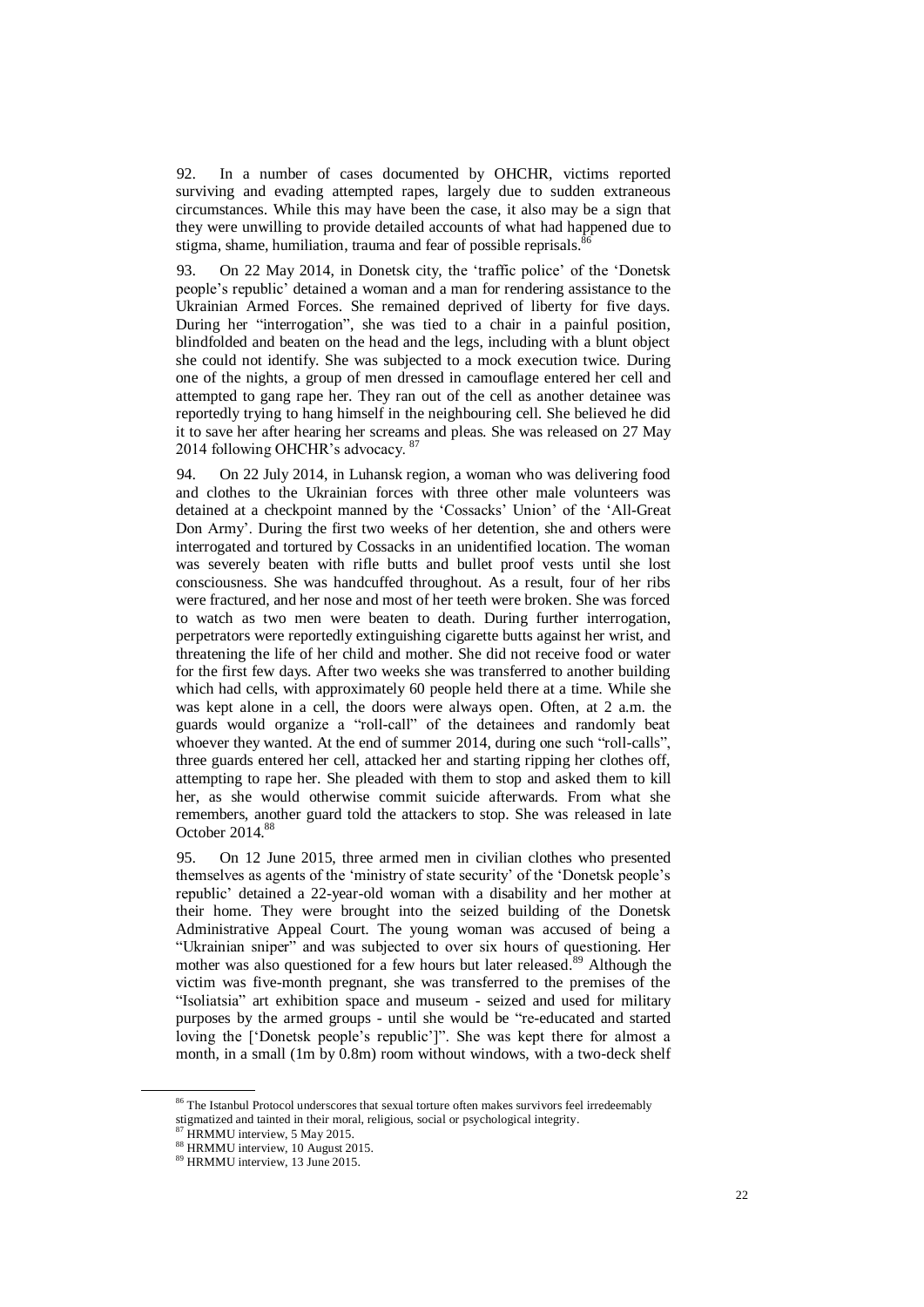instead of a bed. The perpetrators switched the light on and off at will. She was disoriented and did not know the time of the day. She was given neither water nor food for a few days. One night the guards took her outside while it was raining, saying that they would kill her. They started kicking her, including on her stomach so that her "Ukrop [derogatory term used for Ukrainians] baby would not be born". During that night she survived five such beatings. She also reported that her guards were trying to rape her; however she persuaded them not to, claiming she had a sexually transmittable disease.<sup>90</sup> On 25 July 2015, as a condition for her release, she was forced to give interviews to Russian and Donetsk media outlets and to claim she had been working for the "Tornado" patrol police company and the Right Sector but had joined the 'Donetsk people's republic'. On 8 August 2015, OHCHR facilitated her evacuation to Government-controlled territory. In October 2015, she gave birth to a healthy child.

96. In 2016 a woman was stopped on the road and detained. She was interrogated about her relative who was suspected of having pro-Ukrainian position. The captors threatened to send her to the front line, as the "guys there are hungry and have not seen women for a while". She was released a week  $later.<sup>91</sup>$ 

97. In 2016 a woman, 'accused' of 'espionage', was detained by armed groups in Luhansk region, she was deprived of liberty. During this time she was kept in Luhansk SIZO together with those who committed criminal offences. One evening in the beginning of August the guards brought her to the new officer on duty upon his demand. He told her that the "conditions in cells can be very different", which she perceived as a threat of violence. Then he raped her. From then on, he called her to his office nearly once a week forcing her to perform oral sex. She did not complaint to anyone for the fear of retaliation. She was released several months later.<sup>92</sup>

98. OHCHR has also received a number of witness accounts about possible sexual violence perpetrated by armed groups while they were detained. Some Ukrainian soldiers who were held by armed groups for several months also provided accounts suggesting that armed group members would subject women in their custody to sexual violence. One man, who had been kept<sup>93</sup> for three weeks in March 2016 in the building of the 'ministry of state security' in Donetsk city, reported that some local women were detained for having violated the curfew or other 'laws'. He referred to the frequent turnover of women, noting that "sometimes [they were] taken somewhere and never returned". Although he never witnessed any incidents, he had serious concerns that those women could have been subjected to sexual violence. Another soldier, who was detained in Donetsk from February to April 2015, was kept in a cell with a man and a woman who had come to Donetsk to register their marriage. One day, drunken members of the armed group took the woman with them and brought her back several hours later. She was drunk, her hair and clothes were dishevelled and she was silent. The witness suspected that she had been raped.<sup>94</sup>

<sup>90</sup> HRMMU interview, 25 August 2015.

<sup>91</sup> HRMMU interview, 20 January 2017.

<sup>92</sup> HRMMU interview, 26 January 2017.

<sup>93</sup> HRRMU interview, 5 April 2016.

<sup>&</sup>lt;sup>94</sup> HRMMU interview, 1 March 2016.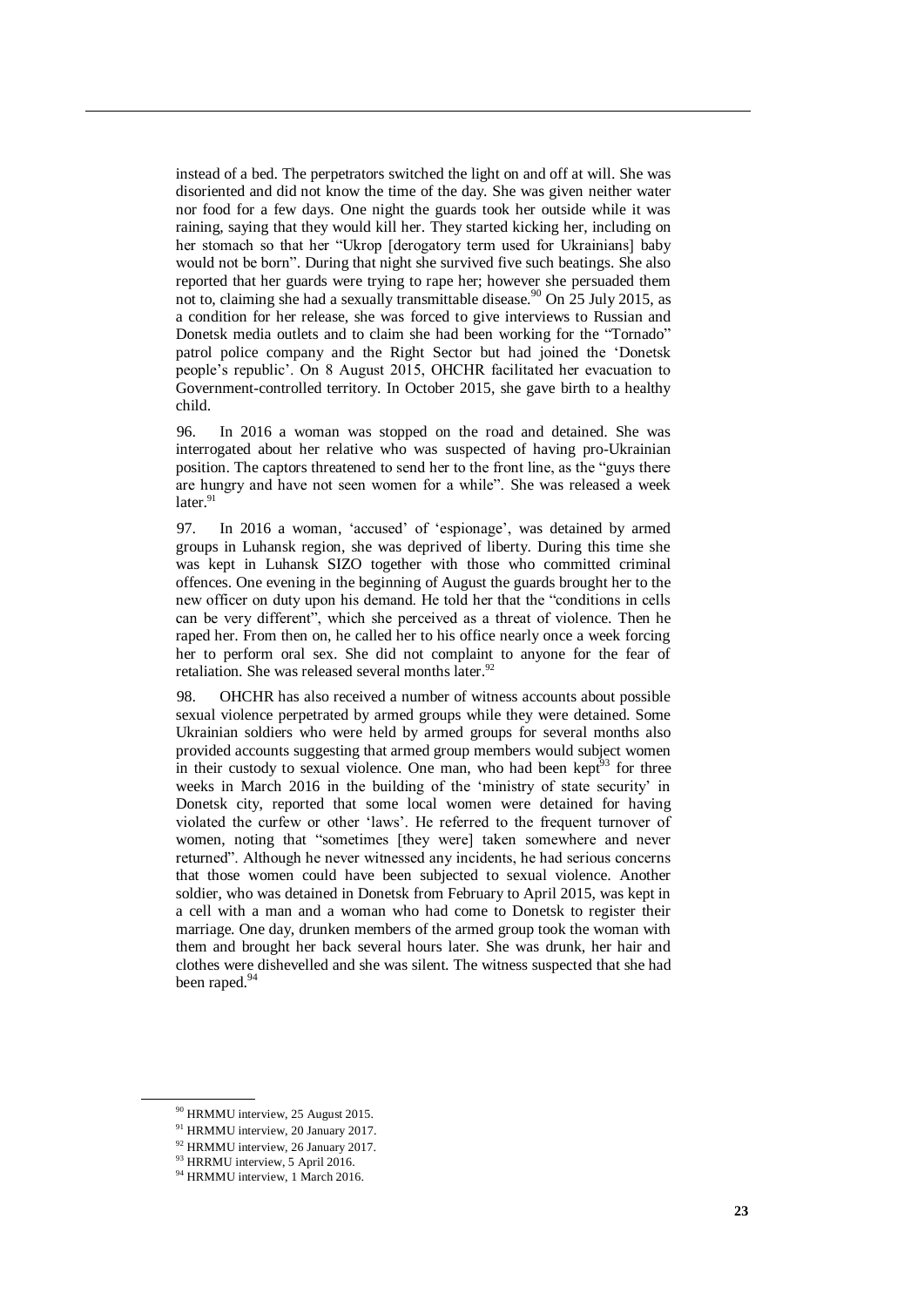## **2. Conflict-related sexual violence at checkpoints controlled by armed groups**

99. Since the start of the conflict in mid-April 2014, armed groups have arbitrarily established checkpoints, which have increased risks for civilians, including women.

100. On 23 June 2015, a five-month-pregnant woman was apprehended by armed groups of the 'Luhansk people's republic' at a checkpoint while trying to move to the territory controlled by the Government where she was planning to give birth.<sup>95</sup> She was hit by one of the armed elements and kept in an iron bunker at the checkpoint for four days without proper food, water or warm clothes. The armed group threatened to keep her there until she would give birth so that the baby would not be born in Government-controlled territory. She was released on 27 June 2015. After this incident, she had to be hospitalized as she faced complications with her pregnancy.

101. In November 2015, a woman who was travelling with her children from Donetsk city to Government-controlled territory was stopped at the checkpoint controlled by the 'Donetsk people's republic'. Members of the armed group demanded why she was taking her children to Government-controlled territory, stating: "we need children in the republic". They extorted money from her and took all of her personal jewellery. They then took her away from the checkpoint and forced her to perform oral sex and subjected her to gang rape. Her children were kept apart from her during that time. After several hours of violence, she was allowed to pass the checkpoint.<sup>96</sup>

# **3. Conflict-related sexual violence resulting from armed groups' presence in residential areas and other factors exacerbating risk of conflictrelated sexual violence**

102. OHCHR was also concerned about reports of sexual violence perpetrated against civilians in residential areas cordoned off by armed groups due to their proximity to some military positions. Such incidents were mainly observed from the onset of the conflict until March 2015 in Donetsk city. For instance, women living in Kuibyshevskyi district of Donetsk city reported to OHCHR that an armed group led by a man with the call-sign "Zhora" had blocked access from November 2014 to March 2015 to part of the neighbourhood, preventing civilians from accessing their homes.<sup>97</sup> Women alleged that the armed groups regularly kept local women "for entertainment" in a local kindergarten that they had seized.

103. The chief of 'military police' of the 'Donetsk people's republic' informed OHCHR that in summer 2014, in Torez, a member of an armed group reportedly raped a local resident, while the same time he placed a grenade in her mouth. Reportedly members of the local armed group caught and detained the alleged perpetrator and the 'general prosecutor' of the 'Donetsk people's republic' opened a 'criminal case'. OHCHR is not informed of the results.<sup>98</sup>

104. OHCHR is also aware that some areas in Luhansk region were controlled by Cossack groups, who acted independently from other armed

<sup>95</sup> HRMMU interview, 19 August 2015.

<sup>&</sup>lt;sup>96</sup> The case was documented in December 2015 by the women's NGO La Strada, to which the victim had applied for humanitarian and legal aid. The summary of the case was shared with HRMMU on 12 December 2016, with the consent of the victim.

<sup>97</sup> HRMMU interview, 26 March 2015.

<sup>98</sup> HRMMU interview, 15 October 2014.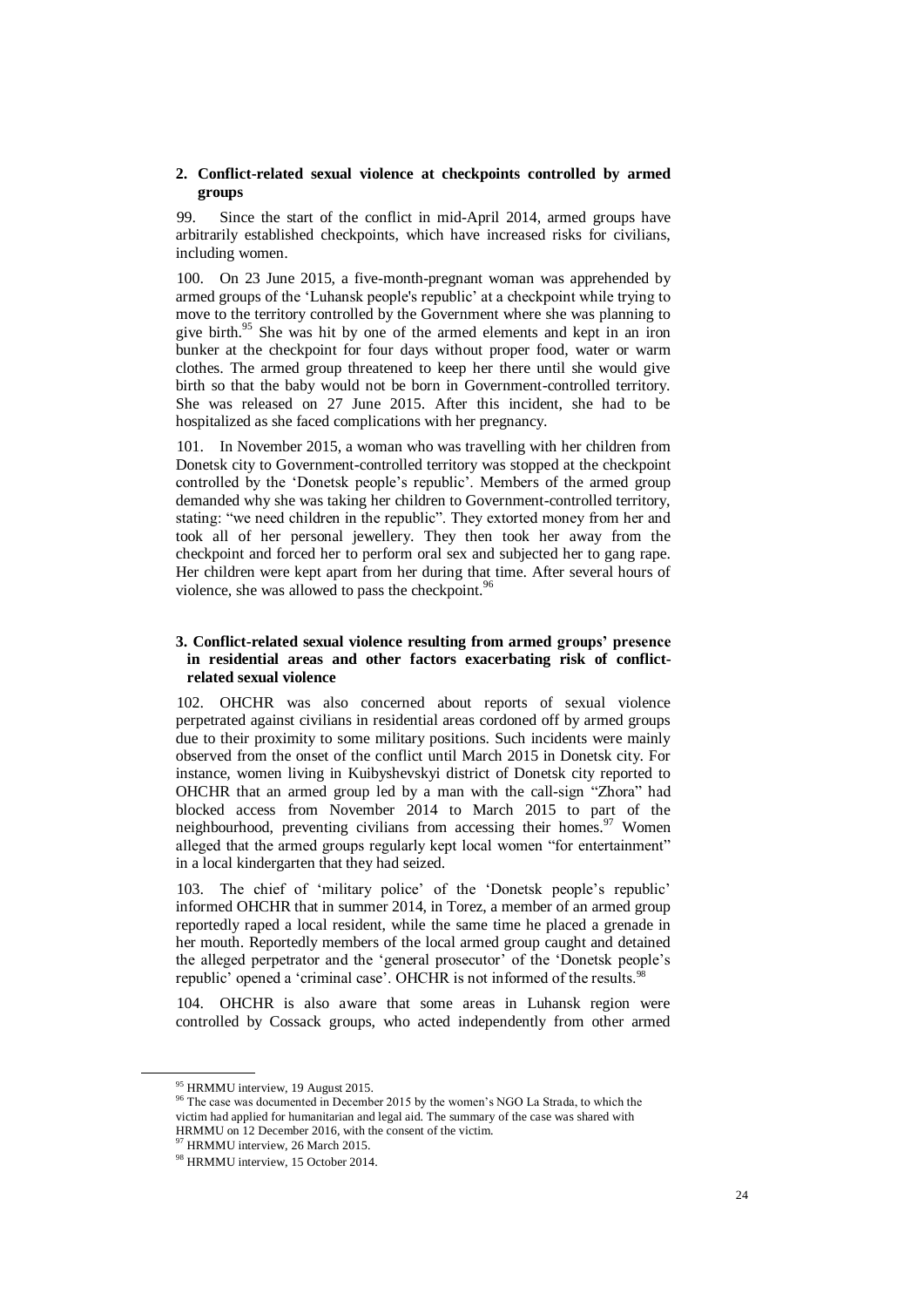groups present in Luhansk regions, and were known for their discriminatory attitude towards women and committing human rights abuses.

105. On 9 September 2014, two Roma women (28 and 50 years old) and a six-year-old girl came to Shchotove village to check on their property. Reportedly, six armed Cossacks (allegedly belonging to "Rus" division) arrived at their house, acting on rumours spread by villagers that they were hiding gold in their garden<sup>99</sup>. They took the women and girl to Antratsyt town for interrogation at the local police department which, at the time, was run by Cossacks. Allegedly, the 'police' and the commander of the "Rus" division were informed by phone about their detention and told that the women were "disobeying the 'authorities'". On 10 September 2014, the victims were recorded as having been released from the 'police station' but they did not return home and their whereabouts remained unknown to their relatives. On 18 September 2014, the victims' relatives posted a call on a social network with a request to provide any information about the disappeared. The bodies of all three victims were found in November 2014, in a forest near Orikhove, Luhansk region, in Cossack-controlled areas. In the summer of 2015, OHCHR obtained forensic data that they had died on 10 September 2014 as a result of gunshot wounds to their heads. The community believes that all three victims were raped; however it has been not possible to verify this yet.

106. OHCHR recorded allegations and attempted to conduct inquiries into the killing of a 20-year-old woman found on 16 April 2016 in Alchevsk, Luhansk region. According to local sources, she was raped and strangled. Allegedly, her body was found not far from a 'Luhansk people's republic' position. Relatives refused to speak to OHCHR.

107. In territory controlled by armed groups, members of the LGBT $I^{100}$ community, especially women, considered themselves to be under threat of violence, including rape, based on their gender identity and sexual orientation.<sup>101</sup> Many have left these areas for the fear of persecution. On 19 December 2014, OHCHR succeeded in evacuating a transgender man from the areas controlled by armed groups. He feared persecution and was isolated at home without access to food or medicine. There were credible reasons to believe he was at risk of abduction and violence if he would attempt to leave the area alone as his identification documents did not reflect his gender identity. OHCHR negotiated with 'officials' of the 'Donetsk people's republic' and the Ministry of Internal Affairs of Ukraine and the Ukrainian military to escort him to safety. The fear of persecution has reportedly intensified after the leaders of the 'Donetsk people's republic',  $^{102}$ ,  $^{103}$  as well as the Russian

<sup>99</sup> HRMMU interview, 8 April 2016.

<sup>100</sup> Lesbian, gay, bisexual, transgender, intersex.

<sup>&</sup>lt;sup>101</sup> Members of the LGBTI community, especially women, reported fearing rape "for looking not like everyone else" or "for not responding to the advances of armed groups". More information on the situation of LGBTI community in the territory controlled by armed groups and in the Autonomous Republic of Crimea can be found in the human rights report "Violation of LGBTI Rights in Crimea and Donbass: the homophobia in territory beyond Ukraine's control" prepared by ADC Memorial with the support of the Centre for Civil Liberties, 2016. Available at: http://adcmemorial.org/wp-content/uploads/lgbtENG\_fullwww.pdf

<sup>&</sup>lt;sup>102</sup> The 'head' of the 'Donetsk people's republic' stated: "...this generation is being raised on democracy, which implies that a family can have two fathers or two mothers. To me, this is categorically unacceptable." Statement published on 25 January 2016 available at: http://dnronline.ru/my-dolzhny-donesti-svoim-detyam-tradicionnye-cennosti-glava-dnr-aleksandr-

zaxarchenko/ <sup>103</sup> One of the commanders of the armed groups of the 'Donetsk people's republic' stated that "a culture of homosexuality is spreading... This is why we must kill anyone who is involved in this". The interview published on 14 July 2015 available at: https://www.ridus.ru/news/191031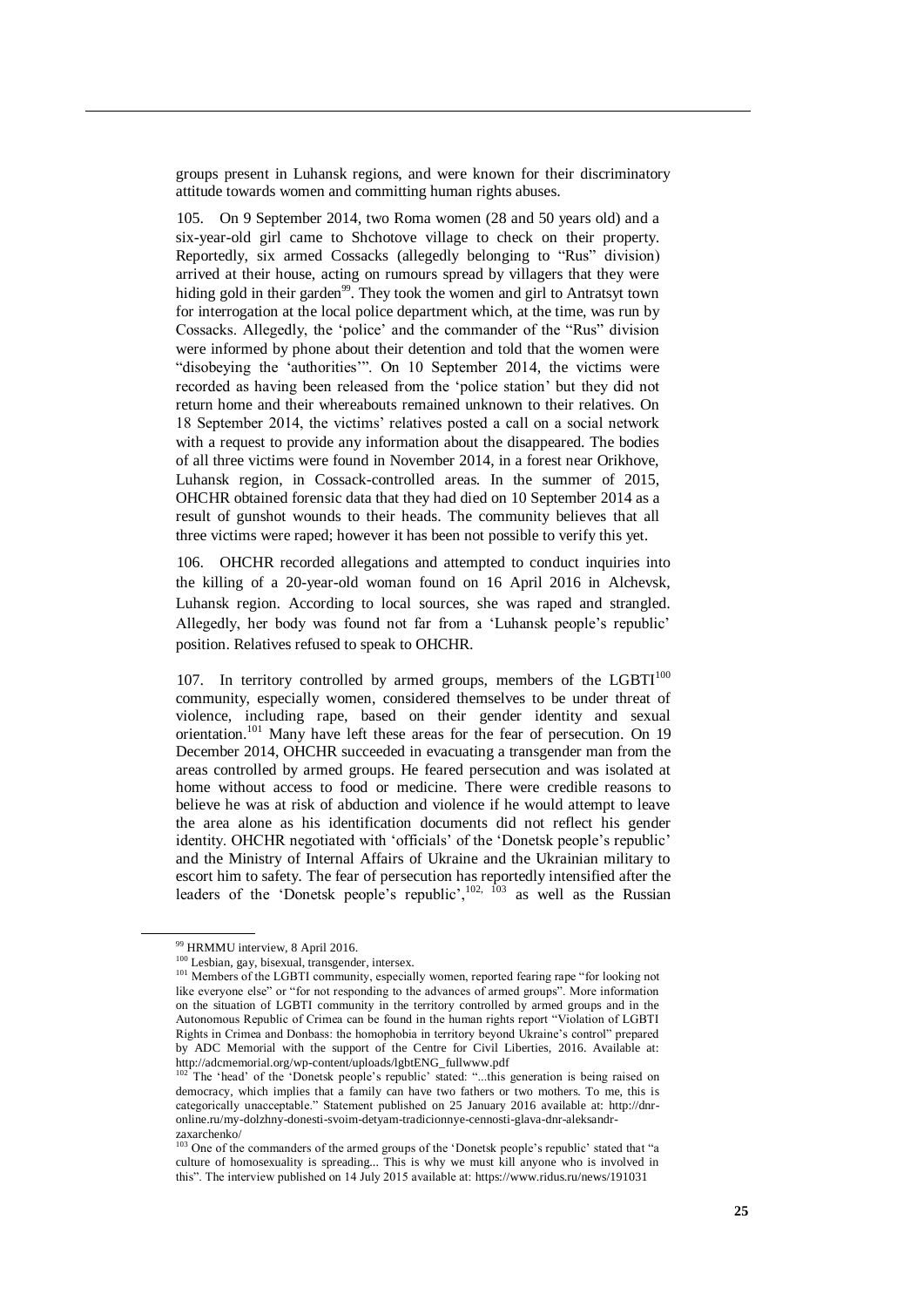Federation authorities in Crimea<sup>104</sup>, have been reported as making threats, including calls to "kill those spreading the culture of homosexuality". OHCHR considers such statements to be incitement to hatred and violence.

# **C. Cases of conflict-related sexual violence in the Autonomous Republic of Crimea**

*"When I was strangled – I was ready to confess to anything; although I could endure the pain. When I was electrocuted on genitals it was a different level of pain, I was ready to say whatever they wanted to hear".*

> a detainee tortured by Federal Security Service in Crimea

108. Due to the absence of physical access to the Autonomous Republic of Crimea, OHCHR has limited information about the treatment of people deprived of liberty at the hands of the Russian Federation authorities in Crimea. Lack of direct contact with the victims makes it less likely for them to disclose details that could enable OHCHR to draw conclusions about the use of sexual violence. OHCHR identified two cases of the Federal Security Service (FSB) of the Russian Federation subjecting men perceived to be pro-Ukrainian supporters to torture and ill-treatment, with elements of sexual violence.

109. On 9 May 2014 in Simferopol, a man, who had participated in pro-Ukrainian demonstrations since February  $2014$ ,  $^{105}$  was abducted in the street by armed men in civilian clothes.<sup>106</sup> He was brought to an FSB office in Simferopol and accused of plotting terrorist attacks in Crimea. During the first five days of his detention, three FSB officers subjected him to various methods of torture and ill-treatment, including sleep and food deprivation, beatings, suffocation, threats of physical violence and death, until he signed a "confession".

110. The perpetrators then demanded that the victim disclose information about two other 'pro-unity supporters' and subjected him to further and more severe torture. On the ninth day of his detention, electrical wires were attached to his genitals and an electrical charge caused him unbearable pain. To stop the torture, the victim signed documents he was provided. On the last day of his detention, FSB officers demanded that he sign a plea agreement. He was then subjected to forced nudity and pushed to the floor, where a few officers held him in place, while another circled a soldering iron over his body. The officers threatened to anally rape him with the soldering iron and tell other detainees about it. Based on a confession extracted from the victim through the torture, a Crimean judge ordered that he be placed in remand custody and, on 19 May 2014, he was transferred to an FSB facility in Moscow. Such transfer was in violation of article 76 of Geneva Convention IV<sup>107</sup>. On 24 December 2014, a

<sup>&</sup>lt;sup>104</sup> A deputy of the Simferopol city council was reported as calling to "shied children from gays", "to shut off the oxygen supply to people with a non-traditional orientation", "to hit them right in the eye". The interview published on 25 April 2016 available at: http://www.c-

inform.info/news/id/37995

<sup>105</sup> Namely since 23 February 2014 when Russian Federation troops started blocking Ukrainian military units in Crimea.

<sup>106</sup> HRMMU interview, 22 July 2016.

<sup>107</sup> Article 76 of the Geneva Convention 76: "Protected persons accused of offences shall be detained in the occupied country, and if convicted they shall serve their sentences therein".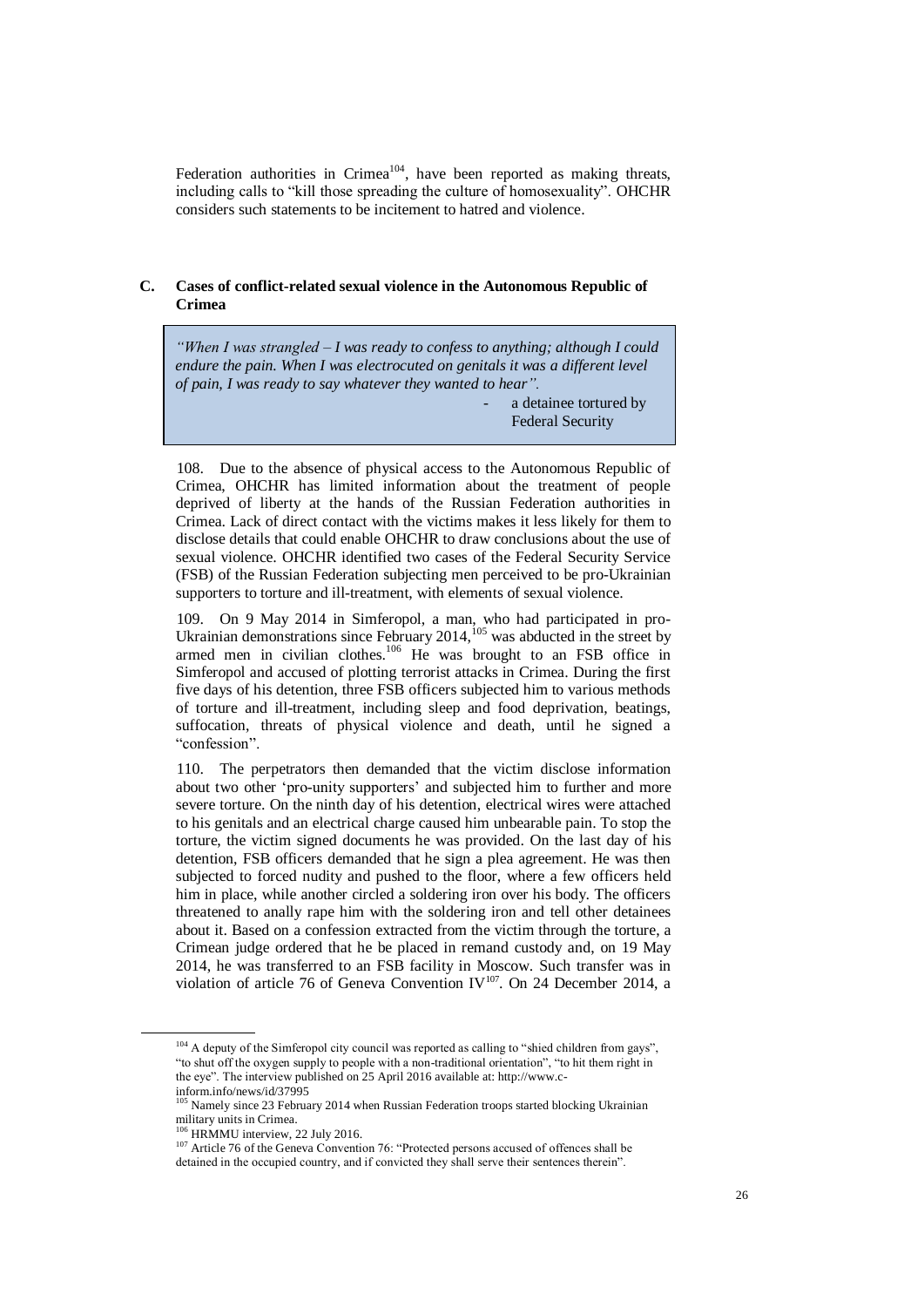Moscow City Court sentenced him to seven years of imprisonment. He was pardoned on 14 June 2016 and released.

111. Another man, arrested by the FSB in Crimea on 7 August 2016 for his alleged participation in a Ukrainian sabotage group, <sup>108</sup> as kept *incommunicado* and tortured by FSB officers to compel him to provide self-incriminating evidence. He was tied to a chair with duct tape and hooded with a bag, wires were attached to his body, and he was electrocuted. FSB officers threatened to rape him with a wooden stick if he would not confess.<sup>109</sup> While he was being interrogated, perpetrators tied a rope over his genitals causing him severe pain and suffering.<sup>110</sup> After being officially charged, in violation of article 76 of Geneva Convention IV, he was transferred to an FSB pre-trial detention centre in Moscow where he remained in detention at the time of writing this report.

## **V. Responding to conflict-related sexual violence**

*"What's the point of saying what happened to me? No one will be able to help and no one will be able to find those who did it. No one will punish them".*

- Survivor of sexual violence from territory controlled by armed groups

*"What? Castration? It is not used in Ukraine! I want to warn both of you that investigating your complaints will take significant time. It will prolong the trial for at least two or three months. You should know this!"* 

The reaction of a judge after a victim said that after his arrest "a man in black uniform and balaclava threatened to castrate me"

### **A. Accountability for conflict-related sexual violence**

112. OHCHR has noted prevailing impunity for cases of sexual violence, as well as for other human rights violations and abuses committed in the context of the conflict in Ukraine. This is partly due to the fact that the conflict is ongoing and that a significant part of the territory remains under the control of armed groups, with no oversight by any State authority. The impunity also reflects a systemic decades-old challenge to ensure accountability, as well as the failure to bring those responsible from one's own ranks to account.

113. Accountability for conflict-related sexual violence is greatly limited by the scope of existing provisions in the national legislation of Ukraine (see paragraphs 52-58 of this report). In addition to this legal lacuna, OHCHR found that the established practice in the investigation and prosecution of sexual violence, environment of fear and intimidation, makes it difficult to bring perpetrators to justice and deters victims from seeking justice.

114. The Chief Military Prosecutor's Office informed OHCHR that as at the end of December 2016, they had launched only three criminal proceedings that included allegations of sexual violence committed by Ukrainian forces and/or members of armed groups against civilians in Donetsk and Luhansk regions.<sup>111</sup>

 $108$  See 15<sup>th</sup> OHCHR report on the human rights situation in Ukraine covering the period from 16 May to 15 August 2016, paragraph 153.

 $\overrightarrow{H}$  HRMMU interview, 7 September 2016.

<sup>&</sup>lt;sup>110</sup> HRMMU interview, 11 December 2016.

<sup>&</sup>lt;sup>111</sup> Letter from the Prosecutor General's Office to OHCHR dated 23 December 2016.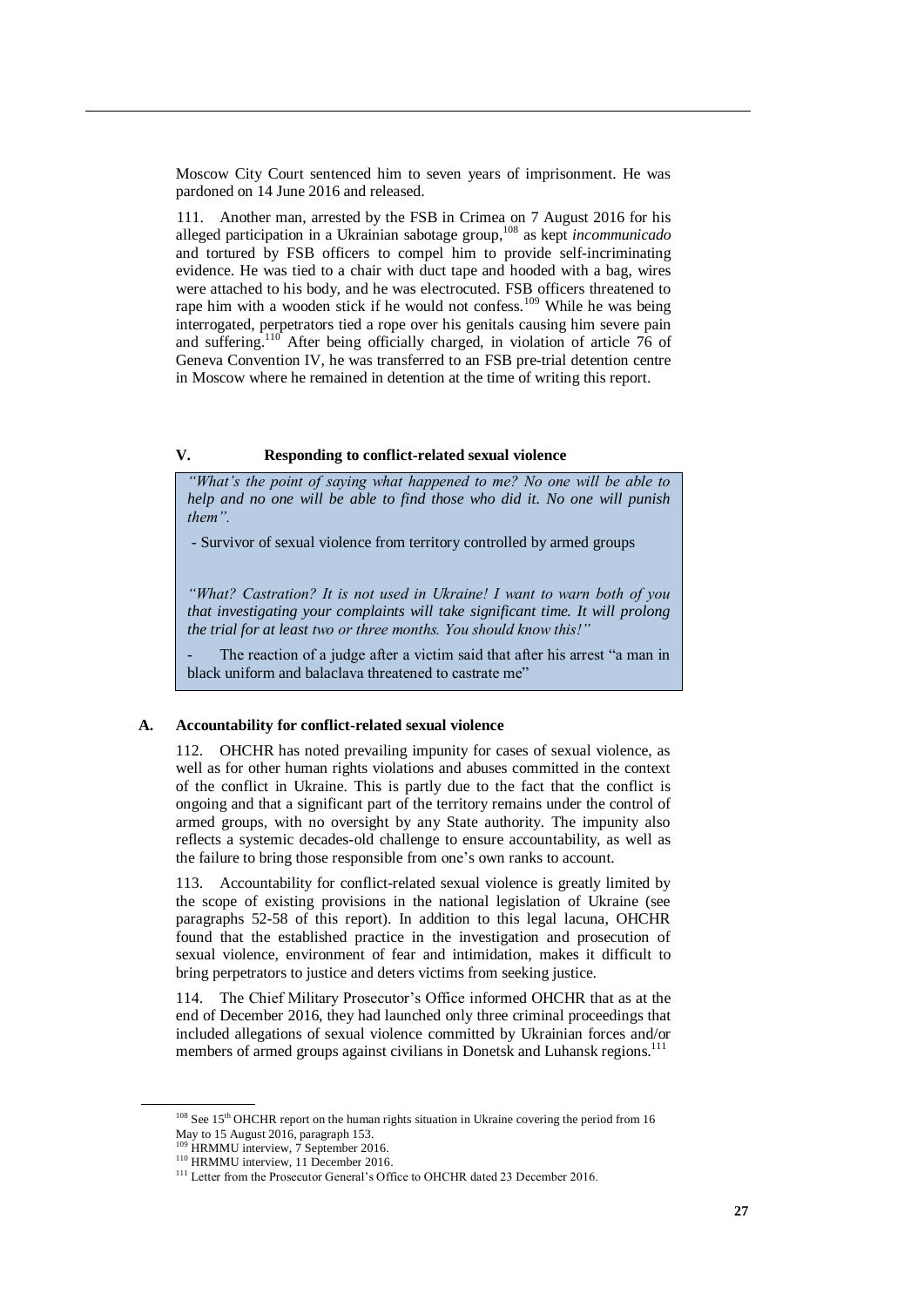115. Out of these three cases, two cases of rape (article 152 of the Criminal Code) were investigated by the National Police departments of Marinka and Velykonovosilky of Volnovakha district, Donetsk region, under the oversight and supervision of the Military Prosecutor's Office. As of 26 December 2016, however, the criminal proceedings were closed on the grounds that the alleged acts did not constitute a crime (article 284 of the Criminal Procedure Code).

116. The only ongoing criminal proceeding into the case of sexual violence was launched by the Investigative Department of the Chief Military Prosecutor's Office in 2015 into the conduct of the "Tornado" patrol police company.<sup>112</sup> Three members of the group were charged with violent unnatural gratification of sexual desire with the usage of physical violence (article 153 of the Criminal Code) committed against civilians. As of 31 January 2017, the case was being heard in Obolon District Court in Kyiv. Due to the sensitive nature of the case, the hearings are closed for public.

117. In cases of rape, investigators and prosecutors rely exclusively on certain types of forensic evidence. It particularly hinges on an immunebiological test that can demonstrate the fact of penetration and the results of a forensic examination of the body of the victim to prove the involuntary nature of the act, including a physical struggle between the victim and perpetrator. Both examinations, especially the immune-biological test, need to be conducted within 72 hours following the assault, provided that the biological material was not contaminated or destroyed. In most cases of conflict-related sexual violence, these two conditions cannot be met as the victims rarely have access to either law enforcement or medical facilities within 72 hours following the assault. Indeed, most of the victims were deprived of liberty for long periods after suffering sexual violence. Furthermore, since the start of the conflict, there has been a lack of accessible and functioning forensic laboratories in Donetsk and Luhansk regions.

118. According to investigators as well as lawyers working on such cases, without these two elements, a case of sexual violence almost never reaches trial.<sup>113</sup> Without such evidence, sexual violence charges are difficult to prove [and often end up being dropped](http://www.cbc.ca/news/canada/nova-scotia/human-trafficking-convictions-challenging-1.3397669) to lesser offences, such as intended grave (article 124) or minor (article 125 of the Criminal Code) bodily injury. Furthermore, according to Ukrainian legislation,<sup>114</sup> criminal proceeding into cases of rape and light bodily injury can be closed, if a victim withdraws their claim. Such provision, especially in conflict-related cases, creates a risk that a victim may be coerced to drop the charges.

119. While listed as possible sources of evidence in the Criminal Procedure Code (article 84), testimony and other evidence are generally not deemed by prosecutors and courts to have sufficient probative value. According to international practice, evidence other than forensic findings can be considered probative, such as testimony, physical evidence from the site of attacks, and documentary evidence.<sup>115</sup>

<sup>&</sup>lt;sup>112</sup> Twelve members of the 'Tornado' special police patrol company (also referred to as Tornado battalion) remain in custody pending trial accused of grave human rights violations including arbitrary detention, abduction and torture. According to the General Prosecutor's Office, the accused are responsible for the unlawful deprivation of liberty and torture of over 10 civilians. Two civilians (one man and one woman) were subjected to rape by the members of Tornado.<br>
The civilians (one man and one woman) were subjected to rape by the members of Tornado.

 $3$  HRMMU meetings on 1, 2 and 12 December 2016. <sup>114</sup> Criminal Procedure Code of Ukraine (article 477).

<sup>&</sup>lt;sup>115</sup> International Protocol on the Documentation and Investigation of Sexual Violence in Conflict (accessible at:

https://www.gov.uk/government/uploads/system/uploads/attachment\_data/file/319054/PSVI\_pro tocol\_web.pdf).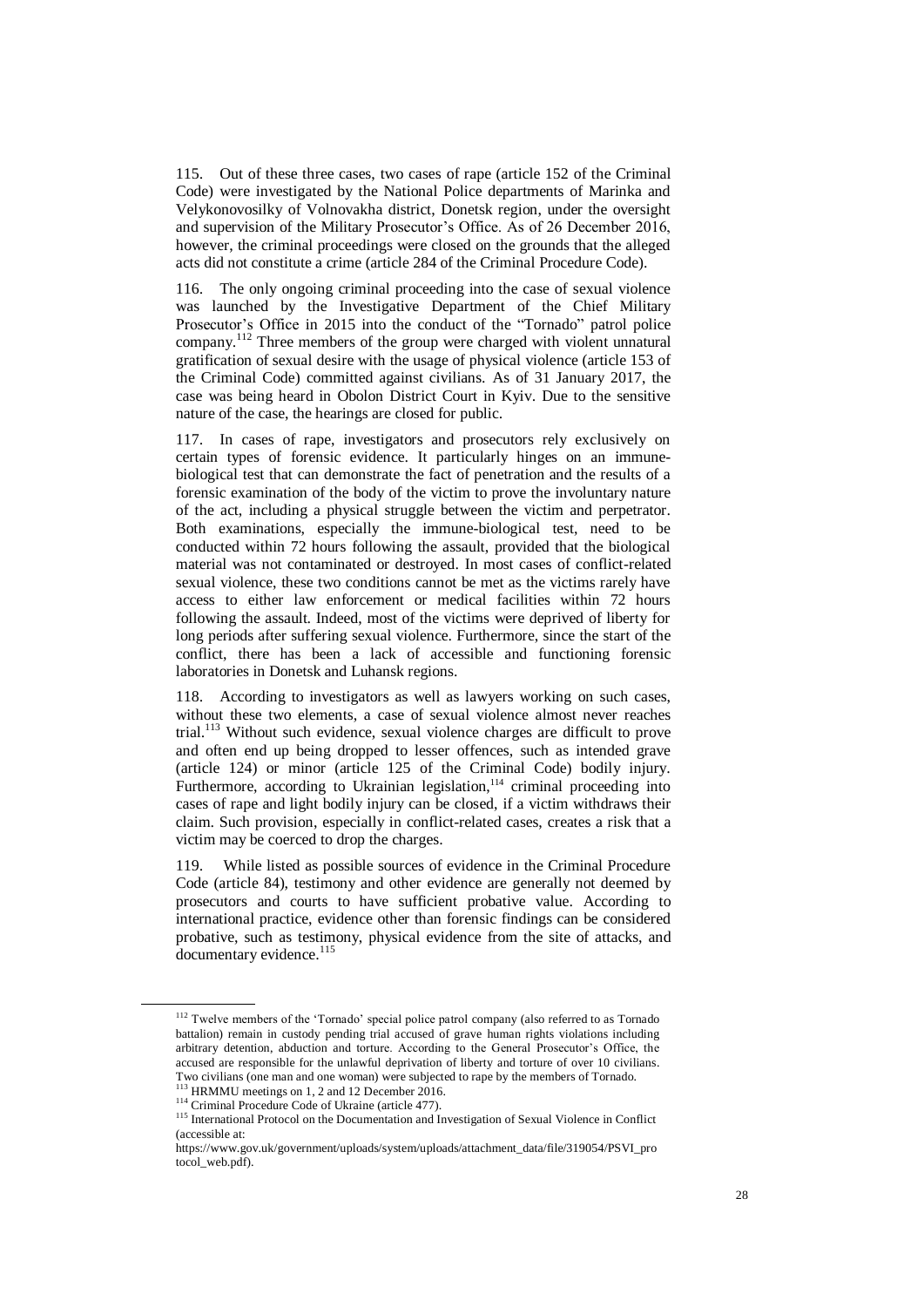120. In addition to physical trauma, the mental pain and suffering inflicted on victims of rape and other forms of sexual violence is often long-lasting due, inter alia, to subsequent stigmatization and isolation. <sup>116</sup> However, psychiatric forensic examinations are not used to collect psychological evidence of torture, including sexual violence, as suggested by the Istanbul Protocol.<sup>117</sup> They are only used to establish the age and sanity of the alleged perpetrator, to determine the "helpless condition" of a victim, or to assess whether a victim or witness has the ability to testify in court.

121. There is also a lack of capacity among law enforcement officials to effectively investigate cases of sexual violence. Due to the ongoing reform and requalification, National police across Ukraine remains understaffed. As of 3 October 2016, police still lacked 18,875 police officers and 1,497 civil servants.<sup>118</sup> This has resulted in increased workload for serving investigators. Moreover, police officers and investigators lack the specific skills required to interview victims of sexual violence. Establishing a rapport with survivors, particularly those who were recently assaulted, requires specific psychological training and appropriate psychological support.<sup>119</sup> The manner in which police record victims' testimony may be particularly traumatic and can prevent them from pursuing justice. In addition, across police stations in Ukraine, there are no specially equipped rooms for conducting confidential interviews. Finally, lawyers dealing with conflict-related human rights violations have told OHCHR that police are unwilling to open criminal proceedings into abuses committed by armed groups, when police have no access to the crime scene.<sup>120</sup> It is particularly important and urgent to address these various challenges as when victims decide to report a case of sexual violence, they most often address the police. 121

122. Sexual violence is often not perpetrated in isolation but associated with other violations, such as unlawful killings, *incommunicado* detention and destruction of property or looting. Due to the lack of a clear legal framework, especially for sexual violence other than rape, acts of sexual violence are often recorded by law enforcement as other crimes, such as torture or bodily injury. Resulting charges do not reflect the severity of the conduct, or the character of the perpetrated crimes and their impact on victims.

123. Best international practices for documenting and investigating sexual violence are set out in the Istanbul Protocol<sup>122</sup> and the International Protocol on the Documentation and Investigation of Sexual Violence in Conflict.<sup>123</sup> They provide detailed and practical guidance on collecting various types of evidence and were designed to promote accountability for these crimes; however neither is used by law enforcement bodies in Ukraine.

124. Access to justice and effective remedies for victims of sexual violence are also impeded by the ongoing judicial reform, which temporarily entails

<sup>&</sup>lt;sup>116</sup> Report of the United Nations Special Rapporteur on torture and other cruel, inhuman or degrading treatment or punishment, A/HRC/31/57, 5 January 2016. Available at: [http://www.un.org/ga/search/view\\_doc.asp?symbol=A/HRC/31/57.](http://www.un.org/ga/search/view_doc.asp?symbol=A/HRC/31/57)<br><sup>117</sup> Istanbul Protocol: Manual as the Fec

<sup>117</sup> Istanbul Protocol: Manual on the Effective Investigation and Documentation of Torture and Other Cruel, Inhuman or Degrading Treatment or Punishment. OHCHR, 2014.

 $3$  Statement by the Minister of Internal Affairs, 4 October 2016, available at:

https://www.facebook.com/photo.php?fbid=1149666698456768&set=a.101387876617994.2586. 100002403454361&type=3&theater.

<sup>&</sup>lt;sup>3</sup> Istanbul Protocol.

<sup>120</sup> HRMMU meetings, 22 October 2015, 12 December 2016.

<sup>&</sup>lt;sup>121</sup> Data confirmed by UNFPA mobile teams, which operate in five eastern regions of Ukraine

since November 2015. <sup>122</sup> Istanbul Protocol.

<sup>&</sup>lt;sup>123</sup> International Protocol on the Documentation and Investigation of Sexual Violence in Conflict, June 2014.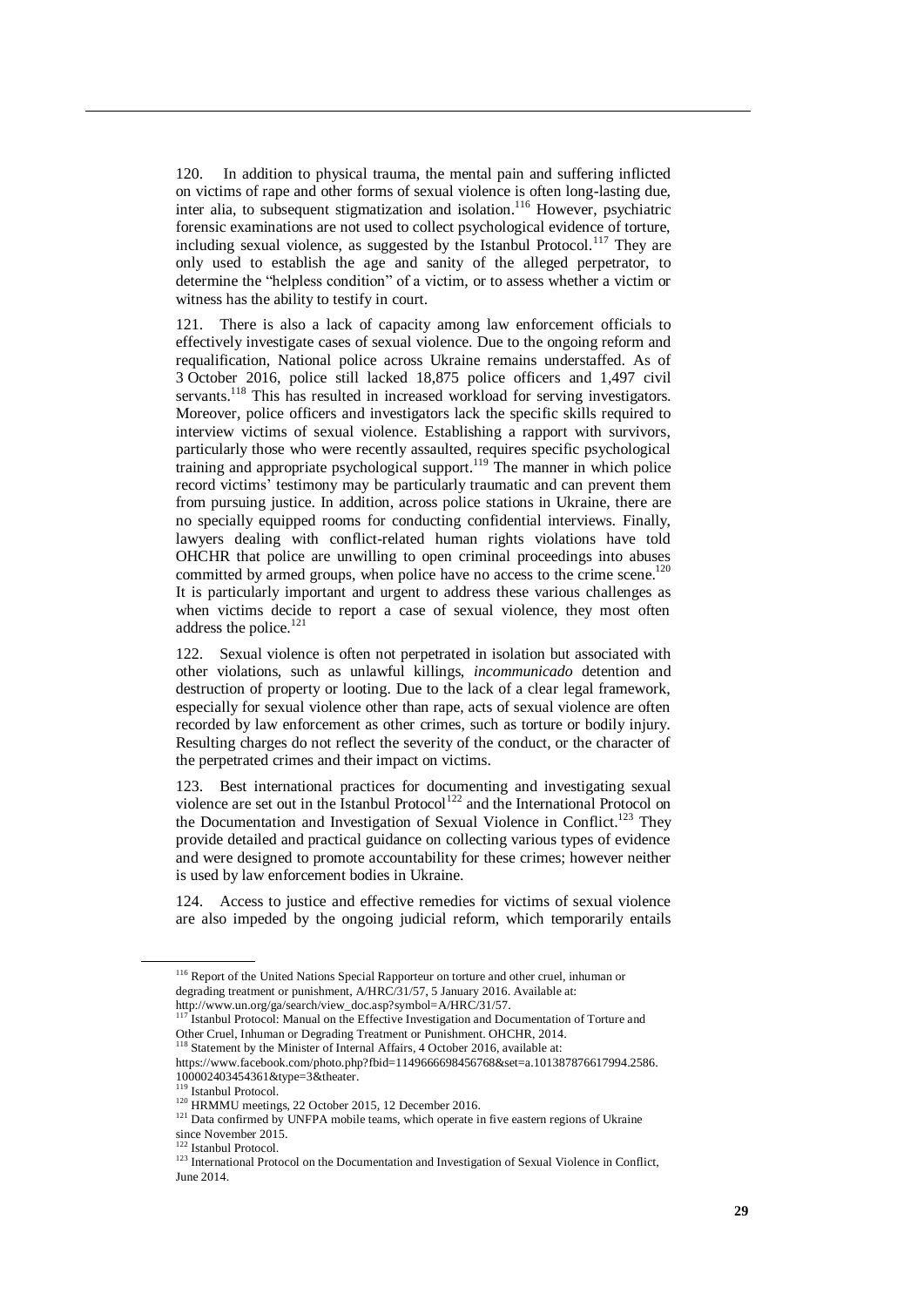understaffing of courts and lack of judges' capacity to deal with such cases. Ukraine has 765 courts whose proper functioning requires the presence of 9,071 judges. As of 15 November 2016, 6,614 judges were employed. Six courts have no judges and cannot operate while almost 25 per cent of courts are understaffed by up to 50 per cent.<sup>124</sup> According to the recent legislative changes<sup>125</sup>, the President appoints the judges who are suggested by the High Council of Justice; the latter makes the proposal based on the recommendation of High Qualification Commission of Judges of Ukraine.

125. In cooperation with international organizations and donors, the National School of Judges in Ukraine offers several training courses with a gender component; there is however no specific training on sexual violence or violations and abuses in times of armed conflict.

126. Victims living in territory controlled by armed groups do not have access to justice. Survivors, particularly in the 'Luhansk people's republic', are afraid to report cases to 'police' or speak to OHCHR or other organizations for fear of retaliation. Service providers in Government-controlled territory, confirm that survivors from territory controlled by armed groups rarely disclose details of what happened to them, as they do not believe their perpetrators will ever be brought to justice.

127. OHCHR is aware of a few cases in which armed groups 'investigated' and addressed cases of sexual violence. These measures adopted cannot be seen as providing effective remedy<sup>126</sup> for the victims, as they were not taken by an independent and impartial body".<sup>127</sup> Furthermore, such 'processes' have placed blame on the victims. For example, on 25 October 2014, in Alchevsk (Luhansk region) the 'Phantom brigade' organized 'the first people's trial' to consider two cases of sexual violence. In the first case, a 37-year-old man - a member of an armed group - was accused of the rape of a 15-year old girl on 12 September 2014. In the second case, a man was accused of raping a 20 year-old woman, on 27 September 2014. The video of the 'trial' was posted online. The two alleged perpetrators were "sentenced to death"; following a vote by 340 residents, the first perpetrator was allowed to "go to the front-line to pay his guilt with blood". The fate of the two men was unknown at the time of writing this report. Despite the punishment, during this 'trial', the commander of the 'Phantom brigade' presiding over the 'proceedings', made derogatory comments regarding women, implying that they were responsible for what had happened to them. He stated: "from now on any woman seen in a café or a bar will be immediately detained and punished", adding that women should sit at home if they want to remain loyal to their husbands and be a good example to their children.

<sup>&</sup>lt;sup>124</sup> Information provided by the High Qualification Commission of Judges in a letter to HRMMU of 11 November 2016.

 $125$  Law of Ukraine number 1798-VIII On High Council of Justice, adopted on 21 December 2016, which entered into force on 5 January 2017.

<sup>&</sup>lt;sup>126</sup> The right to remedy has three components under international law: (1) equal and effective access to justice; (2) adequate, effective and prompt reparation for harm suffered; (3) access to relevant information concerning violations and reparation mechanisms.<br><sup>127</sup> Human Rights Committee, Comment No. 31 [80] The Nature of the General Legal Obligation

Imposed on States Parties to the Covenant Adopted on 29 March 2004, para.15.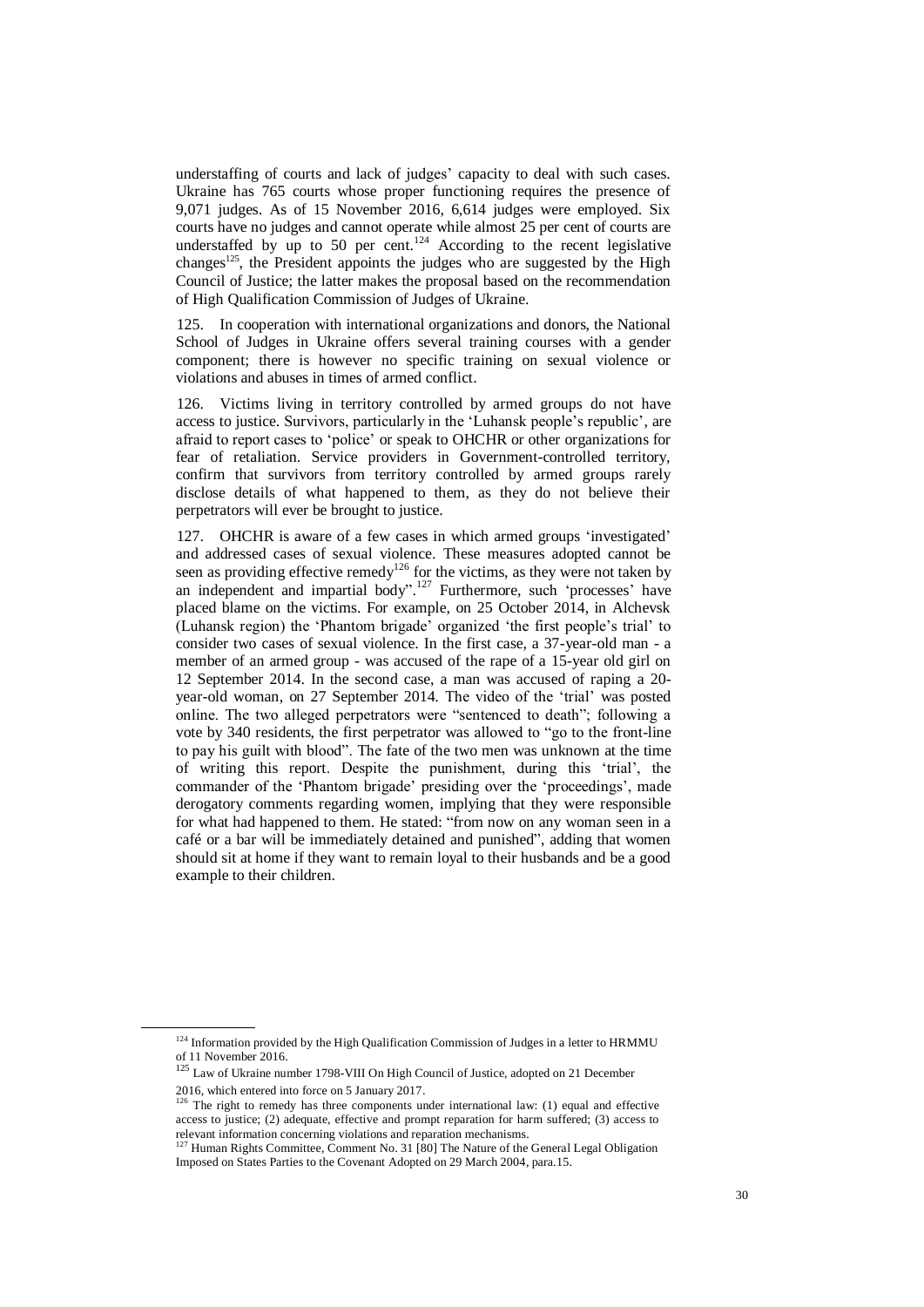### **B. Services for survivors and victims**

*"Night was the scariest time: that's when people were tortured. A year later, I am still afraid of the night time. I can't sleep and often get panic attacks; I jump up from any sound. To distract myself – I start baking. That's the only thing that calms me down. I was offered a psychologist… but what do they expect? I cannot bear my soul to a stranger right away…"*

> – A woman, survivor of torture and sexual violence by armed groups

*"I had to leave everything behind. I lost everything I had. With the help of a project, I finally regained my life - I managed to start my own business. Now I just want to forget everything and move on."* 

– A woman who was tortured and subjected to sexual violence by armed groups

128. Responding to conflict-related sexual violence requires a comprehensive, multisectoral approach involving the coordinated provision of health care, protection, shelter and rehabilitation services, psychosocial support and access to justice for survivors. At times, survivors and their families need economic and financial support. The availability and accessibility of such services will increase the likelihood that survivors will report sexual violence.<sup>128</sup> Victims and witnesses of human rights violations, particularly torture, most often request OHCHR to refer them to medical, psychological and legal services, or sources of economic support.

129. While Ukraine has a wide network of social care and medical institutions, the quality, accessibility and affordability of the services they provide is uneven and irregular throughout all territory of Ukraine. The referral pathways between various institutions do not always function and tend to depend on inter-personal relationships between professionals rather than interagency communication.

130. The Centres of Social Services for Family, Children and Youth are the main State providers of social services. As their main function is to provide assistance to families in difficult circumstances and to families with children, they almost exclusively deal with cases of domestic violence. They are often understaffed (on average at 80 per cent of required personnel) and have a high turn-over rate, which increases the workload of available social workers and makes it more difficult to provide adequate training. The situation has become more difficult with the dismissal of  $12,000^{129}$  social workers across Ukraine due to State budget cuts in 2014.

131. Medical professionals are generally aware of internal protocols to deal with survivors of sexual violence, and undertake testing and inform women about possible emergency contraception or procedures for interrupting unwanted pregnancies.<sup>130</sup> However, post exposure prophylaxis kits are not widely available in hospitals. Also, doctors frequently note that there is no psychological support in women's clinics for patients and for doctors.<sup>131</sup>

132. Some doctors working in public clinics have noted that they did not have enough time to identify the causes of injuries. The State standards

<sup>&</sup>lt;sup>128</sup> International Protocol on the Documentation and Investigation of Sexual Violence in Conflict, June 2014.

These social workers were hired in  $2012$ .

<sup>&</sup>lt;sup>130</sup> Gender-based violence in the conflict-Affected Regions of Ukraine: analytical report. Kyiv,

November 2015, Ukrainian Centre for Social Reforms, commissioned by UNFPA, p.7.

<sup>131</sup> Ibid, p.58.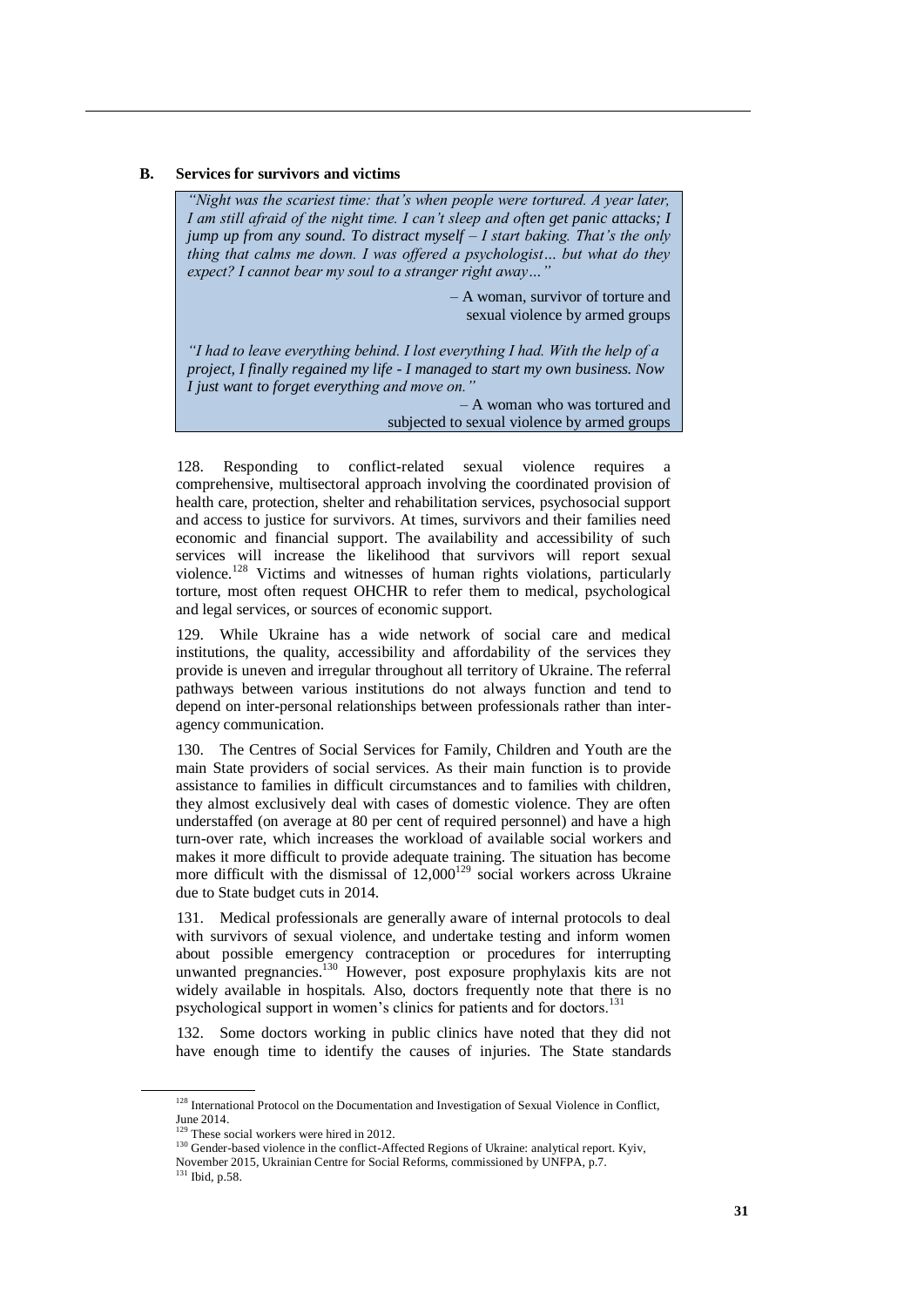governing gynaecological services allot 12 minutes (20 minutes for pregnant women) for examinations in public hospitals, during which a doctor is expected to record the medical history of the patient, conduct the examination, biopsy testing, and fill out a patient's chart. <sup>132</sup> OHCHR observed that specialized medical care is often unavailable in detention and places of deprivation of liberty.

133. Overall, professionals in State institutions lack the specific knowledge and skills required to deal with the victims of torture and sexual violence. Consequently, services for these groups are provided by civil society organizations through donor-funded programmes. In addition, high-quality services are mainly available in cities, mostly Kyiv, with little or no assistance available in smaller towns and rural areas. Accessibility of medical treatment is particularly critical for the life-saving post-exposure prophylaxis, which has to be taken within 72 hours.

134. Access to justice may be constrained by high fees for legal aid and council. OHCHR welcomes recent changes introduced by the Law on High Council of Justice enabling certain groups, including internally displaced persons, to access free legal aid.<sup>133</sup>

135. The humanitarian response to gender-based violence in Ukraine has been led by the Gender-based violence sub-cluster, which has focused on three key components: capacity building, service provision and awareness raising. In 2016, sub-cluster managed to provide psychological help, medical help and legal assistance to the conflict-affected population through the joint action of 22 partner organizations (international and local NGOs). These services were mainly designed as emergency response and focus on wide range of genderbased violence; however durable solutions are needed.

136. Mobile teams operated since November 2015 in five conflict-affected regions<sup>134</sup> by United Nations Population Fund (UNFPA) through the NGO Ukrainian Foundation for Public Health founded by HealthRight International, have identified 203 cases of sexual violence, including 43 cases of rape, which took place after 1 April 2014. <sup>135</sup> Approximately 43 per cent of victims of sexual violence were women in the age group between 25-36 years old. Out of these, 63 per cent of cases took place outside the family; however it is difficult to estimate how many of these are conflict-related. In approximately 36 per cent of cases women could not identify their perpetrator.

137. In 2016, the NGO *La Strada* received 38,547 calls from all regions of Ukraine through the National Toll-Free Hot Line on Prevention of Domestic Violence, Human Trafficking and Gender Discrimination; 68 per cent of calls were from women, 32 per cent from men. Calls about sexual violence (including intimate partner violence) comprised 2.5 per cent of all calls received.<sup>136</sup>

<sup>132</sup> Ibid, p.58.

<sup>&</sup>lt;sup>133</sup> Law of Ukraine number 1798-VIII On High Council of Justice, adopted on 21 December 2016, which entered into force on 5 January 2017.

<sup>&</sup>lt;sup>134</sup> Government-controlled Donetsk and Luhansk regions, Zaporizhzhia, Dnipropetrovsk and Kharkiv regions.

<sup>&</sup>lt;sup>135</sup> Overall, the mobile teams have identified 11,019 incidents of gender-based violence, some of which took place long before the conflict. Domestic violence comprised 69 per cent of these cases. OHCHR considered only cases occurring after 1 April 2014, as they could have some linked to the armed conflict.

<sup>&</sup>lt;sup>136</sup> While the number of calls to La Strada hotline in 2016 increased by four times compared to 2015 (due to increased capacities of the hotline – now works 24/7), the percentage of calls pertaining to cases of sexual violence remained almost the same.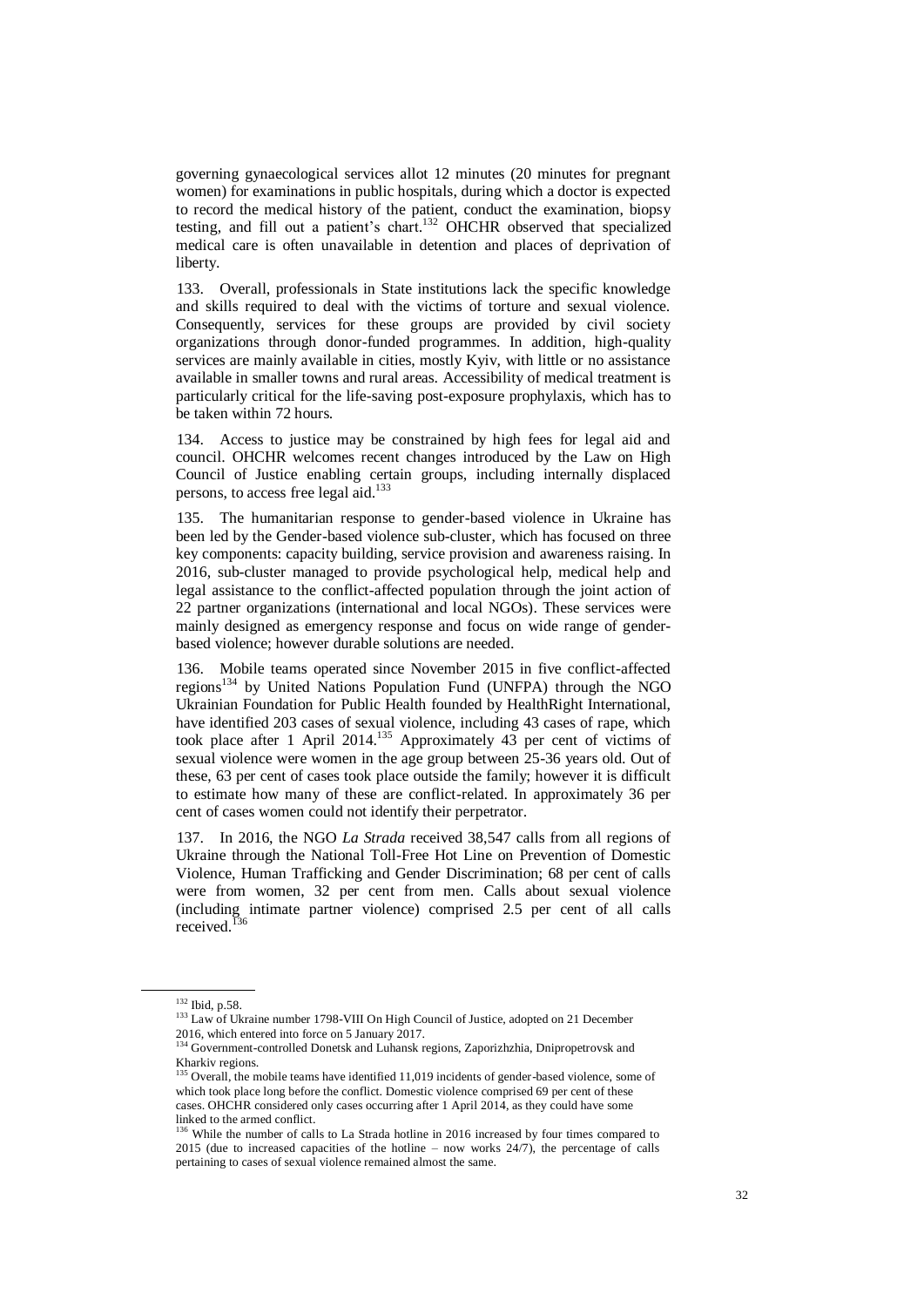138. Service providers mentioned to OHCHR that after the start of the conflict they registered some cases of domestic violence that may have causal link to the conflict: different political views in families triggering physical or psychological abuse, men prohibiting their wives to leave the territory controlled by armed groups, domestic violence in the families of demobilised soldiers. At the same time assessing the scale of these cases is difficult due to the absence of baseline data. The National Police also do not register the use of weapons in cases of domestic violence, or cases of domestic violence committed in families of armed forces personnel or IDPs.

139. There is an overwhelming need for long-term, comprehensive services. Most of the available services have fixed working hours and are not accessible 24/7. A lack of safe shelters for survivors remains one of the biggest challenges. Majority of big cities have a shelter funded from local budget; however they have only up to 30 places and rather strict admission criteria (for example registration in the region where the shelter is located). Only victims of domestic violence can have a long-term placement in these shelters. As of 15 January 2017, six regions in Ukraine did not have such shelters at all.

140. Service providers have highlighted that many survivors of conflictrelated sexual violence would generally first approach NGOs for humanitarian aid, medical services and basic legal aid to restore their documents. Due to trauma, as well as the stigma attached to rape, many survivors only disclose their experiences after long periods of time and once they have received psycho-social support. Reportedly, survivors, especially soldiers, tend to conceal even the fact of their deprivation of liberty by armed groups from service providers. The details of ill-treatment and torture, especially sexual violence, are usually shared by the victim only when he or she requires medical or other specific assistance. $13$ 

141. Access to services for the survivors living in territory controlled by the armed groups is even further limited. While most medical and social institutions continued operating; there is a lack of medical professionals as many have left due to the conflict. The quality of services has deteriorated due to continued shortages of necessary medical equipment and specialized and affordable medication. The prices of medication are high and unaffordable for many. The situation is most dire in rural areas.<sup>138</sup> Medical facilities in territory under the control of armed groups thus still largely depend on humanitarian aid. The situation was further exacerbated by the armed groups' undue restrictions preventing civil society and humanitarian actors from carrying out their programmes, particularly those linked to protection and psycho-social support.

<sup>&</sup>lt;sup>137</sup> HRMMU meeting with Health Right International (grantee of the United Nations Voluntary Fund for the Victims of Torture in Ukraine) on 6 December 2016.

<sup>138</sup> For more information, see OHCHR reports on the human rights situation in Ukraine covering period from 16 February to 15 May 2016 and from 16 May to 15 August 2016.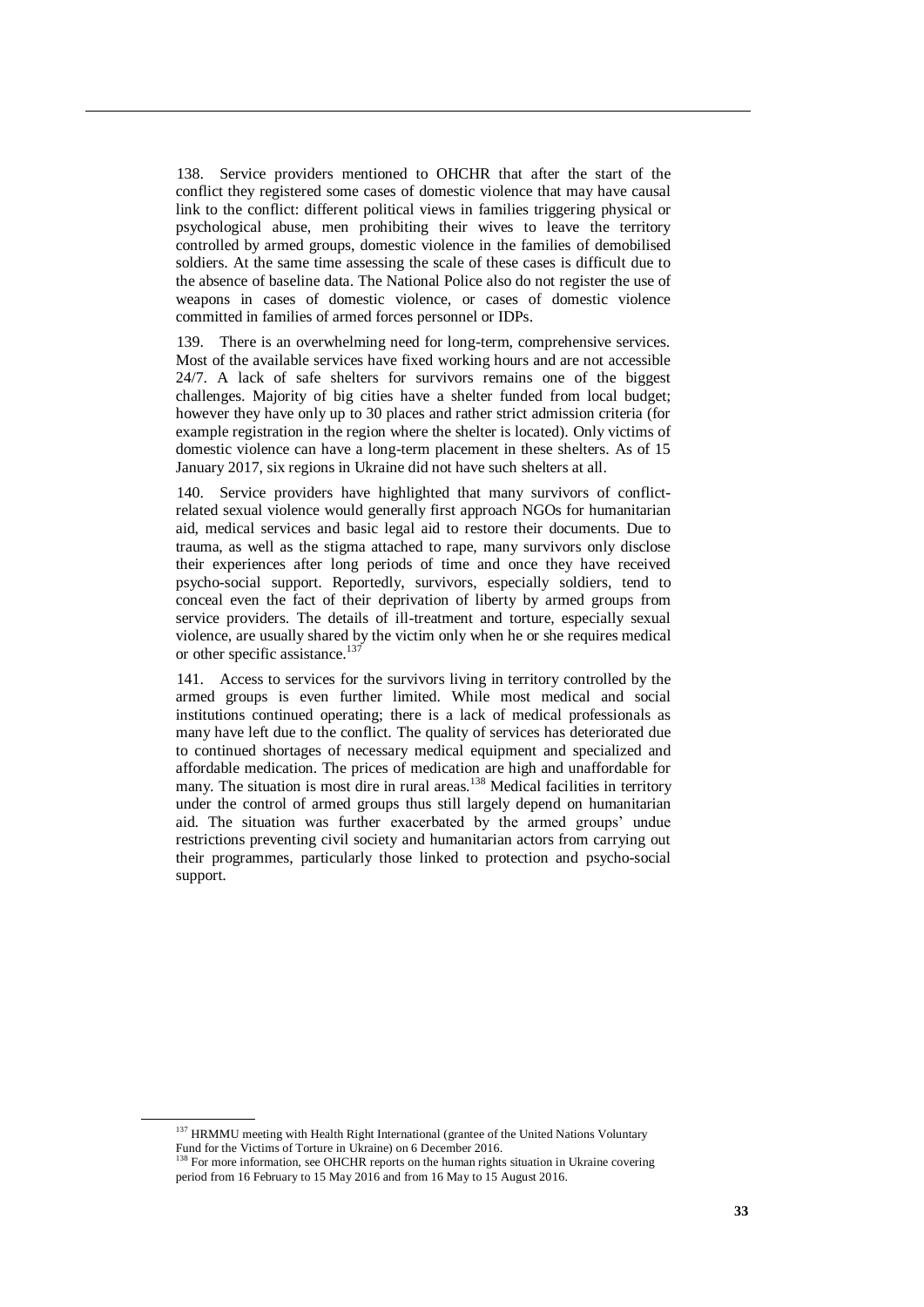## **VI. Conclusions and recommendations**

142. Based on the cases documented by OHCHR, there are no grounds to believe that sexual violence has been used for strategic or tactical ends in the armed conflict by Government forces or the armed groups in the eastern regions of Ukraine, or by the occupying power in the Autonomous Republic of Crimea.

143. OHCHR has not confirmed media reports of "cases of mass rape" in the conflict area. At the same time, OHCHR monitoring work indicates that cases of conflict-related sexual violence remain under-reported mainly due to the stigma and shame survivors feel, the lack of pertinent services on both sides of the contact line, and the weak capacity of law enforcement to investigate crimes of a sexual nature.

144. Regardless of the scale and scope of the phenomenon, sexual violence, particularly conflict-related, is a gross violation of physical integrity. In most cases documented by OHCHR, sexual violence was perpetrated against men and women and occurred in places of detention or deprivation of liberty. Beatings and electrocution in the genital area, threats of rape and rape were used in order to punish, humiliate, extract confessions, and/or compel the victims to relinquish property or perform other actions demanded by the perpetrators. These acts may amount to torture or to cruel, inhuman and degrading treatment.

145. While OHCHR noted certain steps taken by all parties to the conflict to improve command structures, prevent and address sexual violence, the prevailing impunity for human rights violations and abuses related to the conflict, unavailable or insufficient complaint and reporting mechanisms still exacerbate the risk of sexual violence.

146. The effects of the conflict on the rates of domestic violence and trafficking need to be further examined.

147. OHCHR noted an overwhelming lack of effective remedies for victims of conflict-related sexual violence. Access to services and justice is particularly limited to survivors living in the territory controlled by armed groups.

148. It is critical to ensure that all allegations of human rights violations and abuses, including sexual violence, are effectively investigated by lawenforcement and prosecuted in domestic courts.

149. Through collecting and recording victim and witness accounts of human rights violations and abuses, documenting incidents and identifying actors bearing responsibility, OHCHR seeks to contribute to realizing the right to truth and ensuring accountability. OHCHR will continue to pay particular attention to the issue of conflict-related sexual violence.

150. The recommendations formulated below include immediate and medium-term measures to prevent conflict-related sexual violence and respond to cases. Some recommendations made in the previous 17 OHCHR public reports on the human rights situation in Ukraine which are particularly relevant for preventing and addressing cases of conflict-related sexual violence are reiterated.

# **151. Recommendations to the Government of Ukraine**

a) The Government, Parliament and other relevant State bodies should amend the Criminal Code of Ukraine to align it with international standards and practice and to ensure accountability for sexual violence. In particular, the following changes should be introduced:

in article 152 the following definition of rape could be suggested as allencompassing and gender neutral: "penetration, however slight, of any part of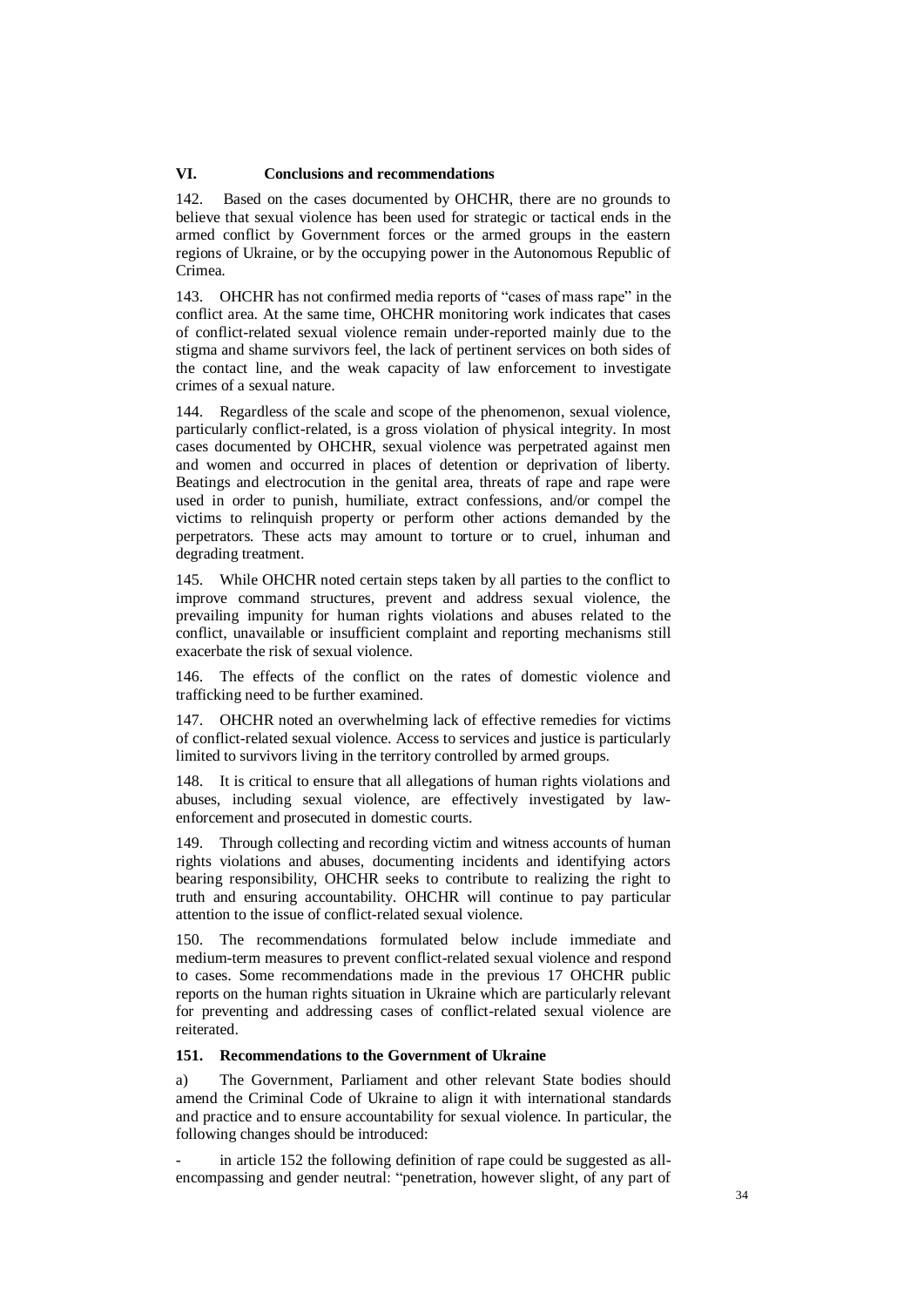the body of the victim or of the perpetrator with a sexual organ, or of the anal or genital opening of the victim with any object or any other part of the body. The invasion was committed by force, or by threat of force or coercion, such as that caused by fear of violence, duress, detention, psychological oppression or abuse of power, against such person or another person, or by taking advantage of a coercive environment, or the invasion was committed against a person incapable of giving genuine consent". Such definition would also encompass acts that are currently included in article 153 "unnatural gratification of sexual desire";

in articles pertaining to sexual violence the following conditions should be included "committed by force, or by threat of force or coercion, such as that caused by fear of violence, duress, detention, psychological oppression or abuse of power, against such person or another person, or by taking advantage of a coercive environment, or was committed against a person incapable of giving genuine consent";

at the very least, in articles 152 and 153 replace the notion of "helpless" condition" to "vulnerable condition" as used in articles 149 and 303.

b) Supreme Court of Ukraine to review the Resolution<sup>139</sup> of the Plenum of the Supreme Court of Ukraine Nr. 5 from 30 May 2008 "On the Court Practice in Cases against Sexual Freedom and Sexual Inviolability of a Person" and amend it in the following way:

- to expand the notion of the "helpless condition", so it is interpreted similarly to "vulnerable condition" as used in articles 149 and 303 of the Criminal Code of Ukraine. "Helpless condition" should also encompass the notion of coercive environment, such as an armed conflict, detention or other limitation of liberty. In principle, "helpless condition" should be interpreted in the following way: "committed by force, or by threat of force or coercion, such as that caused by fear of violence (when the victim believed the threat to be imminent and credible $140$ , duress, detention, psychological oppression or abuse of power, against such person or another person, or by taking advantage of a coercive environment, or was committed against a person incapable of giving genuine consent";

- encourage courts to consider evidence other than the immune-biological test and forensic examination of the body of the victim as probative, such as testimonies of victims and witnesses, physical evidence from the site of the incident(s), documentary evidence, and results of forensic psychiatric examinations;

c) Law enforcement to issue internal instructions on how to investigate cases of conflict-related sexual violence, ill-treatment and torture based on international standards and practice (e.g. Istanbul Protocol and the International Protocol on the Documentation and Investigation of Sexual Violence in Conflict) and investigate all such allegations with due regard to the rights of survivors;

<sup>139</sup> http://zakon2.rada.gov.ua/laws/show/v0005700-08.

<sup>&</sup>lt;sup>140</sup> The simple threat of the occurrence of violence is prohibited by Article 5 of the American Convention (torture), when it is sufficiently real and imminent, may constitute in itself a transgression of the norm dealt with. (Inter-American Court of Human Rights, Tibi v. Ecuador. 7 September 2004. Series C No. 114, par. 147; See also Baldeón-García v. Peru.; in the same sense, ECHR, Soering v. United Kingdom, 7 July 1989, Series A Vol. 161, par. 111; and CCPR, Miguel Angel Estrella v. Uruguay (74/1980), 29 March 1983, par. 8(3) and 10.) Moreover, the imminent and credible nature of a threat of torture or physical violence is what comprises severe mental suffering, which can be torture in and of itself (Inter-American Court of Human Rights, Baldeón-García v. Peru. 06 April 2006. Series C No. 147, par. 119; see also Maritza Urrutia v. Guatemala. 27 November 2003. Series C No. 103, par. 92.).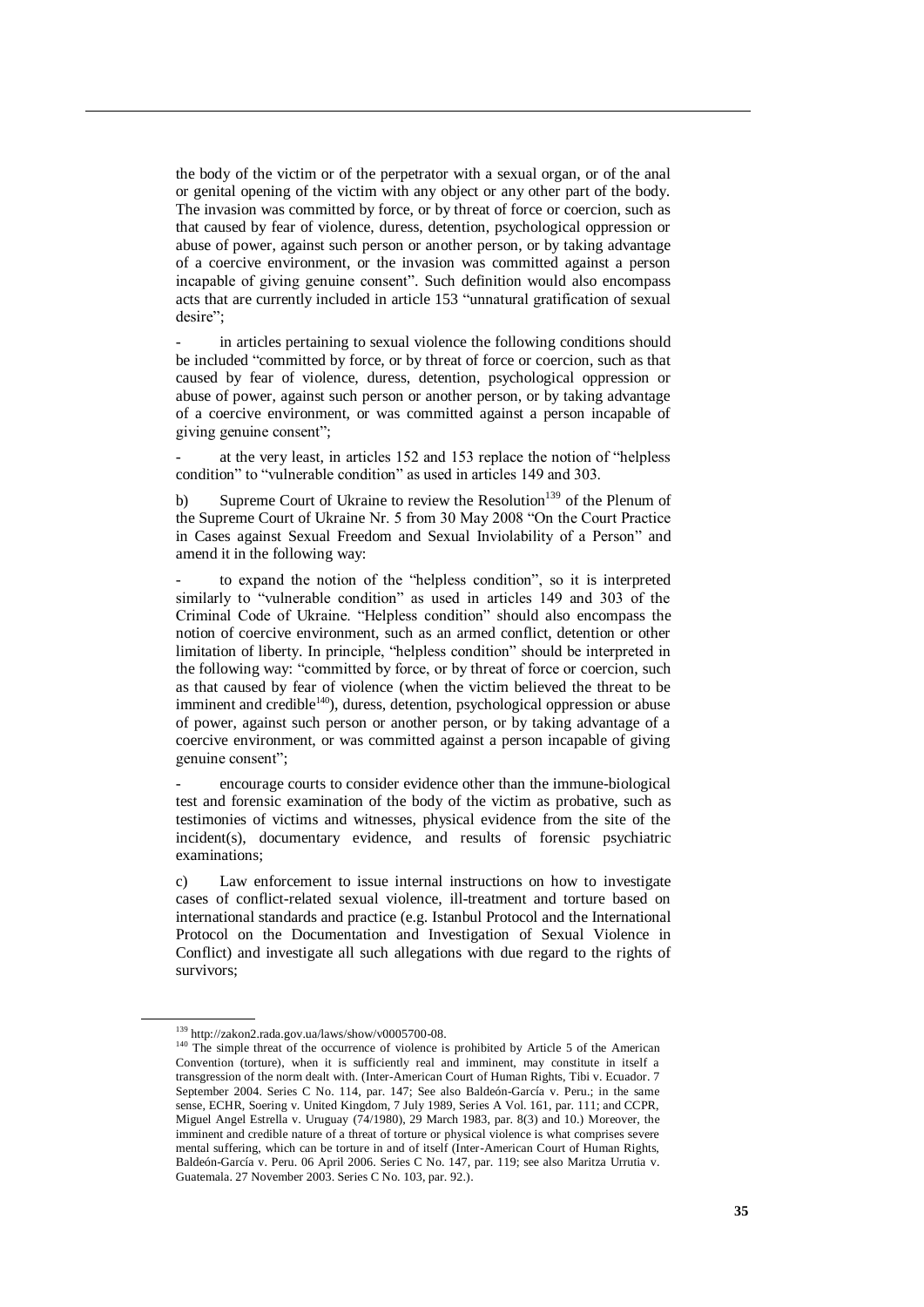d) Cabinet of Ministers<sup>141</sup> to ensure the development and provision of timely, non-discriminatory and comprehensive assistance to survivors of sexual violence and victims of torture. The following types of assistance should be made available: health services, including sexual and reproductive health, psychological, legal services and livelihood support and other multisectoral services, taking into account the specific needs of persons with disabilities;

e) Law enforcement and judiciary should strengthen accountability and protection services to ensure survivors' rights to seek redress and reparation for sexual and gender-based violence, including that used as torture;

f) Government to provide training on the Istanbul Protocol for medical personnel, forensic and legal professionals (judges, lawyers, prosecutors and police officers) and other officials, particularly those dealing with detainees and involved in the investigation and documentation of cases of torture, and to incorporate relevant training into the curricula of vocational, graduate and postgraduate educations of these professional groups;

g) Law enforcement, judges and lawyers to refer the victim to psychiatric forensic examination to establish the impact of an investigated crime, including sexual violence, as suggested by Istanbul Protocol and already provided for in the Order of the Ministry of Health No.397 $^{142}$ ;

h) Headquarters of the 'Anti-Terrorism Operation' to conduct a training for all State structures carrying out service at the entry-exit checkpoints on international human rights law principles particularly pertaining to freedom of movement, as well as prohibition of sexual violence; ensure unimpeded access of independent monitors at all entry-exit checkpoints and establish effective mechanisms for civilians to complain about violations they encountered and address these complaints;

i) In the context of the Minsk Agreements, the Government to commit to no amnesty being given to those persons suspected of, accused of, or sentenced to war crimes, crimes against humanity or gross violations of human rights, including conflict-related sexual violence, recalling that amnesties are impermissible if they interfere with victims' right to an effective remedy, including reparation, or restrict victims' and societies' right to know the truth about violations of human rights and humanitarian law;

j) Ensure that conflict-related sexual violence is comprehensively addressed in any future transitional justice processes, encompassing the full range of judicial and non-judicial measures, including prosecution initiatives, truth-seeking, reparations programmes, institutional reform or an appropriate combination thereof, as well as comprehensive national consultations, particularly with those affected by human rights violations and abuses;

k) National Police to improve the collection of statistics on cases of domestic violence by registering the use of weapons in cases of domestic violence, separating cases of domestic violence committed in families of armed forces personnel or IDPs.

l) Ensure full implementation of the National Human Rights Strategy and its Actions Plan and of the National Action Plan on "Women. Peace. Security", including by allocating required financial resources.

<sup>&</sup>lt;sup>141</sup> OHCHR understands that the key ministries involved would be the Ministry of Social Policy, Ministry of Health, Ministry of Justice, however some involvement of other ministries and State bodies may be required. <sup>142</sup> [http://zakon5.rada.gov.ua/laws/show/z0219-02,](http://zakon5.rada.gov.ua/laws/show/z0219-02) para 8.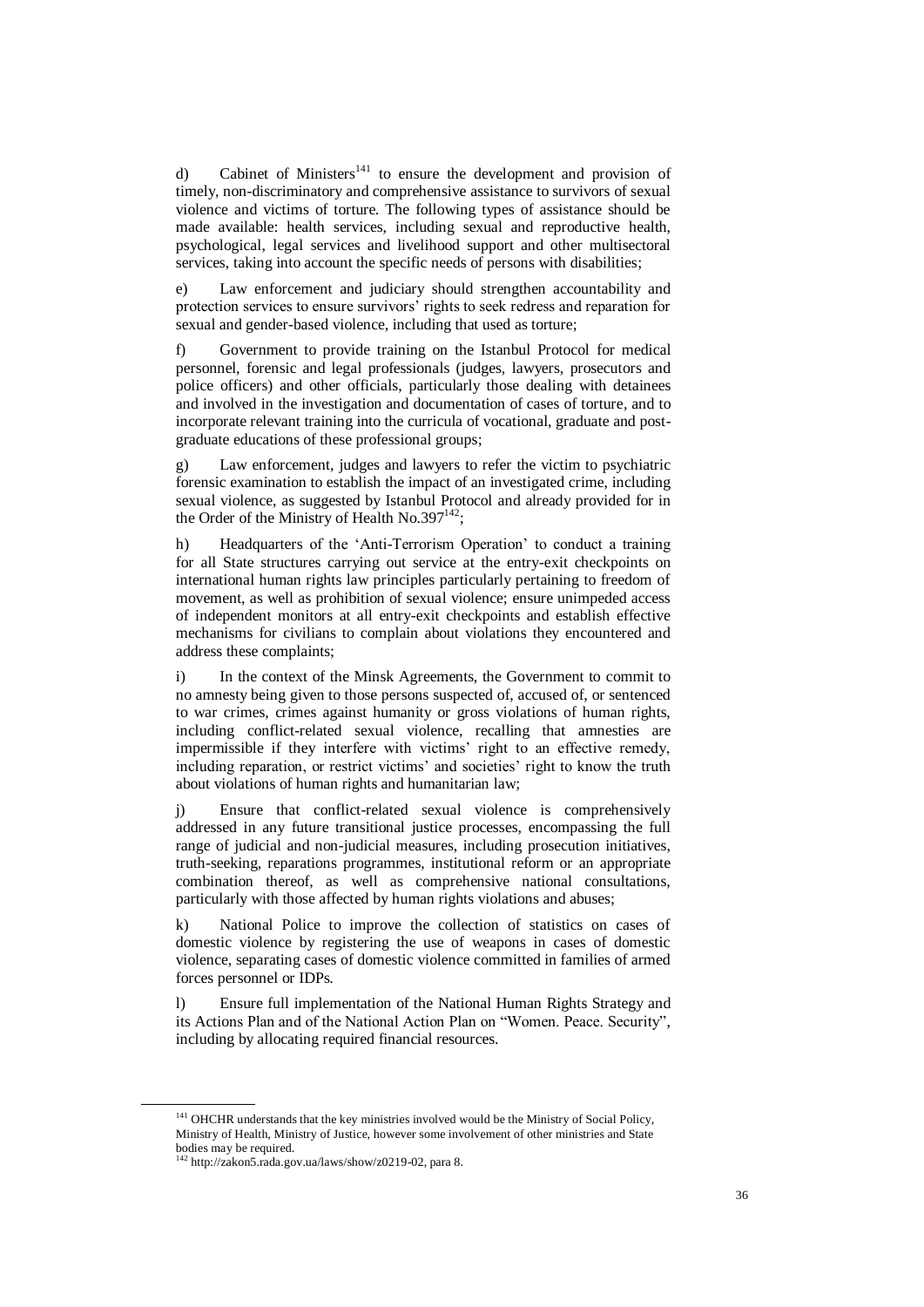# **152. Recommendations to all parties involved in the hostilities in Donetsk and Luhansk regions, including the armed groups of 'Donetsk people's republic' and 'Luhansk people's republic'**

a) Ensure unimpeded access to OHCHR and other international independent observers to all places of deprivation of liberty;

b) Immediately release all persons arbitrarily deprived of their liberty;

c) Take all possible precautionary measures to prevent sexual violence and immediately address any allegations of sexual violence, torture and other cruel, inhuman or degrading treatment committed by a member of an armed group, including actions of those with command responsibility by adopting all necessary and reasonable measures, such as:

- Ensure that armed group members are properly trained in the rules of international humanitarian law, as well as adequately supervised;

Issue clear orders prohibiting sexual violence against civilians and/or detainees, as well as members of their own forces;

Minimise contact between armed group members and the civilian populations in Donetsk and Luhansk regions, particularly women and children;

Sanction armed group members found to have committed or condoned any crimes including sexual violence;

Share relevant information with authorities who have mandate to investigate human rights violations or abuses and violations of international humanitarian law including sexual violence, and support their efforts by facilitating the investigation, notably by ensuring that relevant information and evidence are preserved;

d) Provide effective access for OHCHR to victims, witnesses and material evidence of grave human rights violations and abuses.

### **153. Recommendations to the Russian Federation:**

a) Allow unimpeded access to Crimea for all regional and international human rights bodies in order to enable them to monitor the human rights situation in accordance with their mandates;

b) Cooperate fully and immediately with the Office of the United Nations High Commissioner for Human Rights and relevant organizations to enable them to carry out their mandate;

c) Ensure that representatives of the law-enforcement agencies in Crimea are properly trained on the rules of international humanitarian law, as well as adequately supervised;

d) Investigate all allegations of torture and ill treatment, including sexual violence, having due regard to the needs of victims and specific methodologies (e.g. the International Protocol on the Documentation and Investigation of Sexual Violence in Conflict);

e) Ensure that individuals found to be responsible for abuses are held accountable before an independent judiciary.